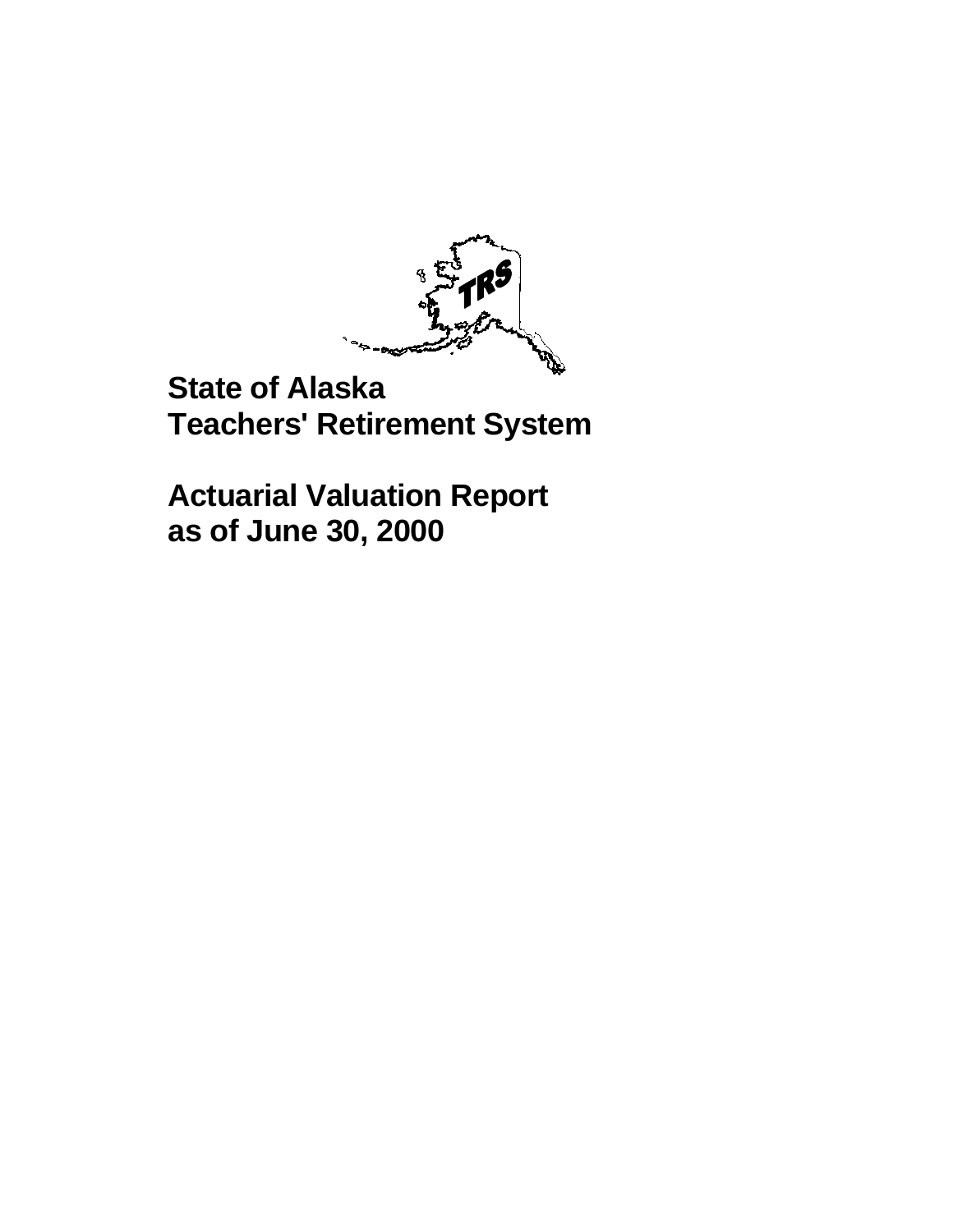March 15, 2001

State of Alaska Teachers' Retirement Board Department of Administration Division of Retirement & Benefits P.O. Box 110203 Juneau, AK 99811-0203

Dear Members of the Board:

#### **Actuarial Certification**

The annual actuarial valuation required for the State of Alaska Teachers' Retirement System has been prepared as of June 30, 2000 by William M. Mercer, Incorporated. The purposes of the report include:

- (1) a review of experience under the Plan for the year ended June 30, 2000;
- (2) a determination of the appropriate contribution rate for all employers in the System;
- (3) the provision of reporting and disclosure information for financial statements, governmental agencies, and other interested parties.

The following schedules that we have prepared are included in this report:

- (1) Summary of actuarial assumptions and methods (Section 2.3)
- (2) Schedule of active member valuation data (Section  $2.2(c)$ )
- (3) Schedule of retirants and beneficiaries added to and removed from rolls (Section 2.2(i))
- (4) Solvency test (Section 3.3)
- (5) Analysis of financial experience (Section 3.1)

In preparing this valuation, we have employed generally accepted actuarial methods and assumptions, in conjunction with employee data provided to us by the System's staff and financial information provided by the audited report from KPMG LLP, to determine a sound value for the System liability. This data has not been audited, but it has been reviewed and found to be consistent, both internally and with prior years' data. The actuarial assumptions are based on the results of an experience study presented to the Board in October 2000 and adopted in December 2000.

The contribution requirements are determined as a percentage of payroll, and reflect the cost of benefits accruing in FY01 and a rolling amortization of the unfunded accrued liability. The amortization period is set by the Board. Contribution levels are recommended by the Actuary and adopted by the Board each year. Over time, the contribution rate is expected to remain constant as a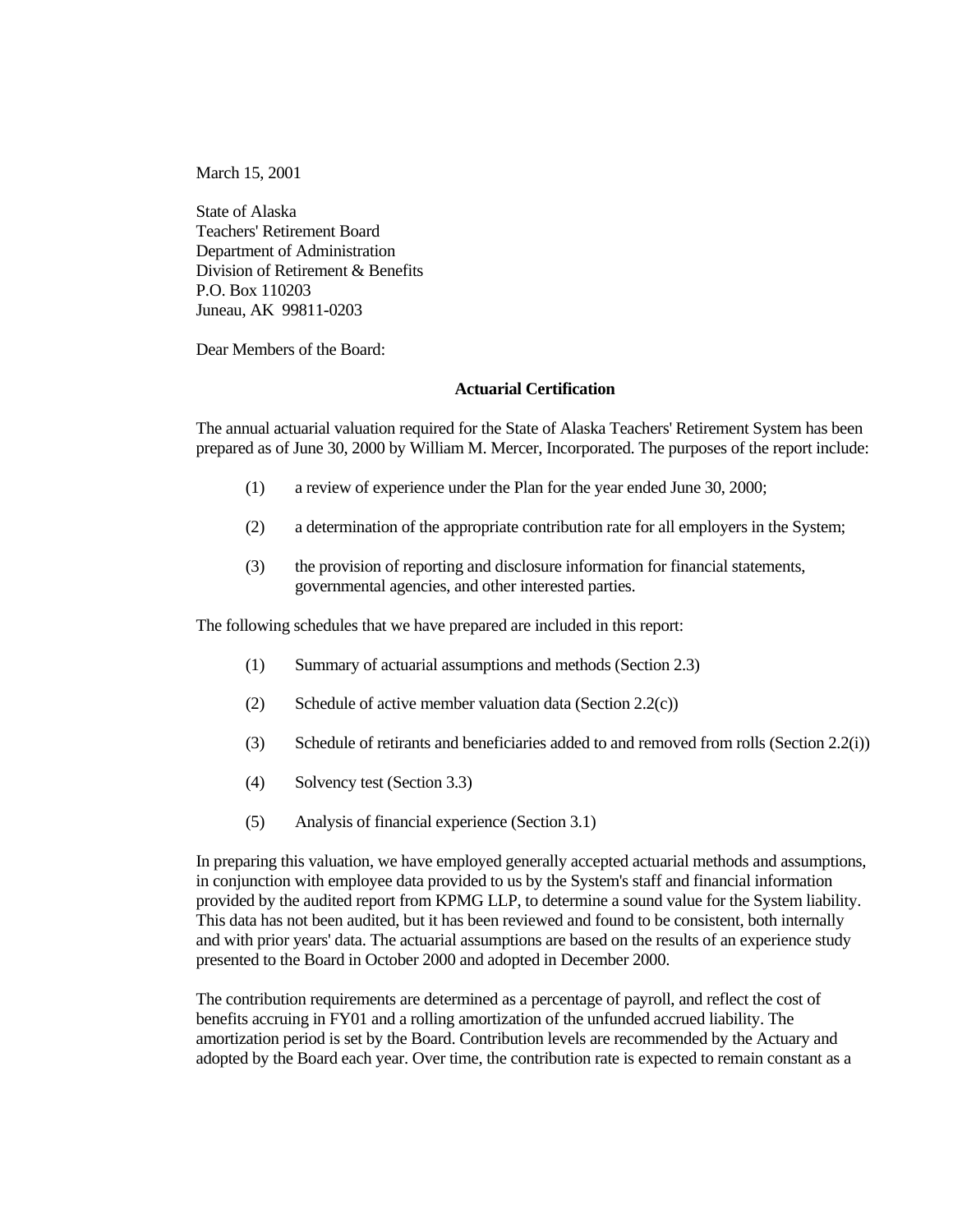Teachers' Retirement Board March 15, 2001 Page 2

percentage of payroll. The ratio of assets to liabilities decreased from 102.5% to 99.7% during the year, primarily due to assumption changes. Over the years, progress has been made toward achieving the funding objectives of the System.

There were significant changes in the actuarial assumptions and actuarial methods used in the determination of system liabilities this year. The member data used to determine system liabilities is as of June 30, 1999, projected using standard actuarial techniques to June 30, 2000. A summary of the actuarial assumptions and methods is presented in Section 2.3 of this report. The assumptions, when applied in combination, fairly represent past and anticipated future experience of the System.

Future contribution requirements may differ from those determined in the valuation because of:

- (1) differences between actual experience and anticipated experience based on the assumptions;
- (2) changes in actuarial assumptions or methods;
- (3) changes in statutory provisions; or
- (4) differences between the contribution rates determined by the valuation and those adopted by the Board.

The undersigned are members of the American Academy of Actuaries and the Society of Actuaries and are fully qualified to provide actuarial services to the State of Alaska.

We believe that the assumptions and methods used for funding purposes and for the disclosures presented in this report satisfy the parameter requirements set forth in the Government Accounting Standards Board (GASB) Statement Nos. 25 and 27.

We believe that this report conforms with the requirements of the Alaska statutes, and where applicable, other federal and accounting laws, regulations and rules, as well as generally accepted actuarial principles and practices.

Sincerely,

Tomi R. M. Jee

Brian R. McGee, FSA, MAAA James W. Jacobson, ASA, MAAA

JWJ/PM/RMR/BRG/jls *:jmr/ago* \\seanvfs01\data\retire\akasea\#corresp\valrpts\trs2000.doc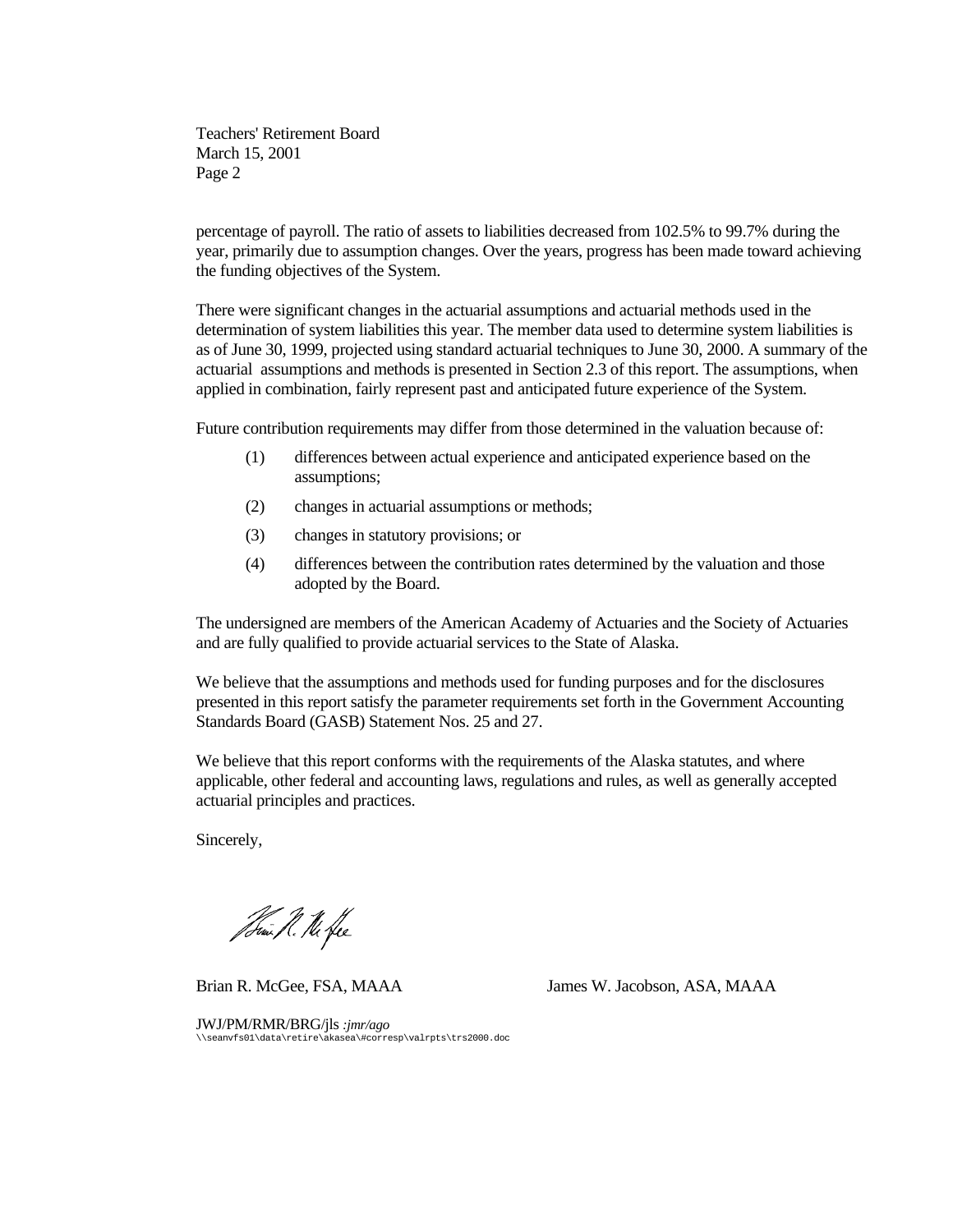## **Contents of Report**

| <b>Section 1</b>                                                                                     |                                                                                                                                                                                                                                                                                            |  |
|------------------------------------------------------------------------------------------------------|--------------------------------------------------------------------------------------------------------------------------------------------------------------------------------------------------------------------------------------------------------------------------------------------|--|
| 1.1(a)<br>1.1(b)<br>1.1(c)<br>1.1(d)<br>1.1(e)<br>1.2<br>1.3<br>1.4<br>1.5                           | Development of Expected Valuation Assets as of June 30, 2000 (in thousands) 11<br>Development of Valuation Assets as of June 30, 2000 (in thousands) 12<br>Determination of Contribution Adjustment Rate due to<br>Development of Total Employer Contribution Rate - FY03(in thousands) 15 |  |
| <b>Section 2</b>                                                                                     |                                                                                                                                                                                                                                                                                            |  |
| 2.1<br>2.2(a)<br>2.2(b)<br>2.2(c)<br>2.2(d)<br>2.2(e)<br>2.2(f)<br>2.2(g)<br>2.2(h)<br>2.2(i)<br>2.3 | Schedule of Retired Members by Type of Retirant and Option Selected -<br>Schedule of Retirants and Beneficiaries Added to and Removed from Rolls46<br>Table 2: Alaska TRS Disability Rates, Annual Rates Per 1,000 Employees51                                                             |  |
| <b>Section 3</b>                                                                                     |                                                                                                                                                                                                                                                                                            |  |
| 3.1<br>3.2<br>3.3                                                                                    |                                                                                                                                                                                                                                                                                            |  |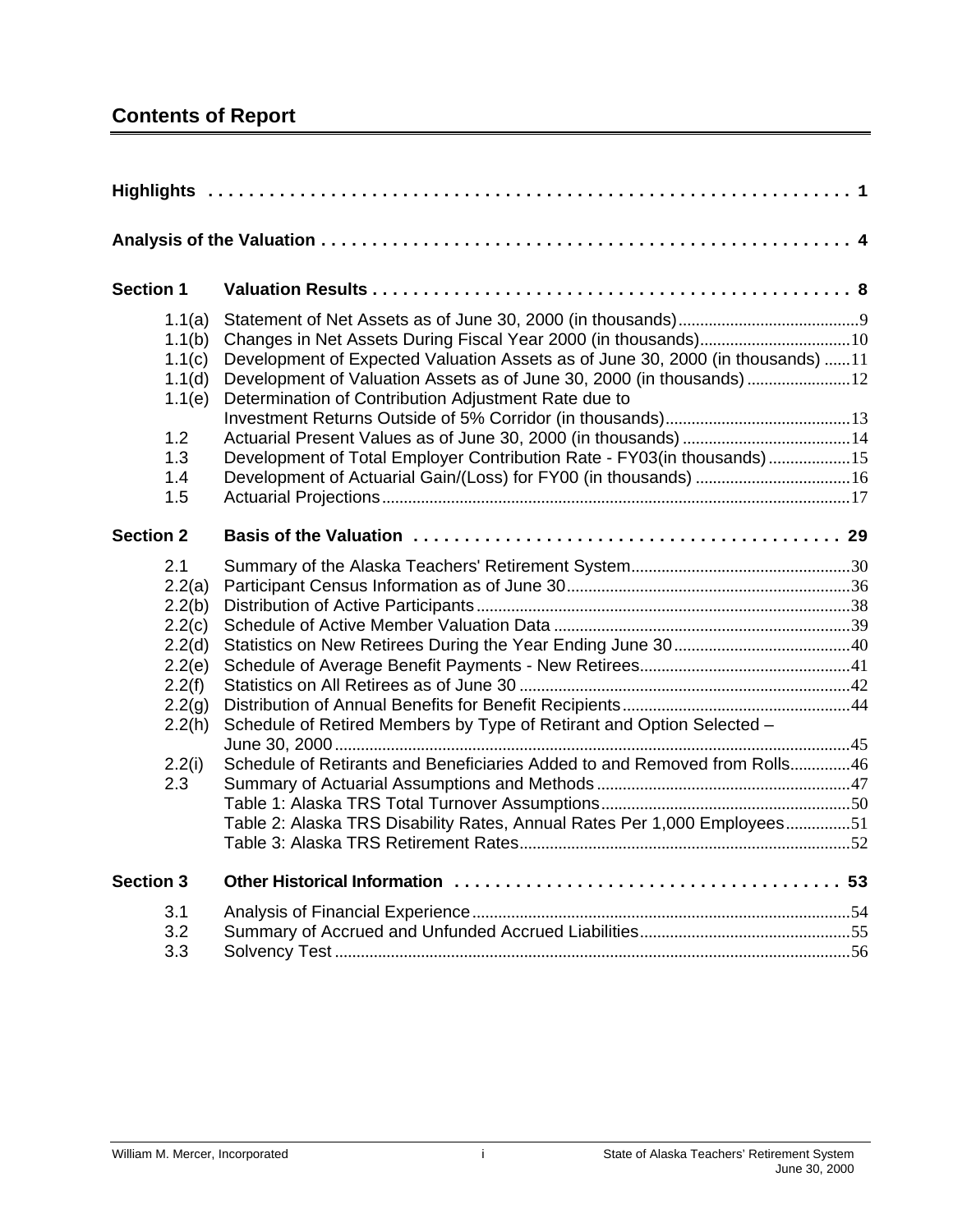### <span id="page-4-0"></span>**Highlights**

This report has been prepared by William M. Mercer, Incorporated for the State of Alaska Teachers' Retirement System to:

- (1) present the results of a valuation of the Alaska Teachers' Retirement System as of June 30, 2000;
- (2) review experience under the plan for the year ended June 30, 2000;
- (3) determine the appropriate contribution rate for each employer in the System;
- (4) provide reporting and disclosure information for financial statements, governmental agencies, and other interested parties.

The report is divided into three sections. Section 1 contains the results of the valuation. It includes the experience of the plan during the 2000 Fiscal Year, the current annual costs, and reporting and disclosure information.

Section 2 describes the basis of the valuation. It summarizes the plan provisions, provides information relating to the plan participants, and describes the funding methods and actuarial assumptions used in determining liabilities and costs.

Section 3 contains additional exhibits showing historical information on system experience and unfunded liabilities.

The principle results are as follows:

|     |                                                                                      | 1999            | 2000            |
|-----|--------------------------------------------------------------------------------------|-----------------|-----------------|
|     | Funding Status as of June 30:                                                        |                 |                 |
| (a) | Valuation Assets*                                                                    | \$<br>3,815,633 | \$<br>4,184,015 |
| (b) | Accrued Liability*                                                                   |                 |                 |
|     | $\mathbf{i}$<br>Non-Medical Benefits<br>$\ddot{\textbf{i}}$<br><b>Total Benefits</b> | 3,043,509       | 3,350,552       |
|     | (including medical)                                                                  | 3,720,954       | 4,198,868       |
| (c) | Funding Ratio, $(a) / (b)$                                                           |                 |                 |
|     | Non-Medical Benefits<br>$\mathbf{i}$                                                 | 125.4%          | 124.9%          |
|     | $\rm ii)$<br>Total Benefits (including medical)                                      | 102.5%          | 99.6%           |

\* In thousands.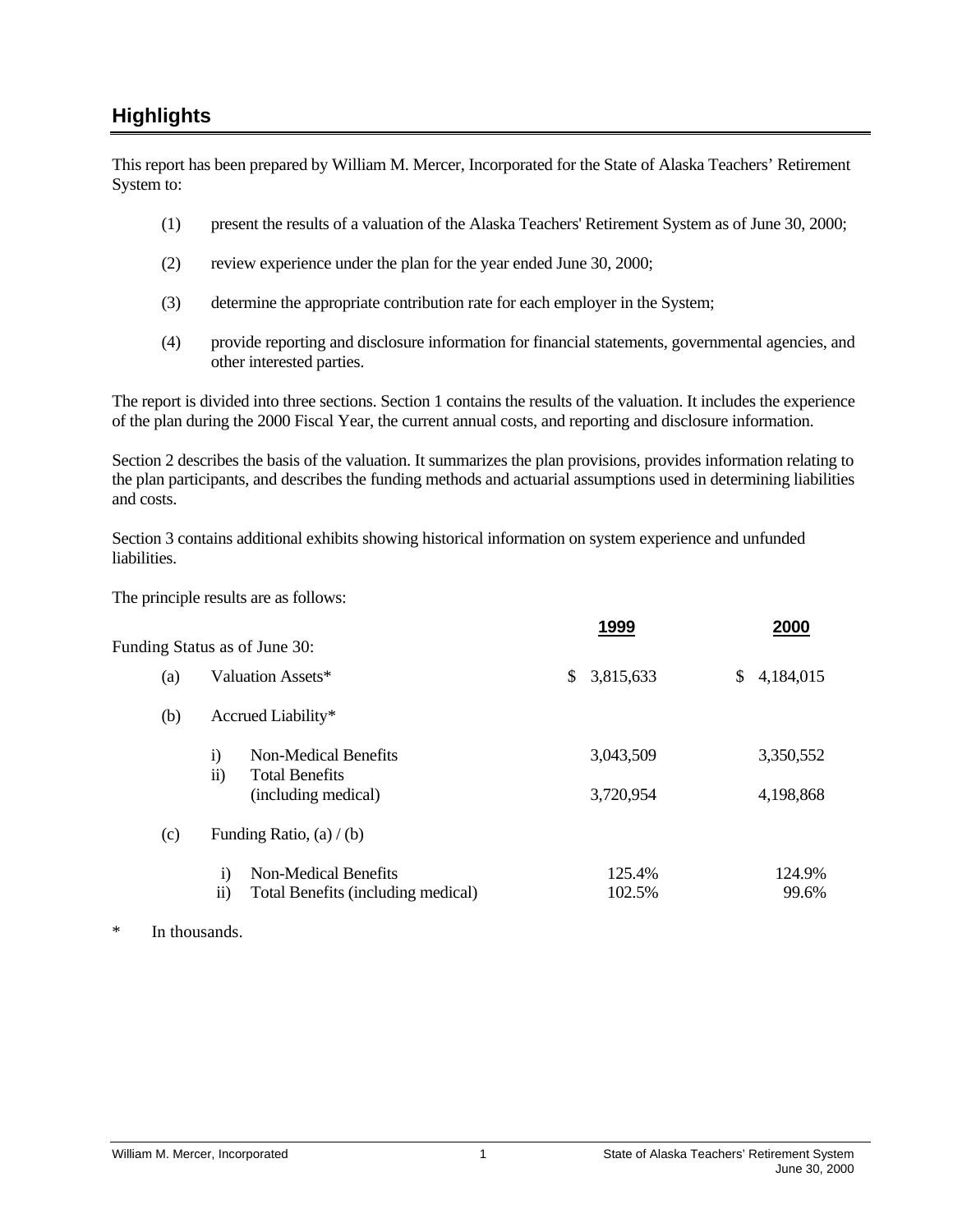# **State of Alaska - TRS Funding Ratio History**

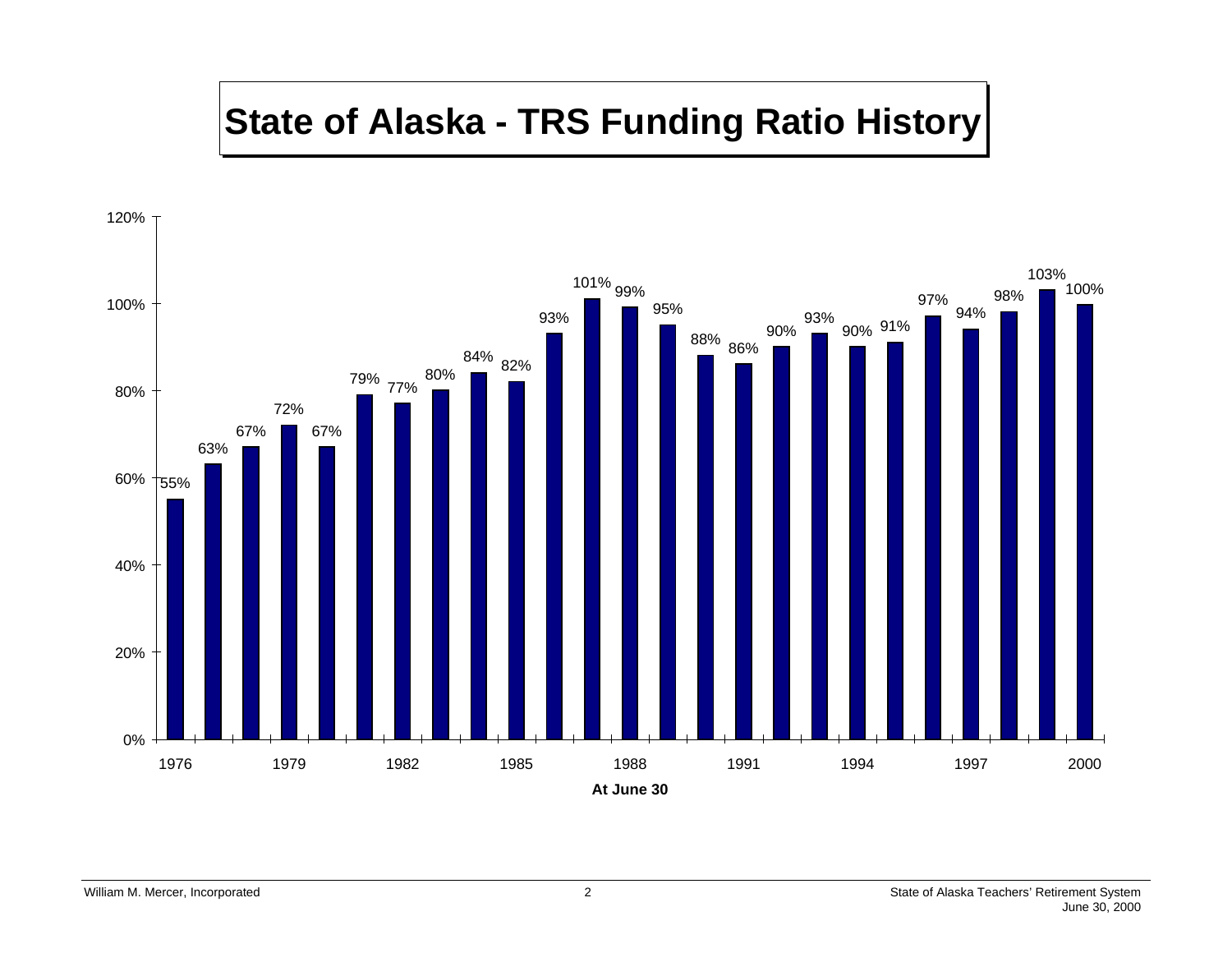## **Highlights** (continued)

| for Fiscal Year: | <b>Employer Contribution Rates</b> | 2002       | 2003   |
|------------------|------------------------------------|------------|--------|
| (a)              | Normal Cost Rate                   | 8.88%      | 8.02%  |
| (b)              | Past Service Rate                  | $(1.79\%)$ | 0.27%  |
| (c)              | <b>Total Contribution Rate</b>     | 7.09%      | 8.29%  |
| (d)              | <b>Actuarial Projection Rate</b>   | 11.00%     | 11.00% |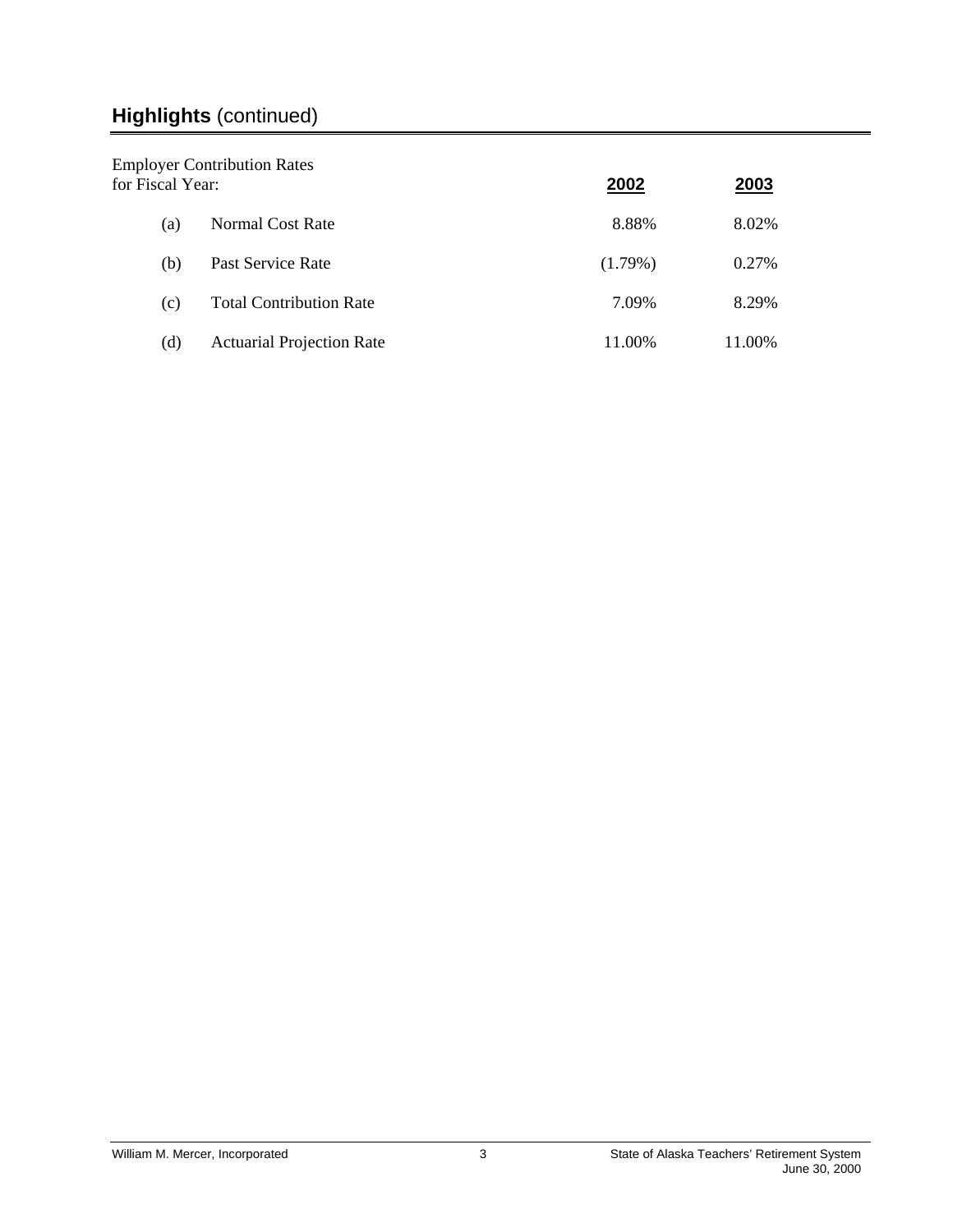### <span id="page-7-0"></span>**Analysis of the Valuation**

As shown in the Highlights section of the report, the funding ratio as of June 30, 2000 has decreased from 102.5% to 99.6%, a decrease of 2.9%. The total employer contribution rate has increased from 7.09% of payroll for FY02 to 8.29% for FY03, an increase of 1.20% of payroll. The reasons for the change in the funded status and contribution rate are explained below.

#### **(1) Retiree Medical Insurance**

The following table summarizes the monthly premium per benefit recipient since retiree medical benefits have been provided under PERS and TRS.

| Time<br><b>Period</b> | Monthly Premium<br>Per Retiree<br>For Health Coverage | Annual<br>Percentage<br>Increase | Average Compound<br>Annual Increase<br>Since FY78 |
|-----------------------|-------------------------------------------------------|----------------------------------|---------------------------------------------------|
| $2/1/76 - 1/31/77$    | \$34.75                                               |                                  |                                                   |
| 2/1/77-1/31/78        | 57.64                                                 | 66%                              |                                                   |
| 2/1/78-1/31/79        | 69.10                                                 | 20%                              | 20%                                               |
| 2/1/79-1/31/80        | 64.70                                                 | $-6%$                            | 6%                                                |
| $2/1/80 - 1/31/81$    | 96.34                                                 | 49%                              | 19%                                               |
| $2/1/81 - 1/31/82$    | 96.34                                                 | 0%                               | 14%                                               |
| 2/1/82-1/31/83        | 115.61                                                | 20%                              | 15%                                               |
| $2/1/83 - 1/31/84$    | 156.07                                                | 35%                              | 18%                                               |
| $2/1/84 - 1/31/85$    | 191.85                                                | 23%                              | 19%                                               |
| $2/1/85 - 1/31/86$    | 168.25                                                | $-12%$                           | 14%                                               |
| $2/1/86 - 1/31/87$    | 165.00                                                | $-2%$                            | 12%                                               |
| $2/1/87 - 1/31/88$    | 140.25                                                | $-15%$                           | 9%                                                |
| 2/1/88-1/31/89        | 211.22                                                | 51%                              | 13%                                               |
| 2/1/89-1/31/90        | 252.83                                                | 20%                              | 13%                                               |
| 2/1/90-1/31/91        | 243.98                                                | $-4%$                            | 12%                                               |
| 2/1/91-1/31/92        | 243.98                                                | 0%                               | 11%                                               |
| $2/1/92 - 1/31/93$    | 226.90                                                | $-7%$                            | 10%                                               |
| 2/1/93-1/31/94        | 309.72                                                | 37%                              | 11%                                               |
| $2/1/94 - 1/31/95$    | 336.05                                                | 9%                               | 11%                                               |
| $2/1/95 - 1/31/96$    | 350.50                                                | 4%                               | 11%                                               |
| 2/1/96-1/31/97        | 350.50                                                | 0%                               | 10%                                               |
| $2/1/97 - 1/31/98$    | 368.00                                                | 5%                               | 10%                                               |
| 2/1/98-12/31/98       | 368.00                                                | 0%                               | 9%                                                |
| 1/1/99-12/31/99       | 442.00                                                | 22%                              | 10%                                               |
| 1/1/00-12/31/00       | 530.00                                                | 20%                              | 10%                                               |
| $1/1/01 - 12/31/01$   | 610.00                                                | 15%                              | 10%                                               |

As you can see from the above table, the monthly retiree medical premium for the January 1, 2001 to December 31, 2001 time period has increased to \$610.00. Since the 86/87 time period, annual premium rate changes have ranged from 51% up to 15% down, but the average compound annual increase has been about 9%.

Effective June 30, 2000, the Board adopted a health cost trend assumption which varies by year, declining to an ultimate rate equal to inflation plus 0.5%, or 4.0% for FY14 and later. If the long-term assumption remains reasonable, short-term gains and losses from the annually-determined medical premium rate will offset each other over time.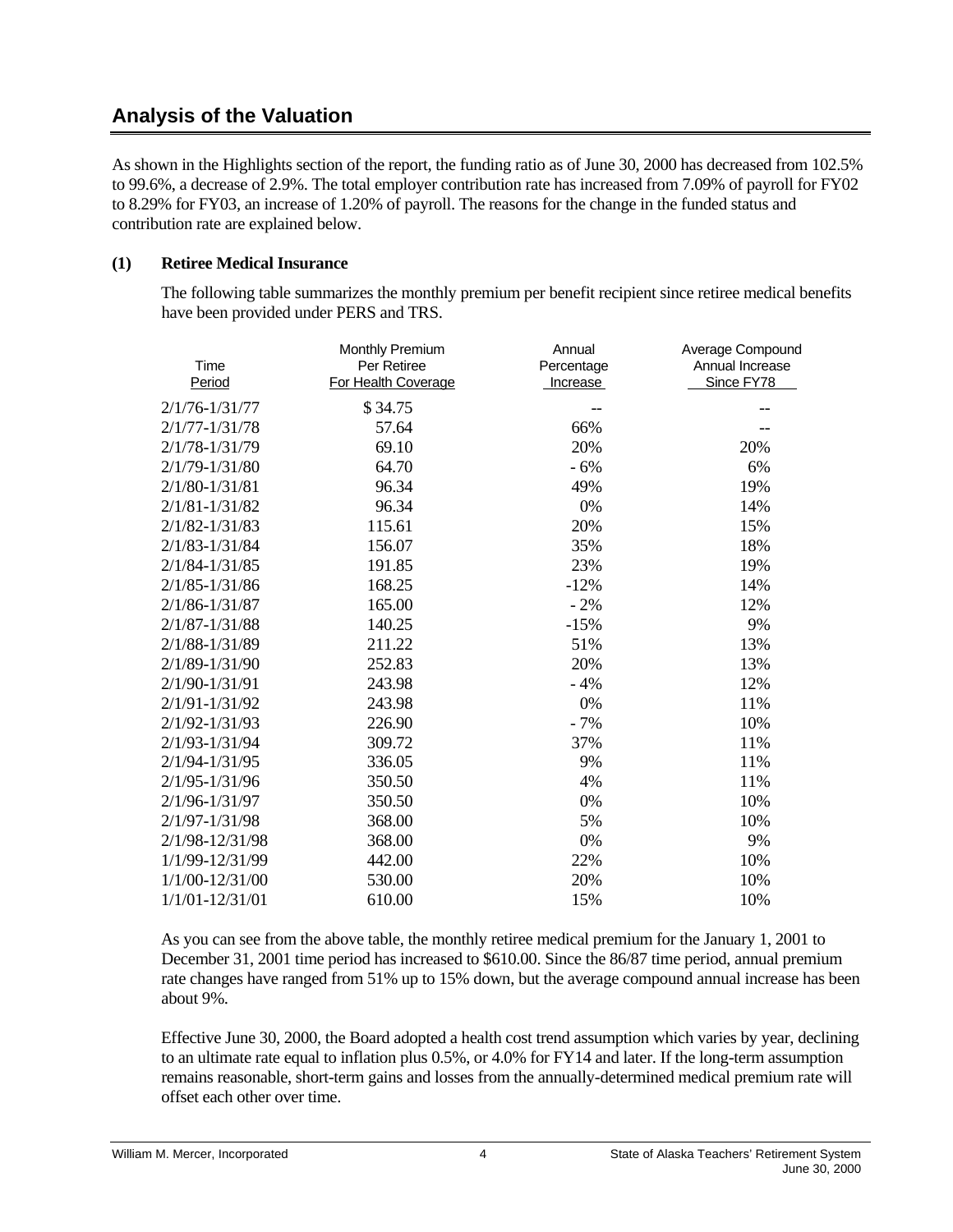To help avoid the volatility in the funding and solvency of the System from bringing large health-related gains and losses into the System every year, we have been using the health cost trend assumption to determine actuarial liabilities for retiree medical benefits. On June 30, 1999, the assumed total blended premium was reset to the actual total blended premium for FY00. The difference between the assumed rate and the actual rate will be tracked annually and reduced if the gap becomes too wide. Also, adjustments will be made, if necessary, to the assumed medical premium rate every four to five years when a formal experience analysis is performed.

The net effect of the medical trend assumption change and the resetting of the FY00 assumed blended premium was a 1.3% decrease in the funding ratio and a 1.01% increase in the total employer contribution rate.

#### **(2) Investment Performance**

The approximate FY00 investment return based on market values was 9.78%. The Asset Valuation Method was changed six years ago to smooth over five years the difference between actual and expected investment return. One purpose of this change was to adopt a method which better accomplished the goal of smoothing volatility in investment returns.

The approximate rate of return in FY00 based on valuation assets, after applying the smoothing technique, was 13.12%, 4.87% higher than the 8.25% investment return assumption. This excess, along with returns in each of the preceding four years, produced a gain of approximately \$182,717,000 to the System which increased the funding ratio by 4.3% and lowered the average employer contribution rate by 3.35% of total payroll.

Prospectively, in the development of valuation assets, we will use an expected investment return equal to the investment return assumption of 8.25%. The valuation assets, plus (minus) the outstanding balance of previously amortized amounts, will be compared to a 5% corridor around the market value of assets. Any amount outside the corridor will be amortized and applied to the employer contribution rates as a level percentage of the present value of pay over 20 years under the 1% population projection scenario.

As of June 30, 2000, there is \$76,642,000 outside the corridor, resulting in a 1.38% reduction in the employer rate.

#### **(3) Salary Increase**

For the June 30, 2000 actuarial valuation, data from the June 30, 1999 actuarial valuation was projected one year using standard actuarial techniques. Since the salaries for active participants were estimated based on the actuarial assumptions, there is no gain or loss as a result of salary increases. Therefore, there is no change in the funding ratio or contribution rate due to salary increases.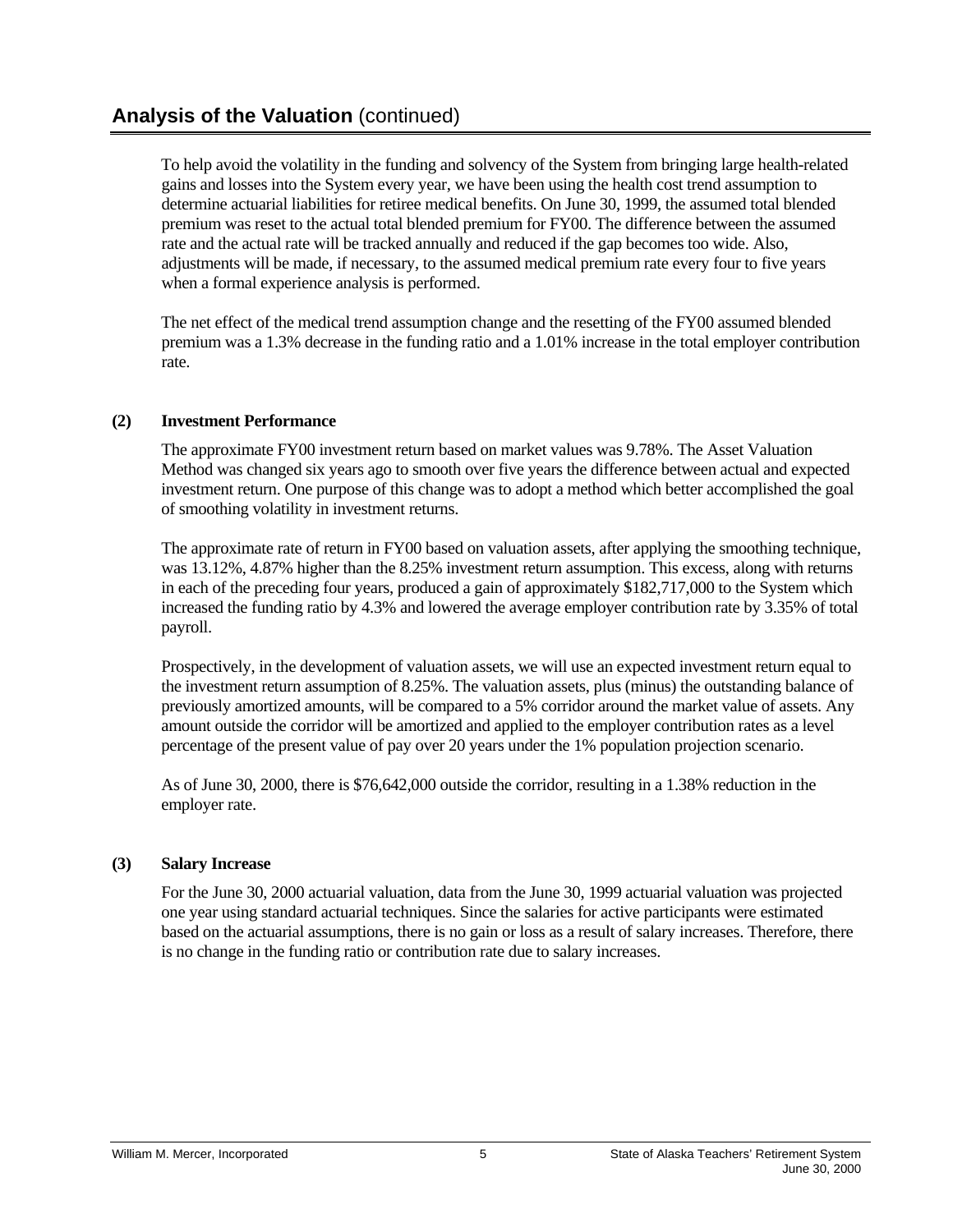#### **(4) Employee Data**

For the June 30, 2000 actuarial valuation, member data from the June 30, 1999 actuarial valuation was projected one year using standard actuarial techniques. Active member counts from the three prior fiscal year-ends were used to estimate the active population counts at June 30, 2000. The PRPA for retirees for FY00 was calculated using actual CPI data. All other participant data was projected using the actuarial assumptions adopted by the TRS Board in December 2000.

The overall effect of these participant dta projections was an actuarial gain to the System, resulting in a 0.3% increase in the funding ratio and a decrease in the total employer contribution rate equal to 0.91% of total payroll.

#### **(5) Ad hoc PRPA**

An ad hoc Post Retirement Pension Adjustment (PRPA) was granted during FY00. This increased benefit payments to many Tier I (hired before July 1, 1990) retirees.

The overall effect of the ad hoc PRPA was an actuarial loss to the System of approximately \$8,410,000 which lowered the funding ratio by 0.2% and increased the average employer contribution rate by 0.16% of total payroll.

#### **(6) Actuarial Assumptions**

Last year, an experience study was performed to compare recent System experience to the actuarial assumptions.

Based on this review as well as anticipation of future trends, a new set of actuarial assumptions was presented to the Board and adopted in December 2000. The results of the study can be found in the State of Alaska Teachers' Retirement System Analysis Study of Actuarial Assumptions dated October 2000.

The net effect of the change in actuarial assumptions (excluding changes in asset components) was a 7.3% decrease in the funding ratio and a 6.68% increase in the total employer contribution rate.

#### **(7) Actuarial Projections**

At the Fall 1991 Board Meetings, the TRS Board approved the use of an enhanced actuarial projection system in the valuation report. The same actuarial cost method is used, but the enhanced system projects population growth patterns and their associated liabilities 25 years into the future. By also projecting plan assets, this report in effect produces an actuarial valuation for each of the next 25 years. Section 1.5, Actuarial Projections, contains the results of this analysis.

This type of information can be especially useful to multi-tiered systems, such as TRS. All of the projected new entrants will be covered under the cost savings provisions of the second tier, so that the ultimate effect of the second tier on plan liabilities can be anticipated. As you can see in Section 1.5, based on the new actuarial assumptions and asset valuation method, future contribution rates are expected to remain fairly stable.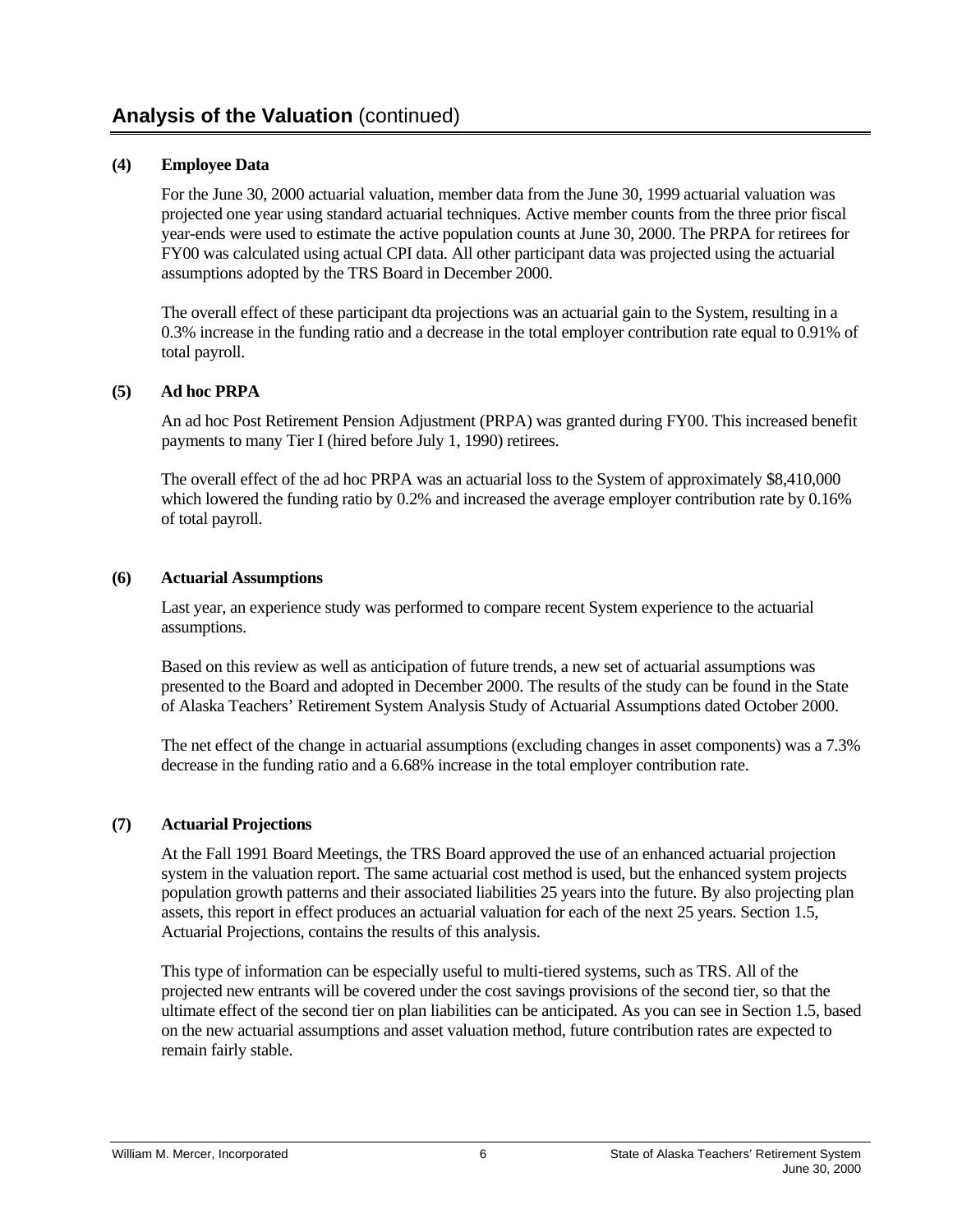## **Analysis of the Valuation** (continued)

### **Summary**

The following table summarizes the sources of change in the total employer contribution rate:

| . . |                                                                            | 7.09%      |
|-----|----------------------------------------------------------------------------|------------|
| ٠   | Change due to:                                                             |            |
|     | ٠                                                                          | (3.35%)    |
|     | Recognition of investment gains outside of the 5% corridor (method change) | $(1.38\%)$ |
|     |                                                                            | 6.68%      |
|     |                                                                            | $(0.91\%)$ |
|     | ٠                                                                          | 0.16%      |
| ٠   |                                                                            | 8.29%      |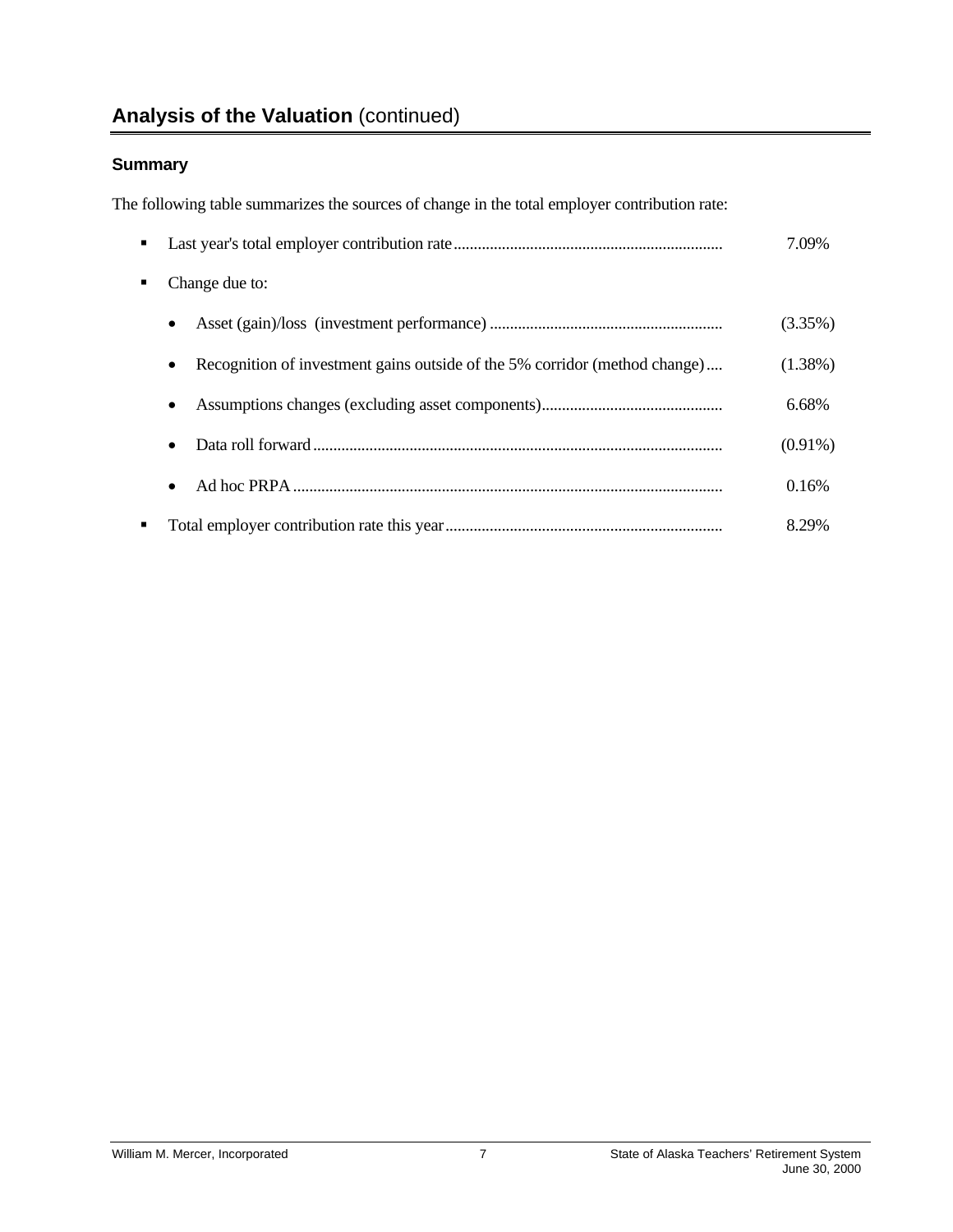### <span id="page-11-0"></span>**Section 1**

### **Valuation Results**

This section sets forth the results of the actuarial valuation.

- Section 1.1(a) shows the distribution of the assets as of June 30, 2000.
- Section 1.1(b) shows the transactions of the plan's fund during FY00.
- Section 1.1(c) develops the expected valuation assets and investment return as of June 30, 2000.
- Section 1.1(d) develops the actual valuation assets as of June 30, 2000.
- Section 1.1(e) develops the contribution rate adjustment.
- Section 1.2 shows the actuarial present values as of June 30, 2000.
- Section 1.3 calculates the total contribution rate for FY03.
- Section 1.4 calculates the actuarial gain or loss for FY00.
- Section 1.5 contains the financial projections.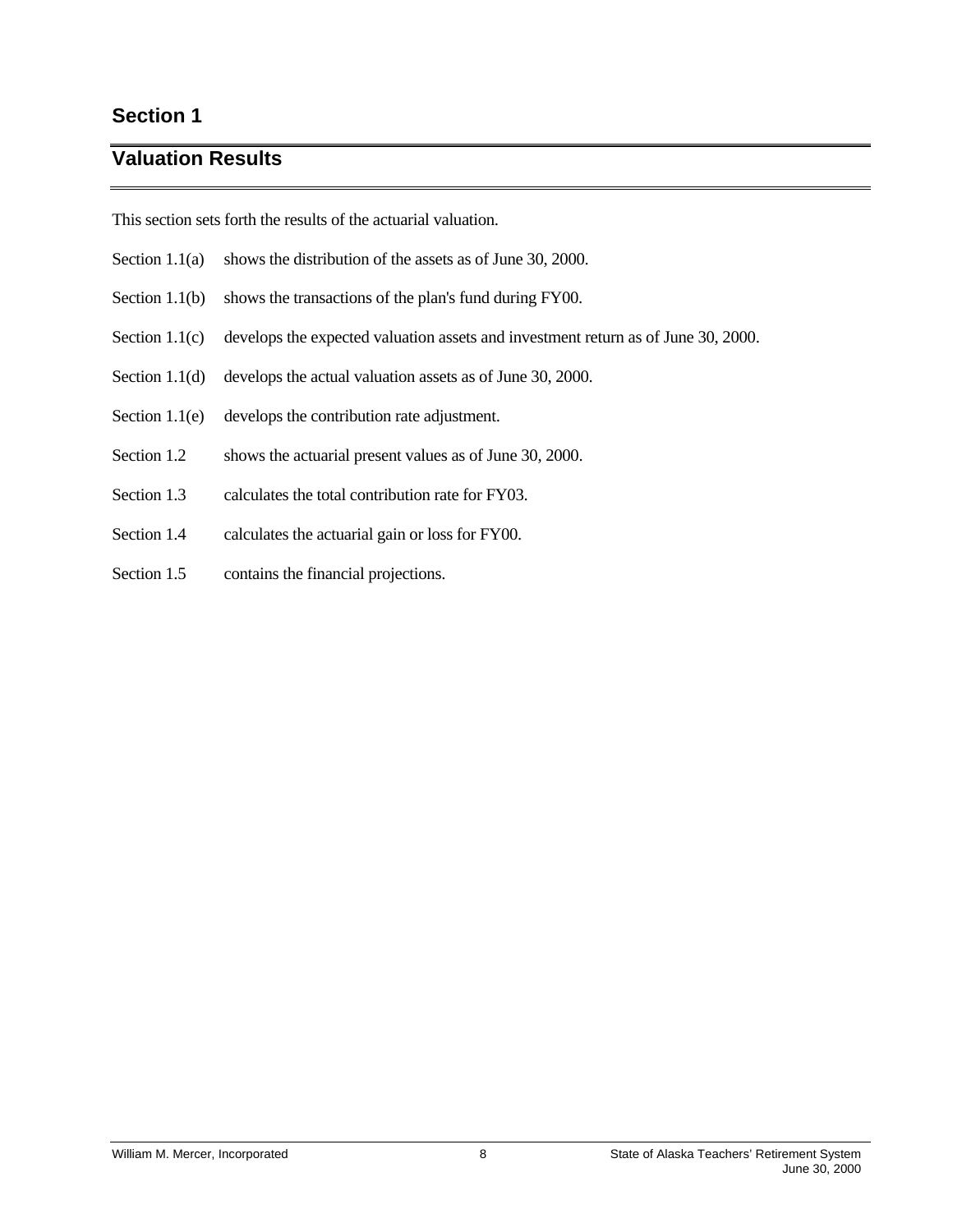|                                                      | Pension     | Postemployment<br><b>Health</b> | Total<br><b>Market Value</b> |
|------------------------------------------------------|-------------|---------------------------------|------------------------------|
| Cash and Cash Equivalents                            | \$500       | \$112                           | \$612                        |
| Retirement Fixed Income Pool                         | 874,540     | 195,983                         | 1,070,523                    |
| <b>External Domestic Fixed</b><br><b>Income Pool</b> | 36,514      | 8,183                           | 44,697                       |
| Domestic Equity Pool                                 | 1,541,916   | 391,379                         | 1,933,295                    |
| <b>International Equity Pool</b>                     | 667,801     | 149,653                         | 817,454                      |
| <b>International Fixed Income Pool</b>               | 172,328     | 38,618                          | 210,946                      |
| <b>Emerging Markets Equity Pool</b>                  | 42,955      | 9,626                           | 52,581                       |
| <b>Real Estate Pool</b>                              | 200,656     | 44,967                          | 245,623                      |
| Private Equity Pool                                  | 70,902      | 15,889                          | 86,791                       |
| Mortgages (Net of Reserves)                          | 433         | 97                              | 530                          |
| Net Accrued Receivables                              | 17,851      | 3,999                           | 21,850                       |
| <b>Total Assets</b>                                  | \$3,626,396 | \$858,506                       | \$4,484,902                  |

### <span id="page-12-0"></span>**1.1(a) Statement of Net Assets as of June 30, 2000 (in thousands)**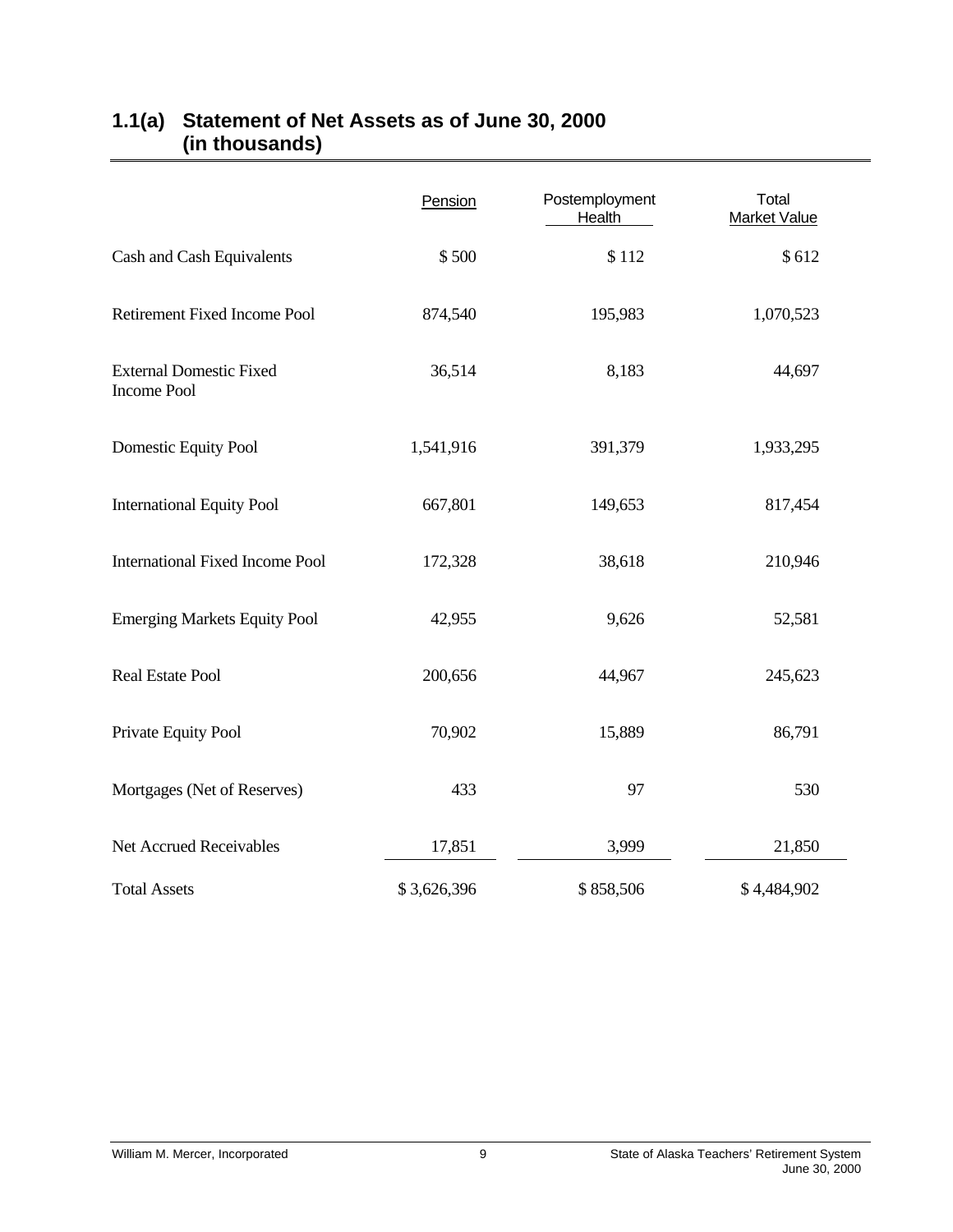|     |     |                                                                                     | Pension          | Postemployment<br>Health | Total<br><b>Market Value</b> |
|-----|-----|-------------------------------------------------------------------------------------|------------------|--------------------------|------------------------------|
| (1) |     | Net Assets, June 30, 1999,<br>(market value)                                        | \$<br>3,401,258  | \$<br>802,761            | \$<br>4,204,019              |
| (2) |     | Additions:                                                                          |                  |                          |                              |
|     | (a) | <b>Employee Contributions</b>                                                       | 38,728           | 8,679                    | 47,407                       |
|     | (b) | <b>Employer Contributions</b>                                                       | 51,183           | 11,470                   | 62,653                       |
|     | (c) | Retirement Incentive Program -<br>Employee                                          | 897              | 201                      | 1,098                        |
|     | (d) | Retirement Incentive Program -<br>Employer                                          | 9,853            | 2,208                    | 12,061                       |
|     | (e) | <b>Interest and Dividend Income</b>                                                 | 123,129          | 27,593                   | 150,722                      |
|     | (f) | Net Appreciation in Fair<br>Value of Investments                                    | 217,207          | 48,675                   | 265,882                      |
|     | (g) | Net Recognized Mortgage<br>Loan Recovery                                            | 113              | 26                       | 139                          |
|     | (h) | <b>Total Additions</b>                                                              | \$<br>441,110    | \$<br>98,852             | \$<br>539,962                |
| (3) |     | Deductions:                                                                         |                  |                          |                              |
|     | (a) | <b>Medical Benefits</b>                                                             | $\boldsymbol{0}$ | 40,183                   | 40,183                       |
|     | (b) | <b>Retirement Benefits</b>                                                          | 202,927          | $\boldsymbol{0}$         | 202,927                      |
|     | (c) | <b>Refunds to Terminated</b><br>Employees                                           | 3,364            | 754                      | 4,118                        |
|     | (d) | <b>Investment Expenses</b>                                                          | 8,279            | 1,855                    | 10,134                       |
|     | (e) | <b>Administrative Expenses</b>                                                      | 1,402            | 315                      | 1,717                        |
|     | (f) | <b>Total Deductions</b>                                                             | \$<br>215,972    | \$<br>43,107             | \$<br>259,079                |
| (4) |     | Net Assets, June 30, 2000,<br>(market value)                                        | \$<br>3,626,396  | \$<br>858,506            | 4,484,902                    |
|     |     | Approximate Market Value Investment Return<br>Rate During the Year, Net of Expenses |                  |                          | 9.78%                        |

### <span id="page-13-0"></span>**1.1(b) Changes in Net Assets During Fiscal Year 2000 (in thousands)**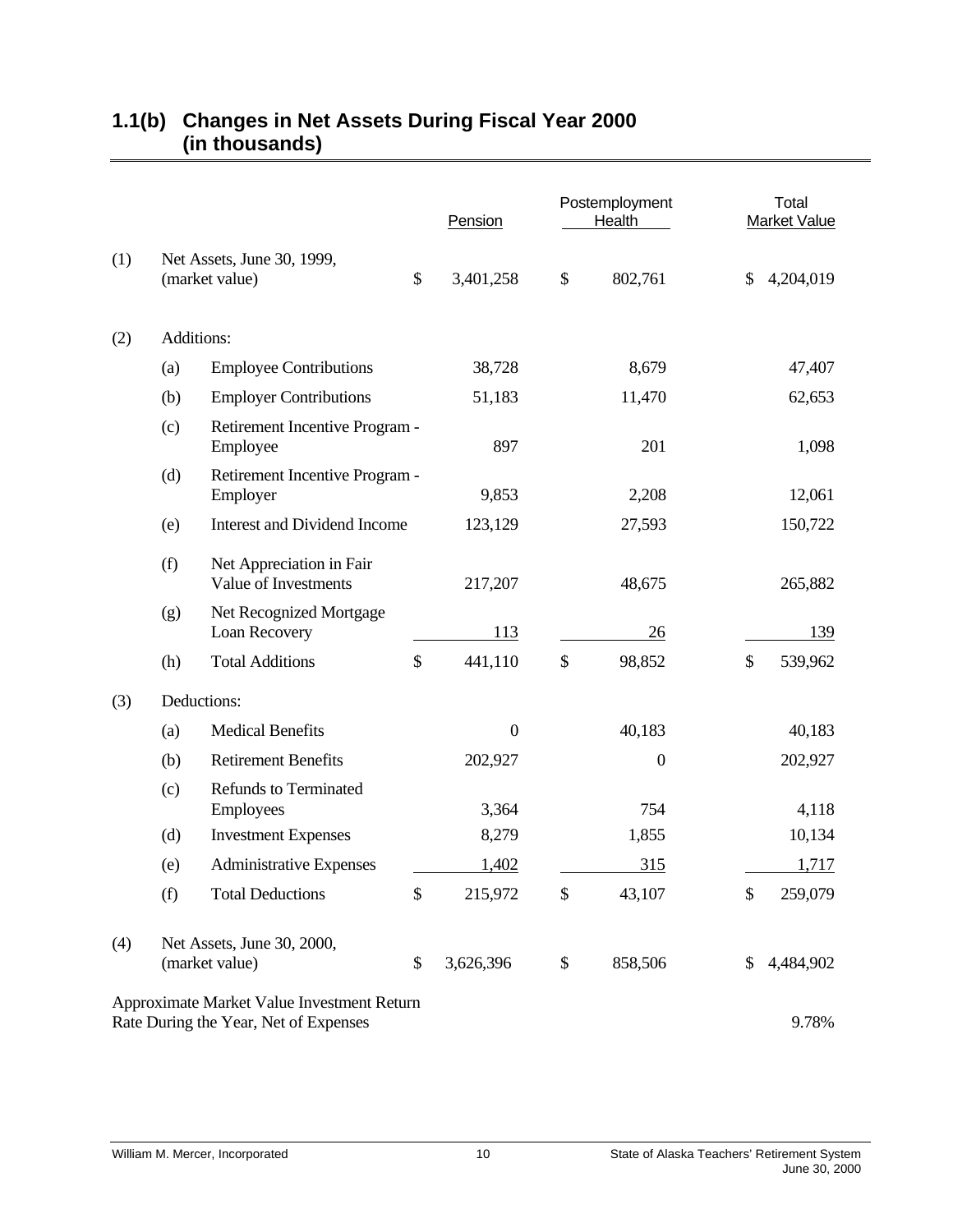<span id="page-14-0"></span>

| 1.1(c) Development of Expected Valuation Assets as of |
|-------------------------------------------------------|
| June 30, 2000 (in thousands)                          |

| (1) | June 30, 1999 Valuation Assets                                                                                                                           | \$  | 3,815,633 |
|-----|----------------------------------------------------------------------------------------------------------------------------------------------------------|-----|-----------|
| (2) | Total Contributions for FY 2000<br>$(Item (2a) + (2b) + (2c) + (2d) from 1.1(b))$                                                                        |     | 123,219   |
| (3) | Total Benefit Payments for FY 2000<br>$(Item (3a) + (3b) + (3c) from 1.1(b))$                                                                            |     | 247,228   |
| (4) | Expected Investment Return, Net of Expenses,<br>for the period July 1, 1999 through June 30, 2000<br>$((1) + .5 \times [(2) - (3)]) \times 8.25\%$       |     | 309,674   |
| (5) | Actual Investment Return, Net of Expenses,<br>for the period July 1, 1999 through June 30, 2000<br>[Item $(2e) + (2f) + (2g) - (3d) - (3e)$ from 1.1(b)] |     | 404,892   |
| (6) | Total Investment Gain/(Loss) $(5) - (4)$                                                                                                                 |     | 95,218    |
| (7) | <b>Expected Valuation Assets,</b><br>$(1) + (2) - (3) + (4)$                                                                                             | \$. | 4,001,298 |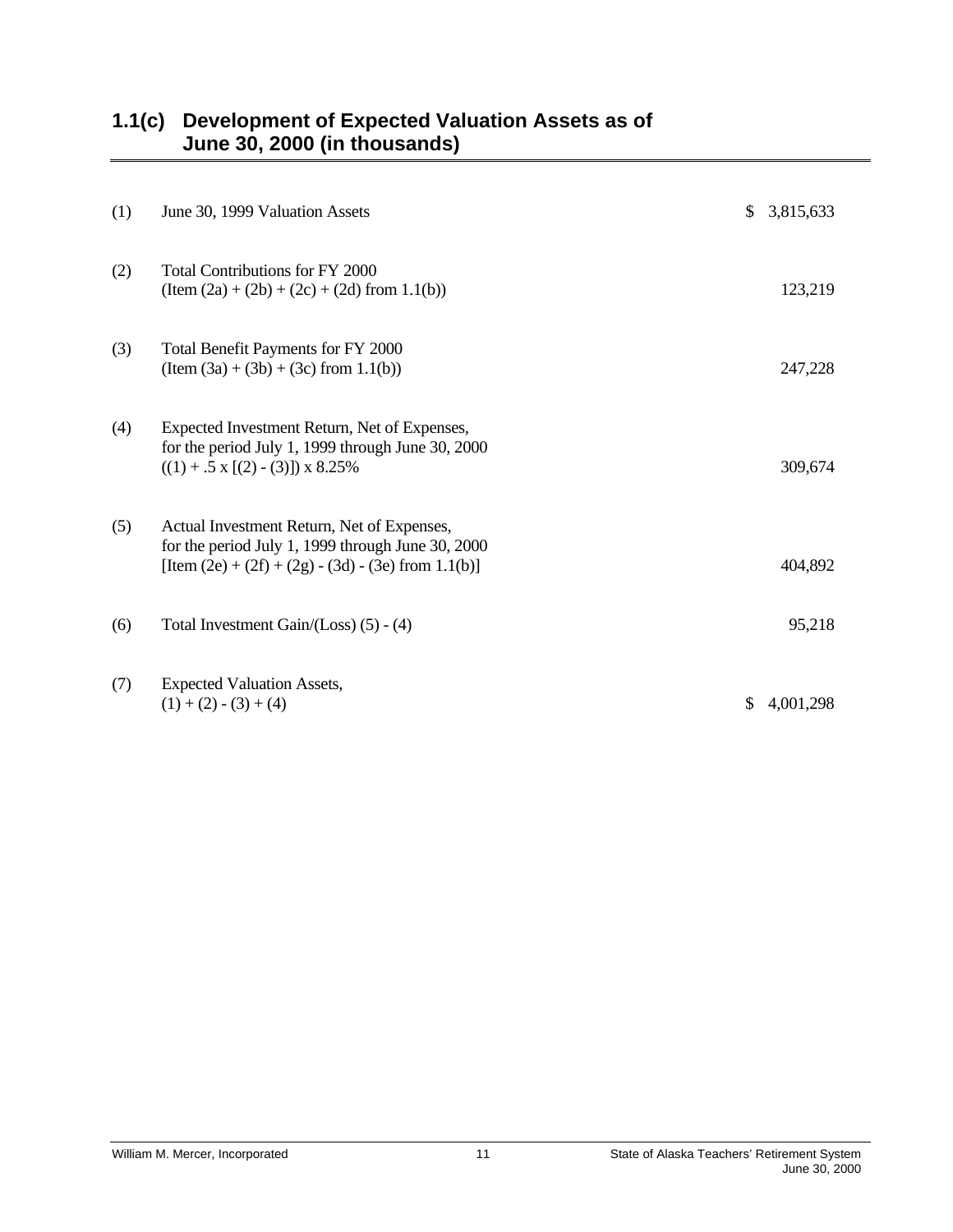|     |                                                                                                                                   | A<br>Total<br>Investment<br>Gain/(Loss) | $\, {\bf B}$<br>Gain/(Loss)<br>Recognized in<br><b>Prior Fiscal Years</b> | $\mathbf c$<br>Gain/(Loss)<br>Recognized this<br><b>Fiscal Year</b><br>(A/5) |
|-----|-----------------------------------------------------------------------------------------------------------------------------------|-----------------------------------------|---------------------------------------------------------------------------|------------------------------------------------------------------------------|
| (1) | Fiscal Year Ending June 30, 2000                                                                                                  | \$<br>95,218                            | \$<br>$\boldsymbol{0}$                                                    | \$<br>19,044                                                                 |
| (2) | Fiscal Year Ending June 30, 1999                                                                                                  | 115,891                                 | 23,178                                                                    | 23,178                                                                       |
| (3) | Fiscal Year Ending June 30, 1998                                                                                                  | 240,319                                 | 96,128                                                                    | 48,064                                                                       |
| (4) | Fiscal Year Ending June 30, 1997                                                                                                  | 295,258                                 | 177,156                                                                   | 59,052                                                                       |
| (5) | Fiscal Year ending June 30, 1996                                                                                                  | 166,896                                 | 133,516                                                                   | 33,379                                                                       |
| (6) | Total Gain/(Loss) Recognized<br>this Fiscal Year                                                                                  |                                         |                                                                           | 182,717                                                                      |
| (7) | <b>Expected Valuation Assets,</b><br>June 30, 2000, (Item $(7)$ from $1.1(c)$ )                                                   |                                         |                                                                           | \$<br>4,001,298                                                              |
| (8) | Valuation Assets at June 30, 2000,<br>$(6) + (7)$ , but not outside a corridor<br>of 80% to 120% of the market value of<br>assets |                                         |                                                                           | \$<br>4,184,015                                                              |
|     | Approximate Valuation Assets Investment Return Rate<br>During the Year, Net of Expenses                                           |                                         |                                                                           | 13.12%                                                                       |

### <span id="page-15-0"></span>**1.1(d) Development of Valuation Assets as of June 30, 2000 (in thousands)**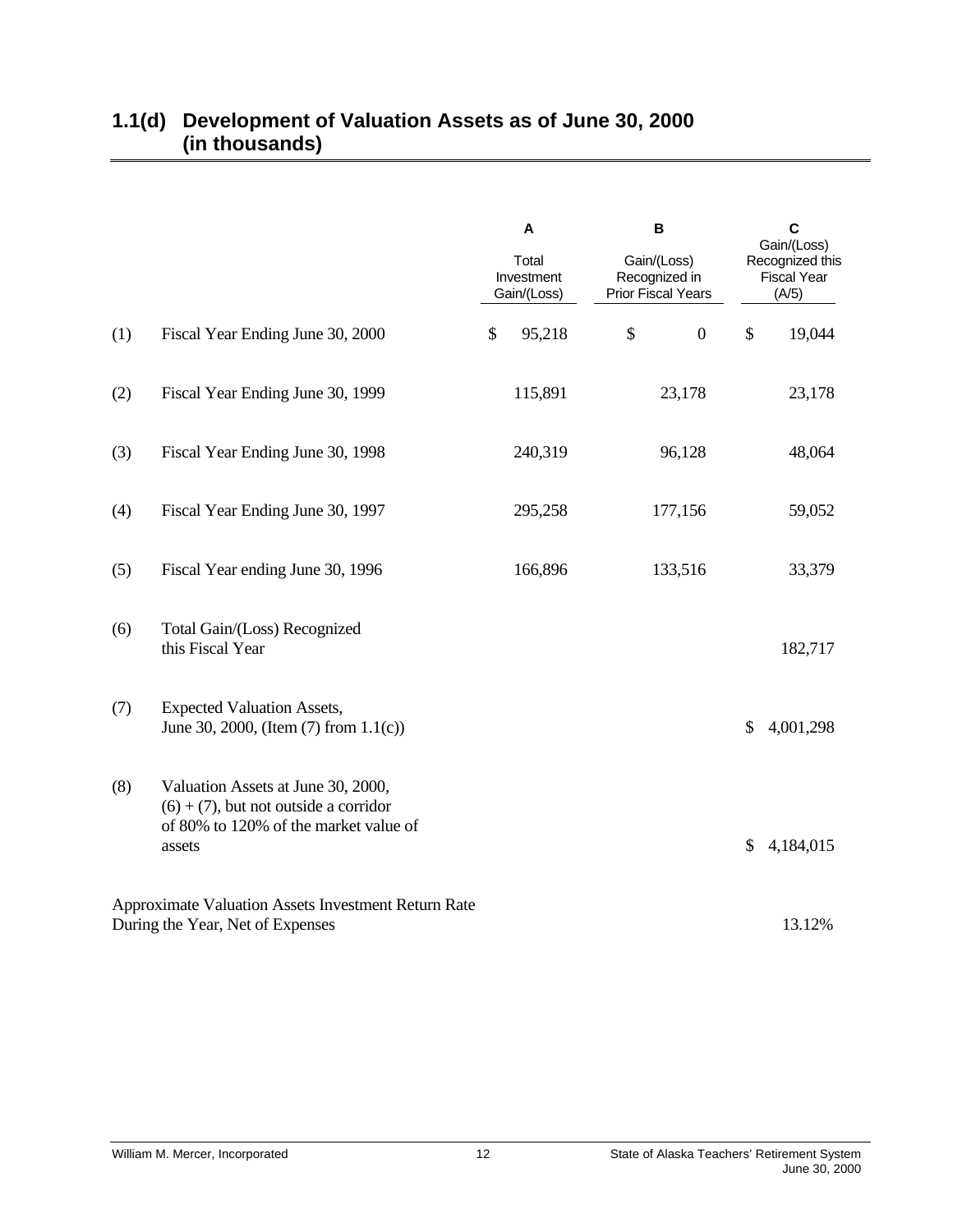### <span id="page-16-0"></span>**1.1(e) Determination of Contribution Adjustment Rate due to Investment Returns Outside of 5% Corridor (in thousands)**

| (1)  | Market Value of Assets at June 30, 2000                                                                                         | \$<br>4,484,902 |
|------|---------------------------------------------------------------------------------------------------------------------------------|-----------------|
| (2)  | 5% Corridor Around Market Value of Assets                                                                                       |                 |
|      | Upper End (105%)<br>(a)                                                                                                         | 4,709,147       |
|      | (b)<br>Lower End (95%)                                                                                                          | 4,260,657       |
| (3)  | Valuation Assets at June 30, 2000                                                                                               | 4,184,015       |
| (4)  | Amount Outside of Corridor, (2(b)-(3))                                                                                          | 76,642          |
| (5)  | <b>Outstanding Balance of Amounts Previously</b><br>Recognized Outside of the Corridor and<br>Recognized Over FY02 through FY21 | N/A             |
| (6)  | Amount to be Recognized Over FY03 through<br>$FY22, (4) - (5)$ but not less than zero                                           | 76,642          |
| (7)  | Present Value of Total Projected System Payroll Over<br>20-Year Period (1% population projection scenario)                      | \$<br>5,549,320 |
| (8)  | Contribution Adjustment Rate, (6) / (7)                                                                                         | 1.38%           |
| (9)  | Previous Rate Adjustments for FY03                                                                                              | N/A             |
| (10) | Total Rate Adjustment for FY03, $(8) + (9)$                                                                                     | 1.38%           |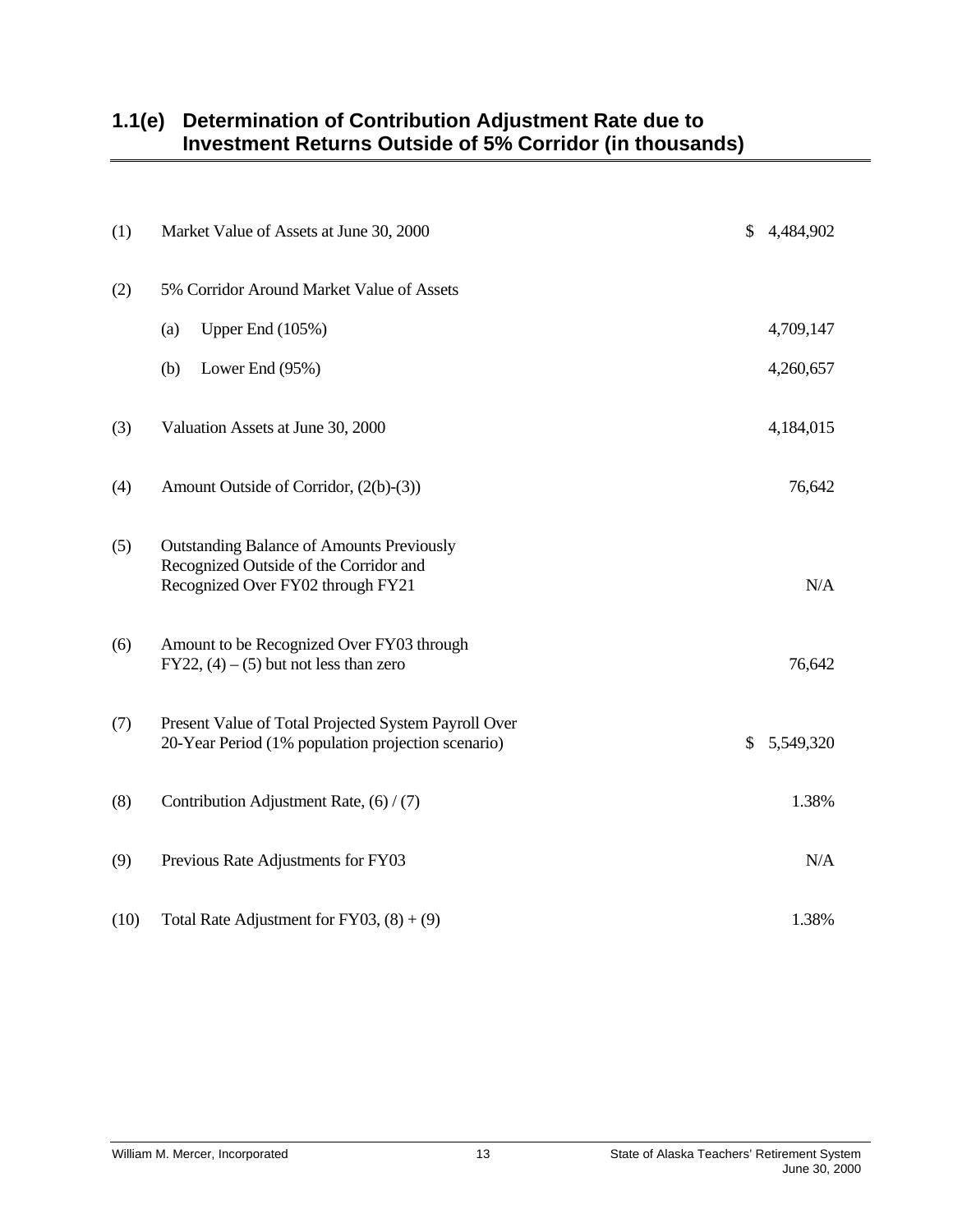| <b>Active Members</b>                   |                       | Normal<br>Cost   | Accrued<br>Liabilities |
|-----------------------------------------|-----------------------|------------------|------------------------|
| <b>Retirement Benefits</b>              |                       | 57,069<br>\$     | \$<br>972,220          |
| <b>Termination Benefits</b>             |                       | 4,648            | 50,438                 |
| <b>Disability Benefits</b>              |                       | 760              | 17,701                 |
| Death Benefits                          |                       | 748              | 12,516                 |
| <b>Return of Contributions</b>          |                       | 3,114            | 12,513                 |
| <b>Medical Benefits</b>                 |                       | 21,044           | 306,875                |
| Indebtedness                            |                       | $\boldsymbol{0}$ | (37,084)               |
| Retirement Incentive Program Receivable |                       | $\boldsymbol{0}$ | (8,561)                |
| Subtotal                                |                       | 87,383           | 1,326,618              |
| <b>Inactive Members</b>                 |                       |                  |                        |
| Not Vested                              |                       | $\boldsymbol{0}$ | 17,766                 |
| <b>Vested Terminations</b>              | - Retirement Benefits | $\boldsymbol{0}$ | 194,990                |
|                                         | - Medical Benefits    | $\boldsymbol{0}$ | 100,734                |
| Retirees & Beneficiaries                | - Retirement Benefits | $\boldsymbol{0}$ | 2,118,053              |
|                                         | - Medical Benefits    | $\boldsymbol{0}$ | 440,707                |
| Subtotal                                |                       | $\boldsymbol{0}$ | 2,872,250              |
| <b>Totals</b>                           |                       | 87,383<br>\$     | \$4,198,868            |

### <span id="page-17-0"></span>**1.2 Actuarial Present Values as of June 30, 2000 (in thousands)**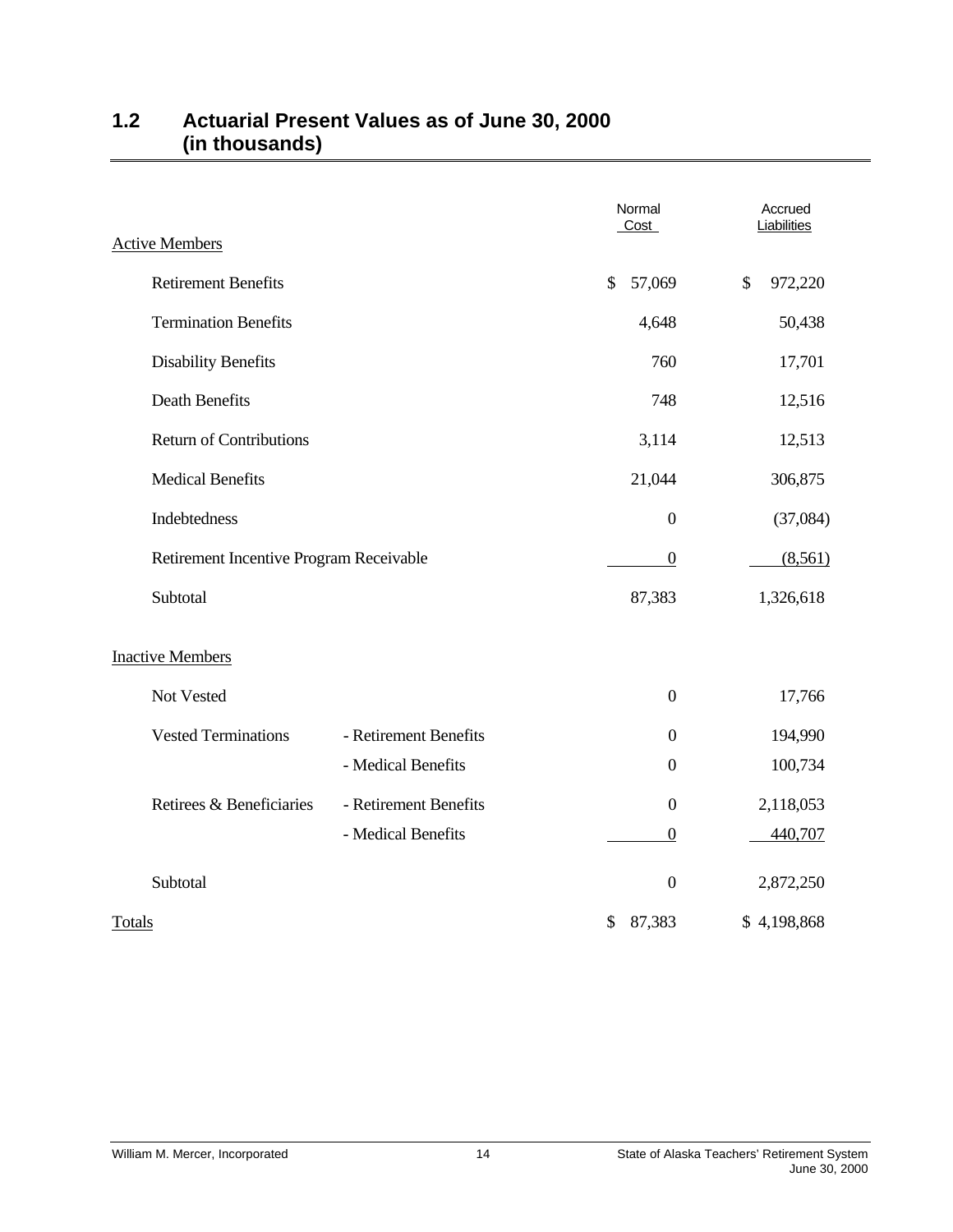### <span id="page-18-0"></span>**1.3 Development of Total Employer Contribution Rate - FY03 (in thousands)**

### Normal Cost Rate

| (1) | <b>Total Normal Cost</b>                                                            | \$<br>87,383    |
|-----|-------------------------------------------------------------------------------------|-----------------|
| (2) | <b>Total Salaries</b>                                                               | 482,571         |
| (3) | Normal Cost Rate, $(1) \div (2)$                                                    | 18.11%          |
| (4) | <b>Average Member Contribution Rate</b>                                             | 8.71%           |
| (5) | Preliminary Employer Normal Cost Rate, (3) - (4)                                    | 9.40%           |
| (6) | Net Adjustment Due to Investment Returns<br>Outside of 5% Corridor (Section 1.1(e)) | $(1.38\%)$      |
| (7) | Employer Normal Cost Rate $(5) + (6)$                                               | 8.02%           |
|     | Past Service Rate                                                                   |                 |
| (1) | <b>Accrued Liability</b>                                                            | \$<br>4,198,868 |
| (2) | <b>Valuation Assets</b>                                                             | 4,184,015       |
| (3) | Total Unfunded Liability, (1) - (2)                                                 | 14,853          |
| (4) | Amortization Factor (25 year)                                                       | 11.312888       |
| (5) | Past Service Cost, $(3) \div (4)$                                                   | 1,313           |
| (6) | <b>Total Salaries</b>                                                               | 482,571         |
| (7) | Past Service Rate, $(5) \div (6)$                                                   | 0.27%           |
|     | <b>Total Employer Contribution Rate</b>                                             | 8.29%           |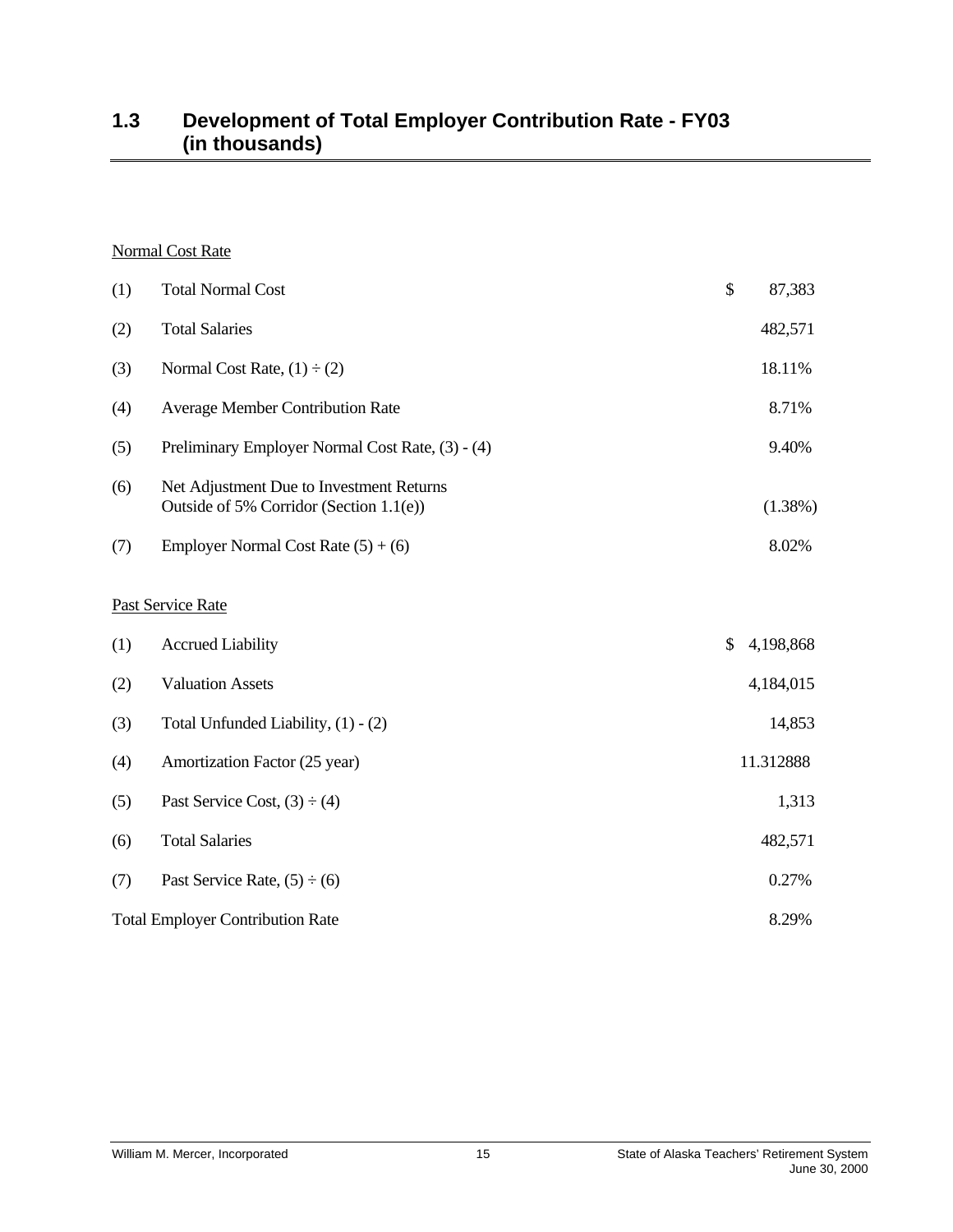<span id="page-19-0"></span>

| (1)  | Unfunded Liability, June 30, 1999                                                        | $\mathcal{S}$ | (94, 679) |
|------|------------------------------------------------------------------------------------------|---------------|-----------|
| (2)  | Normal Cost for FY00                                                                     |               | 82,085    |
| (3)  | Interest on $(1)$ and $(2)$ at 8.25%                                                     |               | (1,039)   |
| (4)  | <b>Employee Contributions for FY00</b>                                                   |               | 48,505    |
| (5)  | <b>Employer Contributions for FY00</b>                                                   |               | 74,714    |
| (6)  | Interest on $(4)$ and $(5)$ at 8.25%<br>for one-half year                                |               | 5,083     |
| (7)  | Net Increase in Unfunded Liability Due to<br><b>Assumption and Method Changes</b>        |               | 308,925   |
| (8)  | Expected Unfunded Liability, June 30, 2000,<br>$(1) + (2) + (3) - (4) - (5) - (6) + (7)$ |               | 166,990   |
| (9)  | Actual Unfunded Liability, June 30, 2000                                                 |               | 14,853    |
| (10) | Actuarial Gain/(Loss) for the Year,<br>$(8) - (9)$                                       | \$            | 152,137   |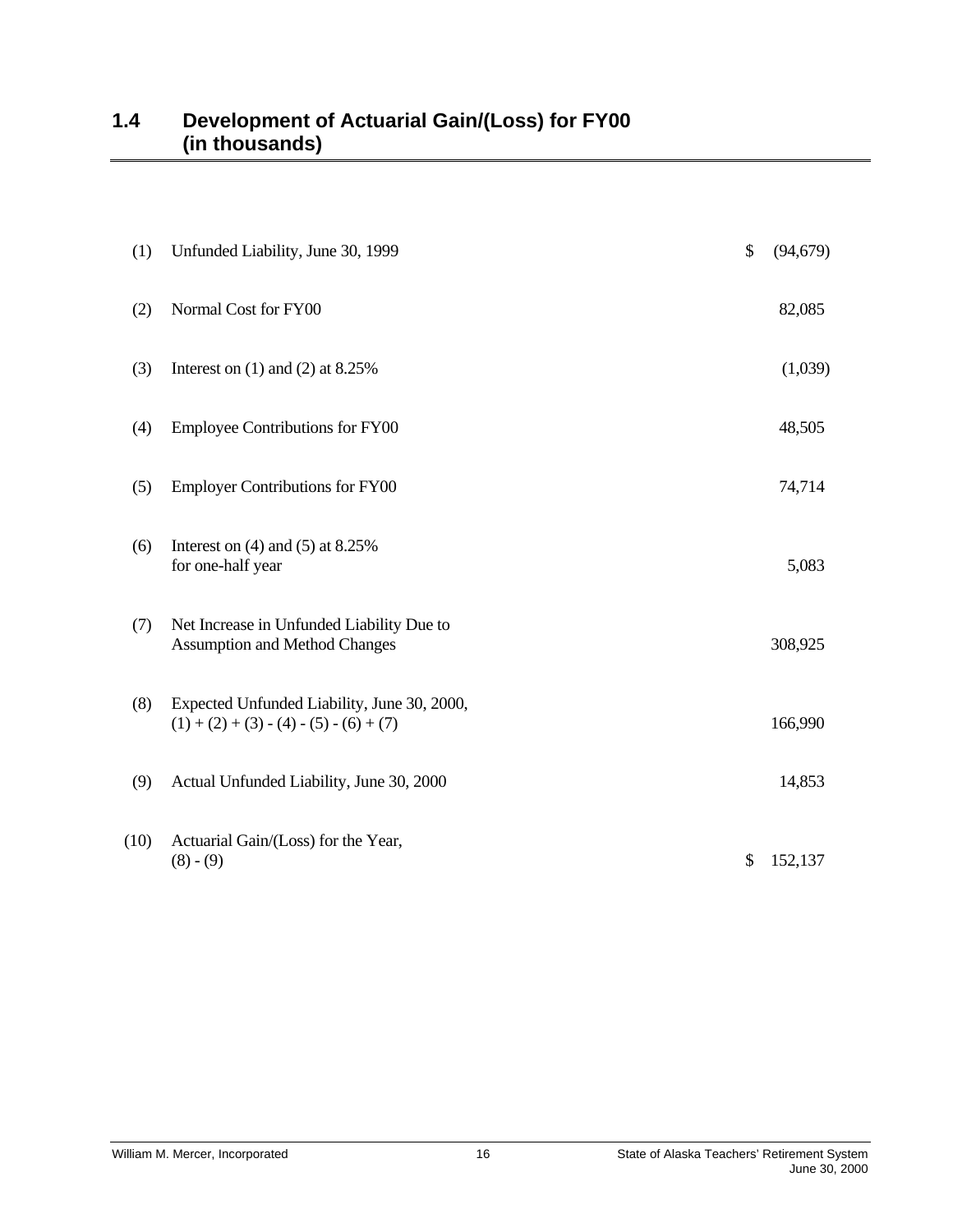<span id="page-20-0"></span>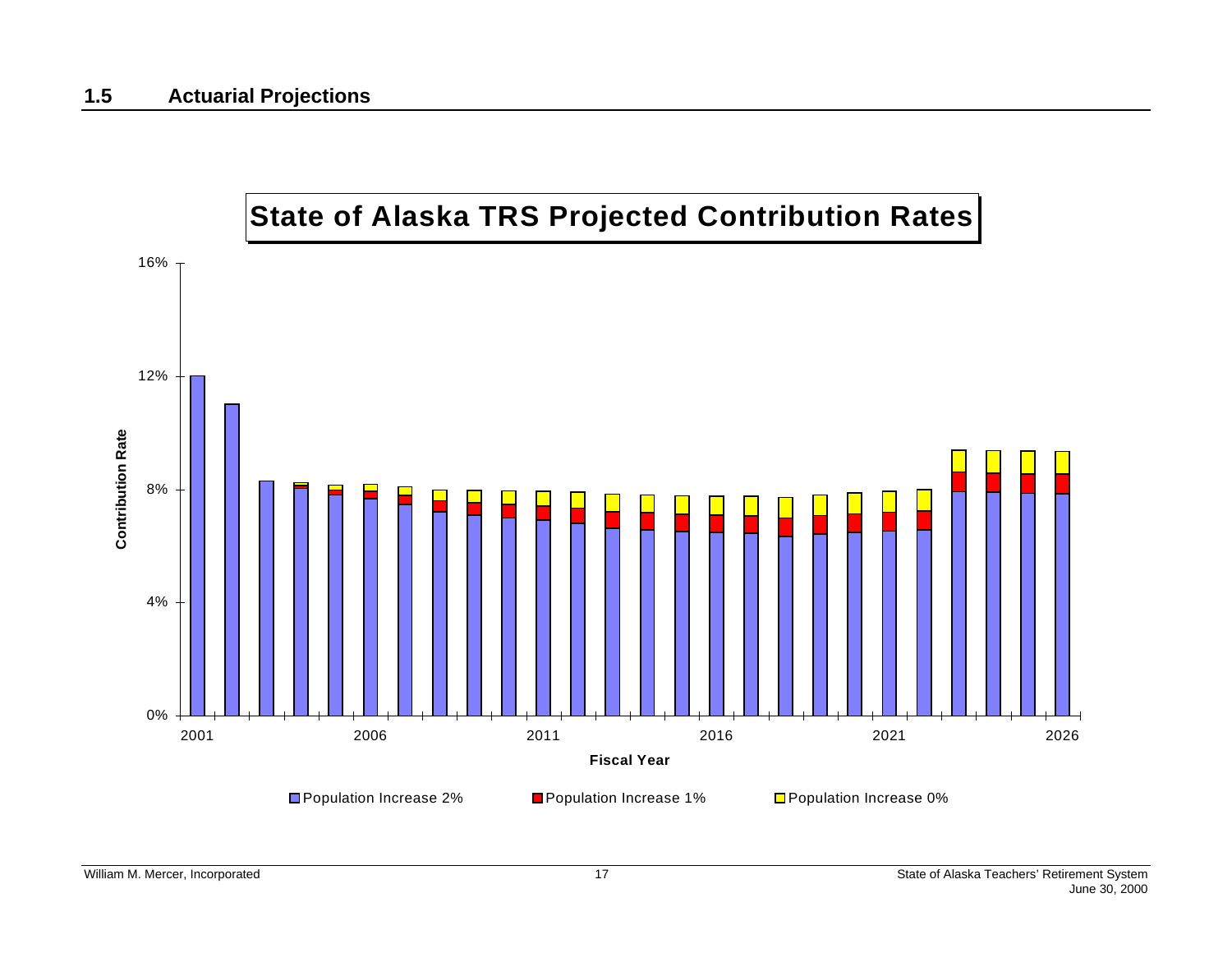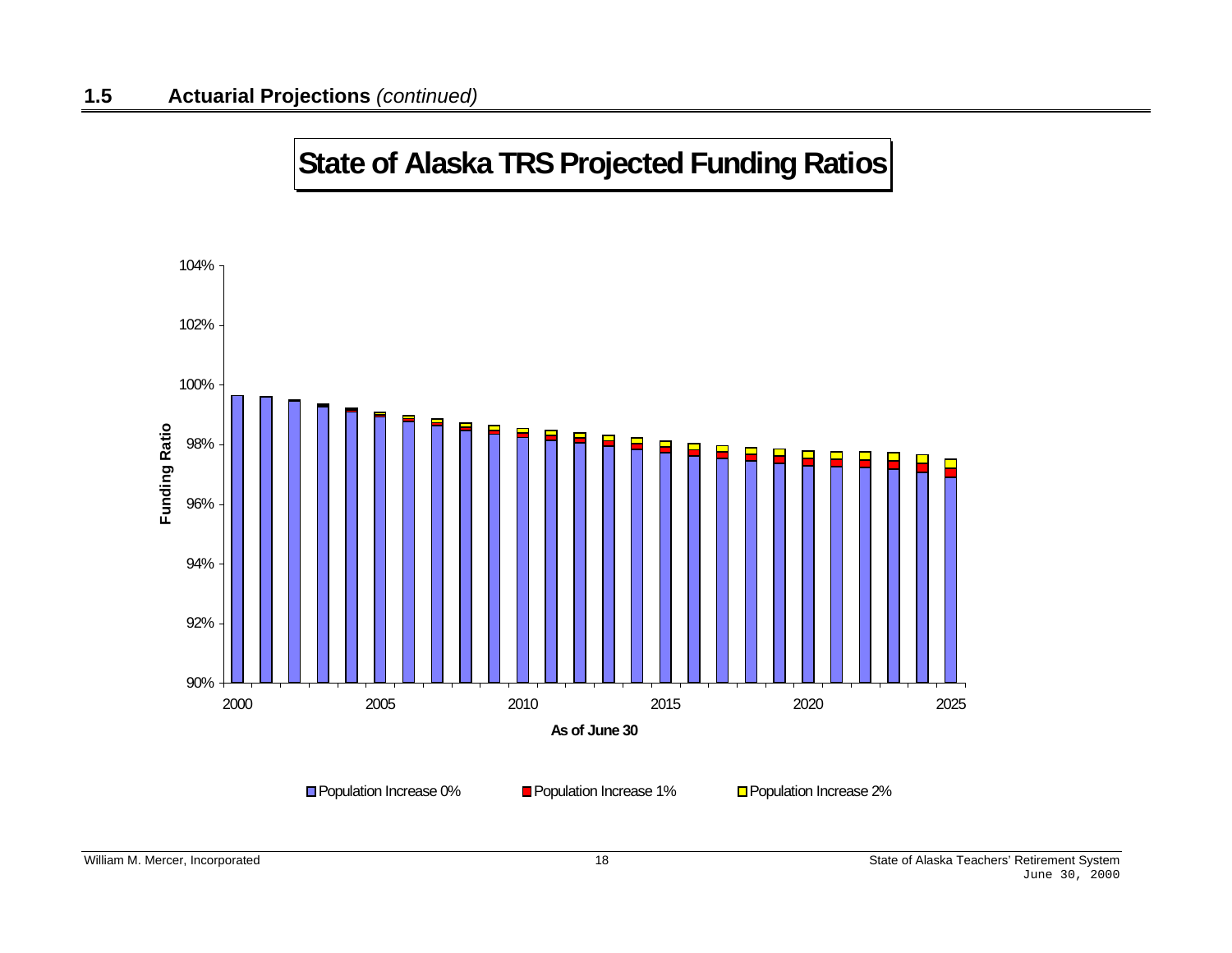#### **Financial Projections ('000 omitted) State of Alaska TRS**

**8.25% Annual Population Increase 0.00%**

|         |           | --------Valuation Amounts on July 1-------- |          |            | ---------------Flow Amounts During Following 12 Months---------------------- |                 |          |                            |          |                                   |            |            |              |           |
|---------|-----------|---------------------------------------------|----------|------------|------------------------------------------------------------------------------|-----------------|----------|----------------------------|----------|-----------------------------------|------------|------------|--------------|-----------|
| As of   | Total     | Accrued                                     | Funding  | Surplus*   | Total                                                                        |                 |          | Employer Employer Employee | Total    | Benefit                           | Net        | Investment | Recognized   | Asset     |
| June 30 | Assets    | Liability                                   | Ratio    | (Deficit)  | <b>Salaries</b>                                                              | <b>Ctb Rate</b> | Contribs | Contribs                   |          | <b>Contribs Payments Contribs</b> |            | Earnings   | Gain         | Value     |
| ------- | --------- | ---------                                   | -------- | ---------  | --------                                                                     | --------        | -------- | --------                   | -------- | --------                          | --------   | -------    |              | --------- |
| 2000    | 4,184,015 | 4,198,868                                   | 99.6%    | (14, 853)  | 482,571                                                                      | 12.00%          | 58,508   | 42,467                     | 100,975  | 266,308                           | (165, 334) | 338,361    | $\Omega$     | 4,357,042 |
| 2001    | 4,357,042 | 4,374,346                                   | 99.6%    | (17, 303)  | 492,558                                                                      | 11.00%          | 54,731   | 43,287                     | 98,019   | 279,211                           | (181, 192) | 351,982    | $\mathbf{0}$ | 4,527,832 |
| 2002    | 4,527,832 | 4,552,786                                   | 99.5%    | (24, 954)  | 502,554                                                                      | 8.29%           | 42,066   | 44,096                     | 86,163   | 296,203                           | (210, 041) | 364,882    | 7,003        | 4,689,965 |
| 2003    | 4,689,965 | 4,724,563                                   | 99.3%    | (34, 598)  | 512,318                                                                      | 8.23%           | 42,619   | 44,929                     | 87,549   | 313,386                           | (225, 837) | 377,606    | 7,143        | 4,849,171 |
| 2004    | 4,849,171 | 4,893,648                                   | 99.1%    | (44, 476)  | 522,914                                                                      | 8.14%           | 43,030   | 45,811                     | 88,840   | 331,583                           | (242, 743) | 390,043    | 7,292        | 5,004,064 |
| 2005    | 5,004,064 | 5,058,535                                   | 98.9%    | (54, 470)  | 533,851                                                                      | 8.17%           | 44,150   | 46,804                     | 90,954   | 350,018                           | (259, 064) | 402,149    | 7,458        | 5,154,915 |
| 2006    | 5,154,915 | 5,218,671                                   | 98.8%    | (63, 756)  | 547,081                                                                      | 8.08%           | 44,754   | 47,895                     | 92,649   | 368,209                           | (275, 559) | 413,914    | 7,641        | 5,301,226 |
| 2007    | 5,301,226 | 5,375,120                                   | 98.6%    | (73, 895)  | 560,312                                                                      | 7.97%           | 45,190   | 48,982                     | 94,172   | 386,395                           | (292, 223) | 425,297    | 7,824        | 5,442,446 |
| 2008    | 5,442,446 | 5,527,351                                   | 98.5%    | (84,905)   | 573,542                                                                      | 7.95%           | 46,101   | 50,126                     | 96,226   | 402,236                           | (306,009)  | 436,379    | 8,006        | 5,581,152 |
| 2009    | 5,581,152 | 5,674,982                                   | 98.3%    | (93,830)   | 586,772                                                                      | 7.94%           | 47,095   | 51,269                     | 98,364   | 419,779                           | (321, 415) | 447,187    | 8,189        | 5,715,450 |
| 2010    | 5,715,450 | 5,817,782                                   | 98.2%    | (102, 332) | 600,002                                                                      | 7.93%           | 48,299   | 52,615                     | 100,914  | 437,761                           | (336, 848) | 457,630    | 8,404        | 5,844,983 |
| 2011    | 5,844,983 | 5,955,672                                   | 98.1%    | (110,689)  | 617,933                                                                      | 7.89%           | 49,492   | 54,164                     | 103,656  | 455,254                           | (351, 598) | 467,708    | 8,651        | 5,970,101 |
| 2012    | 5,970,101 | 6,088,721                                   | 98.1%    | (118,620)  | 635,865                                                                      | 7.82%           | 50,424   | 55,713                     | 106.137  | 473,392                           | (367, 255) | 477,384    | 8,899        | 6,089,495 |
| 2013    | 6,089,495 | 6,217,151                                   | 97.9%    | (127, 655) | 653,796                                                                      | 7.80%           | 51,674   | 57,263                     | 108,936  | 490,380                           | (381, 444) | 486,649    | 9,146        | 6,204,224 |
| 2014    | 6,204,224 | 6, 341, 333                                 | 97.8%    | (137, 109) | 671,727                                                                      | 7.77%           | 52,884   | 58,812                     | 111,696  | 506,390                           | (394, 695) | 495,567    | 9,394        | 6,314,878 |
| 2015    | 6,314,878 | 6,461,789                                   | 97.7%    | (146, 911) | 689,659                                                                      | 7.76%           | 54,479   | 60,673                     | 115,152  | 521,565                           | (406, 413) | 504,213    | 9,691        | 6,422,768 |
| 2016    | 6,422,768 | 6,579,193                                   | 97.6%    | (156, 425) | 714,805                                                                      | 7.75%           | 56,393   | 62,846                     | 119,238  | 535,906                           | (416, 668) | 512,691    | 10,038       | 6,529,242 |
| 2017    | 6,529,242 | 6,694,367                                   | 97.5%    | (165, 124) | 739,952                                                                      | 7.71%           | 58,000   | 65,018                     | 123,018  | 549,081                           | (426, 063) | 521,087    | 10,385       | 6,635,080 |
| 2018    | 6,635,080 | 6,808,285                                   | 97.5%    | (173, 205) | 765,099                                                                      | 7.80%           | 60,626   | 67,191                     | 127,817  | 562,648                           | (434, 831) | 529,457    | 10,732       | 6,740,881 |
| 2019    | 6,740,881 | 6,922,072                                   | 97.4%    | (181, 191) | 790,245                                                                      | 7.87%           | 63,171   | 69,364                     | 132,535  | 576.029                           | (443, 495) | 537,829    | 11,079       | 6,846,751 |
| 2020    | 6,846,751 | 7,037,003                                   | 97.3%    | (190, 253) | 815,392                                                                      | 7.93%           | 65,993   | 71,906                     | 137,899  | 584,904                           | (447,006)  | 546,418    | 11,485       | 6,958,121 |
| 2021    | 6,958,121 | 7,154,504                                   | 97.3%    | (196, 383) | 849,091                                                                      | 7.99%           | 69,149   | 74,817                     | 143,967  | 596,098                           | (452, 131) | 555,395    | 11,950       | 7,073,828 |
| 2022    | 7,073,828 | 7,276,150                                   | 97.2%    | (202, 323) | 882,791                                                                      | 9.38%           | 84,425   | 77,729                     | 162,154  | 607,365                           | (445, 212) | 565,226    | $\bf{0}$     | 7,193,842 |
| 2023    | 7,193,842 | 7,403,669                                   | 97.2%    | (209, 827) | 916,490                                                                      | 9.36%           | 87,363   | 80,641                     | 168,004  | 619.056                           | (451, 052) | 574,886    | $\bf{0}$     | 7,317,676 |
| 2024    | 7,317,676 | 7,538,938                                   | 97.1%    | (221, 262) | 950,190                                                                      | 9.34%           | 90,285   | 83,552                     | 173,837  | 630,727                           | (456, 890) | 584,862    | $\mathbf{0}$ | 7,445,648 |
| 2025    | 7,445,648 | 7.683.985                                   | 96.9%    | (238, 337) | 983.889                                                                      | 9.33%           | 93,415   | 86.515                     | 179.931  | 641.542                           | (461, 612) | 595.224    | $\Omega$     | 7,579,261 |

\* Surpluses reduce employer contributions over 25 years

\* Deficits increase employer contributions over 25 years

 **Investment Return**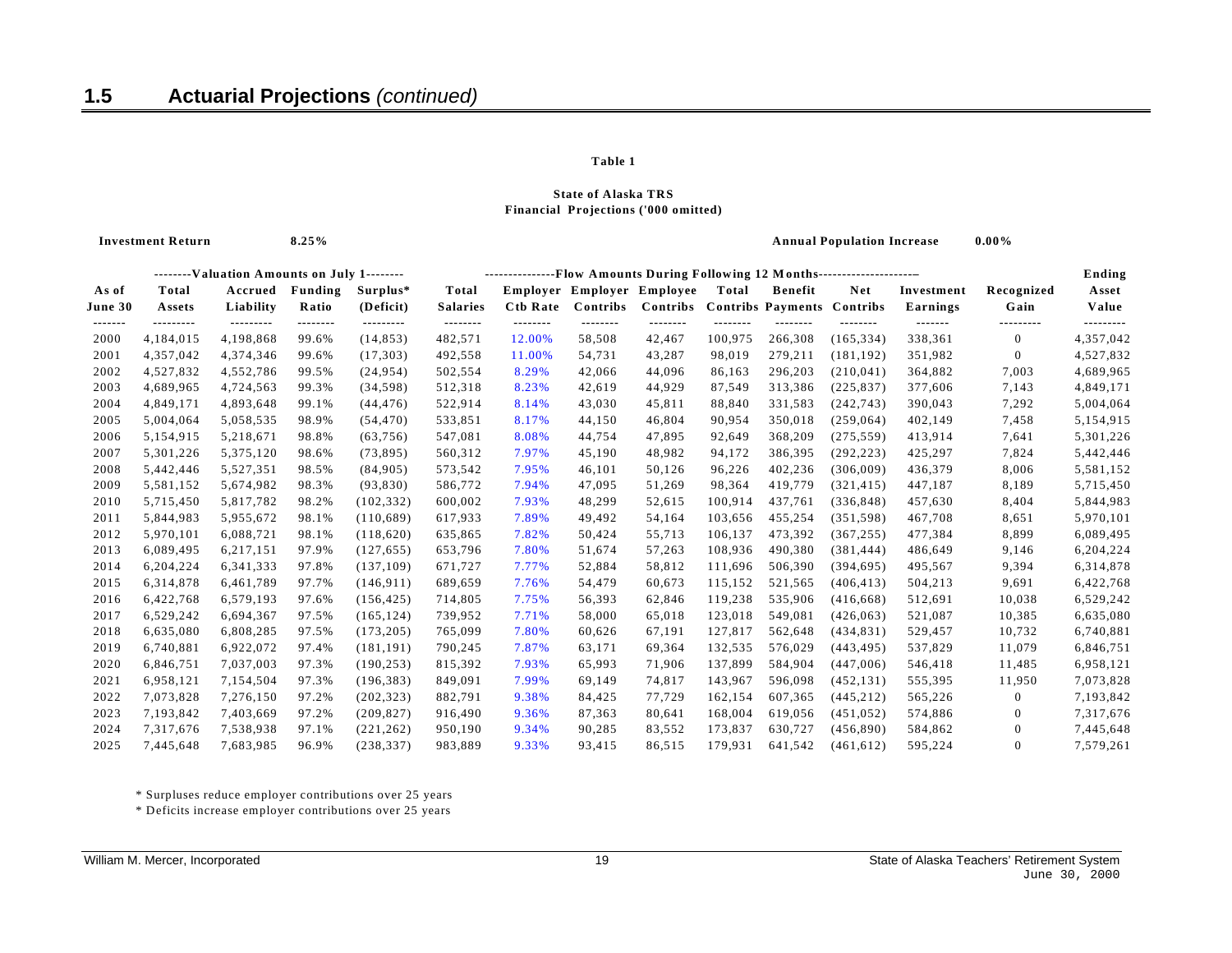#### **Financial Projections ('000 omitted) State of Alaska TRS**

**8.25% Annual Population Increase 1.00%**

|                 |               | Valuation Amounts on July 1 |                   |                        |                     | Flow Amounts During Following 12 Months |                            |                    |                     |                                   |                        |                    |                  | Ending                 |
|-----------------|---------------|-----------------------------|-------------------|------------------------|---------------------|-----------------------------------------|----------------------------|--------------------|---------------------|-----------------------------------|------------------------|--------------------|------------------|------------------------|
| As of           | Total         | Accrued                     | Funding           | Surplus*               | Total               |                                         | Employer Employer Employee |                    | Total               | Benefit                           | <b>Net</b>             | Investment         | Recognized       | <b>Asset</b>           |
| June 30         | Assets        | Liability                   | Ratio             | (Deficit)              | <b>Salaries</b>     | Ctb Rate                                | Contribs                   | Contribs           |                     | <b>Contribs Payments Contribs</b> |                        | Earnings           | Gain             | Value                  |
| -------<br>2000 | <br>4,184,015 | ---------<br>4,198,868      | --------<br>99.6% | ---------<br>(14, 853) | --------<br>482,571 | --------<br>12.00%                      | --------<br>58,726         | --------<br>42,625 | --------<br>101,351 | <br>266,308                       | --------<br>(164, 957) | -------<br>338,377 | <br>$\mathbf{0}$ | ---------<br>4,357,434 |
| 2001            | 4,357,434     | 4,374,403                   | 99.6%             | (16.968)               | 496,195             | 11.00%                                  | 55,352                     | 43,778             | 99,130              | 279,211                           | (180, 080)             | 352,060            | $\mathbf{0}$     | 4,529,414              |
| 2002            | 4,529,414     | 4,553,325                   | 99.5%             | (23, 911)              | 510,204             | 8.29%                                   | 42,884                     | 44,953             | 87,837              | 296,233                           | (208, 397)             | 365,080            | 7,139            | 4,693,531              |
| 2003            | 4,693,531     | 4,726,064                   | 99.3%             | (32, 533)              | 524,385             | 8.13%                                   | 43,286                     | 46,187             | 89,473              | 313,474                           | (224, 001)             | 377,976            | 7,343            | 4,855,152              |
| 2004            | 4,855,152     | 4,896,675                   | 99.2%             | (41, 523)              | 539,826             | 7.97%                                   | 43,690                     | 47,507             | 91,197              | 331,759                           | (240, 562)             | 390,627            | 7,562            | 5,013,090              |
| 2005            | 5,013,090     | 5,063,741                   | 99.0%             | (50, 650)              | 556,064             | 7.92%                                   | 44,854                     | 49,023             | 93,877              | 350,305                           | (256, 428)             | 403,002            | 7,812            | 5,167,799              |
| 2006            | 5,167,799     | 5,226,852                   | 98.9%             | (59, 053)              | 576,118             | 7.77%                                   | 45,548                     | 50,702             | 96,250              | 368,627                           | (272, 377)             | 415,108            | 8,089            | 5,318,952              |
| 2007            | 5,318,952     | 5,387,152                   | 98.7%             | (68, 200)              | 596,171             | 7.59%                                   | 46,017                     | 52,376             | 98,392              | 386,961                           | (288, 569)             | 426,910            | 8,366            | 5,466,004              |
| 2008            | 5,466,004     | 5,544,293                   | 98.6%             | (78, 288)              | 616,225             | 7.52%                                   | 47,071                     | 54,108             | 101,179             | 402,967                           | (301, 788)             | 438,497            | 8,642            | 5,611,712              |
| 2009            | 5,611,712     | 5,698,093                   | 98.5%             | (86, 381)              | 636,279             | 7.46%                                   | 48,203                     | 55,841             | 104,044             | 420,624                           | (316, 579)             | 449,907            | 8,919            | 5,754,327              |
| 2010            | 5,754,327     | 5,848,539                   | 98.4%             | (94,212)               | 656,332             | 7.41%                                   | 49,654                     | 57,911             | 107,565             | 438,741                           | (331, 176)             | 461,071            | 9,250            | 5,893,853              |
| 2011            | 5,893,853     | 5,995,787                   | 98.3%             | (101.934)              | 684,205             | 7.33%                                   | 51,197                     | 60,319             | 111,516             | 456,386                           | (344, 870)             | 472,017            | 9,634            | 6,031,032              |
| 2012            | 6,031,032     | 6,140,160                   | 98.2%             | (109, 128)             | 712,077             | 7.21%                                   | 52,332                     | 62,728             | 115,059             | 474,704                           | (359, 645)             | 482,725            | 10,019           | 6,164,544              |
| 2013            | 6,164,544     | 6,282,148                   | 98.1%             | (117,604)              | 739,950             | 7.16%                                   | 53,999                     | 65,136             | 119,135             | 491,911                           | (372, 776)             | 493,198            | 10,404           | 6,295,799              |
| 2014            | 6,295,799     | 6,422,412                   | 98.0%             | (126, 613)             | 767,822             | 7.11%                                   | 55,618                     | 67,544             | 123,162             | 508,188                           | (385, 025)             | 503,521            | 10,788           | 6,425,528              |
| 2015            | 6,425,528     | 6,561,778                   | 97.9%             | (136, 250)             | 795,695             | 7.09%                                   | 57,769                     | 70,446             | 128,214             | 523,691                           | (395.476)              | 513,793            | 11,252           | 6,555,560              |
| 2016            | 6,555,560     | 6,701,242                   | 97.8%             | (145, 681)             | 834,995             | 7.06%                                   | 60,373                     | 73,841             | 134,214             | 538,412                           | (404, 198)             | 524,161            | 11,794           | 6,687,804              |
| 2017            | 6,687,804     | 6,841,966                   | 97.7%             | (154, 163)             | 874,295             | 6.99%                                   | 62,482                     | 77,237             | 139,718             | 552,029                           | (412,311)              | 534,736            | 12,336           | 6,823,075              |
| 2018            | 6,823,075     | 6,985,283                   | 97.7%             | (162, 209)             | 913,595             | 7.07%                                   | 65,960                     | 80,632             | 146,592             | 566,136                           | (419, 544)             | 545,597            | 12,879           | 6,962,538              |
| 2019            | 6,962,538     | 7,132,692                   | 97.6%             | (170, 153)             | 952,895             | 7.13%                                   | 69,337                     | 84,028             | 153,365             | 580,204                           | (426, 839)             | 556,802            | 13,421           | 7,106,476              |
| 2020            | 7,106,476     | 7,285,859                   | 97.5%             | (179.383)              | 992,194             | 7.18%                                   | 73,179                     | 88,039             | 161,218             | 589,897                           | (428, 680)             | 568,601            | 14,062           | 7,261,040              |
| 2021            | 7,261,040     | 7,446,621                   | 97.5%             | (185, 581)             | 1,045,737           | 7.23%                                   | 77,528                     | 92,665             | 170,192             | 602,032                           | (431, 839)             | 581,222            | 14,801           | 7,425,834              |
| 2022            | 7,425,834     | 7,616,980                   | 97.5%             | (191, 146)             | 1,099,280           | 8.60%                                   | 96,855                     | 97,291             | 194,146             | 614,810                           | (420, 664)             | 595,279            | $\Omega$         | 7,600,449              |
| 2023            | 7,600,449     | 7,799,109                   | 97.5%             | (198,660)              | 1,152,822           | 8.57%                                   | 101,131                    | 101,917            | 203,048             | 628,293                           | (425, 245)             | 609,496            | $\theta$         | 7,784,699              |
| 2024            | 7,784,699     | 7,995,346                   | 97.4%             | (210, 647)             | 1,206,365           | 8.54%                                   | 105,348                    | 106,543            | 211,891             | 642,145                           | (430, 254)             | 624,490            | $\Omega$         | 7,978,935              |
| 2025            | 7.978.935     | 8.208.200                   | 97.2%             | (229.265)              | 1.259.907           | 8.53%                                   | 109.862                    | 111.272            | 221.134             | 655.498                           | (434.364)              | 640.345            | $\theta$         | 8.184.915              |

\* Surpluses reduce employer contributions over 25 years

\* Deficits increase employer contributions over 25 years

 **Investment Return**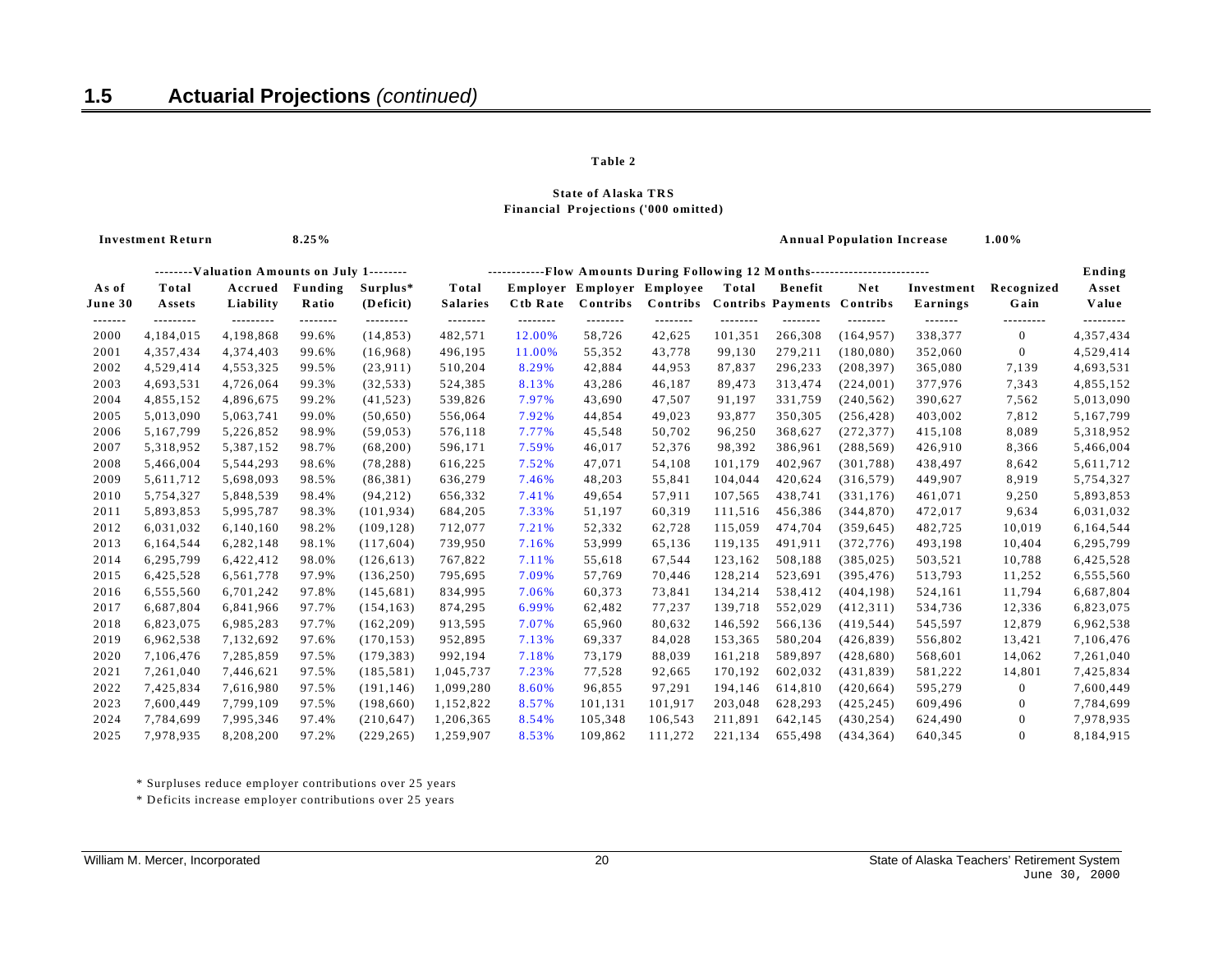#### **Financial Projections ('000 omitted) State of Alaska TRS**

 **Investment Return**

**8.25% Annual Population Increase 2.00%**

|         |           | --------Valuation Amounts on July 1-------- |          |            | Flow Amounts During Following 12 Months |                 |                            |          |          |                                   |            |            |                |           |
|---------|-----------|---------------------------------------------|----------|------------|-----------------------------------------|-----------------|----------------------------|----------|----------|-----------------------------------|------------|------------|----------------|-----------|
| As of   | Total     | Accrued                                     | Funding  | Surplus*   | Total                                   |                 | Employer Employer Employee |          | Total    | <b>Benefit</b>                    | <b>Net</b> | Investment | Recognized     | Asset     |
| June 30 | Assets    | Liability                                   | Ratio    | (Deficit)  | <b>Salaries</b>                         | <b>Ctb Rate</b> | Contribs                   | Contribs |          | <b>Contribs Payments Contribs</b> |            | Earnings   | Gain           | Value     |
| ------- |           | ---------                                   | -------- | ---------  | --------                                | --------        | --------                   | -------- | -------- | --------                          | --------   | -------    | ---------      |           |
| 2000    | 4,184,015 | 4,198,868                                   | 99.6%    | (14, 853)  | 482,571                                 | 12.00%          | 58,944                     | 42,833   | 101,777  | 266,308                           | (164, 532) | 338,394    | $\Omega$       | 4,357,878 |
| 2001    | 4,357,878 | 4,374,460                                   | 99.6%    | (16, 582)  | 499,831                                 | 11.00%          | 55,977                     | 44,324   | 100,300  | 279,211                           | (178, 910) | 352,145    | $\overline{0}$ | 4,531,112 |
| 2002    | 4,531,112 | 4,553,865                                   | 99.5%    | (22, 753)  | 517,930                                 | 8.29%           | 43,714                     | 45,876   | 89,590   | 296,264                           | (206, 674) | 365,291    | 7,277          | 4,697,306 |
| 2003    | 4,697,306 | 4,727,576                                   | 99.4%    | (30, 270)  | 536,690                                 | 8.03%           | 43,899                     | 47,531   | 91,430   | 313,563                           | (222, 133) | 378,365    | 7,548          | 4,861,398 |
| 2004    | 4,861,398 | 4,899,746                                   | 99.2%    | (38, 348)  | 557,241                                 | 7.79%           | 44,285                     | 49,320   | 93,605   | 331,938                           | (238, 334) | 391,234    | 7,841          | 5,022,463 |
| 2005    | 5,022,463 | 5,069,057                                   | 99.1%    | (46, 594)  | 579,165                                 | 7.67%           | 45,487                     | 51,416   | 96,903   | 350,599                           | (253, 696) | 403,888    | 8,184          | 5,181,176 |
| 2006    | 5,181,176 | 5,235,176                                   | 99.0%    | (54,000)   | 606,902                                 | 7.45%           | 46,276                     | 53,759   | 100,035  | 369,057                           | (269, 021) | 416,350    | 8,567          | 5,337,425 |
| 2007    | 5,337,425 | 5,399,496                                   | 98.9%    | (62,071)   | 634,639                                 | 7.21%           | 46,757                     | 56,096   | 102,853  | 387,550                           | (284, 697) | 428,594    | 8,949          | 5,490,640 |
| 2008    | 5,490,640 | 5,561,843                                   | 98.7%    | (71, 203)  | 662,376                                 | 7.09%           | 47,941                     | 58,495   | 106,436  | 403,732                           | (297, 295) | 440,714    | 9,332          | 5,643,776 |
| 2009    | 5,643,776 | 5,722,243                                   | 98.6%    | (78, 467)  | 690,113                                 | 6.99%           | 49,204                     | 60,894   | 110,098  | 421,522                           | (311, 424) | 452,765    | 9,715          | 5,795,233 |
| 2010    | 5,795,233 | 5,880,919                                   | 98.5%    | (85,686)   | 717,850                                 | 6.90%           | 50,928                     | 63,820   | 114,747  | 439,793                           | (325, 046) | 464,699    | 10,182         | 5,945,488 |
| 2011    | 5,945,488 | 6,038,292                                   | 98.5%    | (92, 805)  | 757,750                                 | 6.80%           | 52,875                     | 67,271   | 120,146  | 457,617                           | (337, 471) | 476,582    | 10,732         | 6,095,773 |
| 2012    | 6,095,773 | 6,194,980                                   | 98.4%    | (99, 206)  | 797,650                                 | 6.63%           | 54,202                     | 70,722   | 124,924  | 476,144                           | (351, 220) | 488,413    | 11,283         | 6,244,715 |
| 2013    | 6,244,715 | 6,351,798                                   | 98.3%    | (107, 083) | 837,549                                 | 6.57%           | 56,342                     | 74,174   | 130,516  | 493,603                           | (363,088)  | 500,212    | 11,833         | 6,394,161 |
| 2014    | 6,394,161 | 6,509,761                                   | 98.2%    | (115,600)  | 877,449                                 | 6.51%           | 58,417                     | 77,625   | 136,042  | 510,190                           | (374, 149) | 512,085    | 12,384         | 6,544,992 |
| 2015    | 6,544,992 | 6,670,080                                   | 98.1%    | (125,089)  | 917,349                                 | 6.47%           | 61,216                     | 81,842   | 143,057  | 526,071                           | (383, 014) | 524,163    | 13,057         | 6,699,736 |
| 2016    | 6,699,736 | 6,834,166                                   | 98.0%    | (134, 430) | 974,946                                 | 6.44%           | 64,646                     | 86,824   | 151,470  | 541,233                           | (389, 763) | 536,651    | 13,852         | 6,861,047 |
| 2017    | 6,861,047 | 7,003,623                                   | 98.0%    | (142, 576) | 1,032,543                               | 6.34%           | 67,284                     | 91,806   | 159.090  | 555,362                           | (396, 273) | 549,690    | 14,647         | 7,029,715 |
| 2018    | 7,029,715 | 7,180,259                                   | 97.9%    | (150, 544) | 1,090,140                               | 6.41%           | 71,771                     | 96.788   | 168,559  | 570,094                           | (401, 535) | 563,388    | 15,441         | 7,207,647 |
| 2019    | 7,207,647 | 7,366,074                                   | 97.8%    | (158, 427) | 1,147,738                               | 6.47%           | 76,126                     | 101,770  | 177,896  | 584,950                           | (407, 054) | 577,840    | 16,236         | 7,395,338 |
| 2020    | 7,395,338 | 7,563,269                                   | 97.8%    | (167, 931) | 1,205,335                               | 6.52%           | 81,212                     | 107,758  | 188,970  | 595,583                           | (406, 612) | 593,343    | 17,191         | 7,599,969 |
| 2021    | 7,599,969 | 7,774,243                                   | 97.8%    | (174, 274) | 1,286,186                               | 6.56%           | 87,056                     | 114,752  | 201,808  | 608,804                           | (406,996)  | 610,209    | 18,307         | 7,822,245 |
| 2022    | 7,822,245 | 8,001,591                                   | 97.8%    | (179, 346) | 1,367,036                               | 7.91%           | 111,327                    | 121,745  | 233,073  | 623,267                           | (390, 194) | 629,240    | $\mathbf{0}$   | 8,061,290 |
| 2023    | 8,061,290 | 8,248,106                                   | 97.7%    | (186, 815) | 1,447,887                               | 7.89%           | 117,365                    | 128,739  | 246,104  | 638,759                           | (392, 655) | 648,859    | $\mathbf{0}$   | 8,317,495 |
| 2024    | 8,317,495 | 8,516,779                                   | 97.7%    | (199, 284) | 1,528,738                               | 7.86%           | 123,280                    | 135,733  | 259,013  | 655,060                           | (396, 047) | 669,856    | $\mathbf{0}$   | 8,591,304 |
| 2025    | 8.591.304 | 8.810.801                                   | 97.5%    | (219.496)  | 1.609,588                               | 7.84%           | 129.610                    | 142.911  | 272.522  | 671.279                           | (398.758)  | 692.334    | $\Omega$       | 8,884,881 |

\* Surpluses reduce employer contributions over 25 years

\* Deficits increase employer contributions over 25 years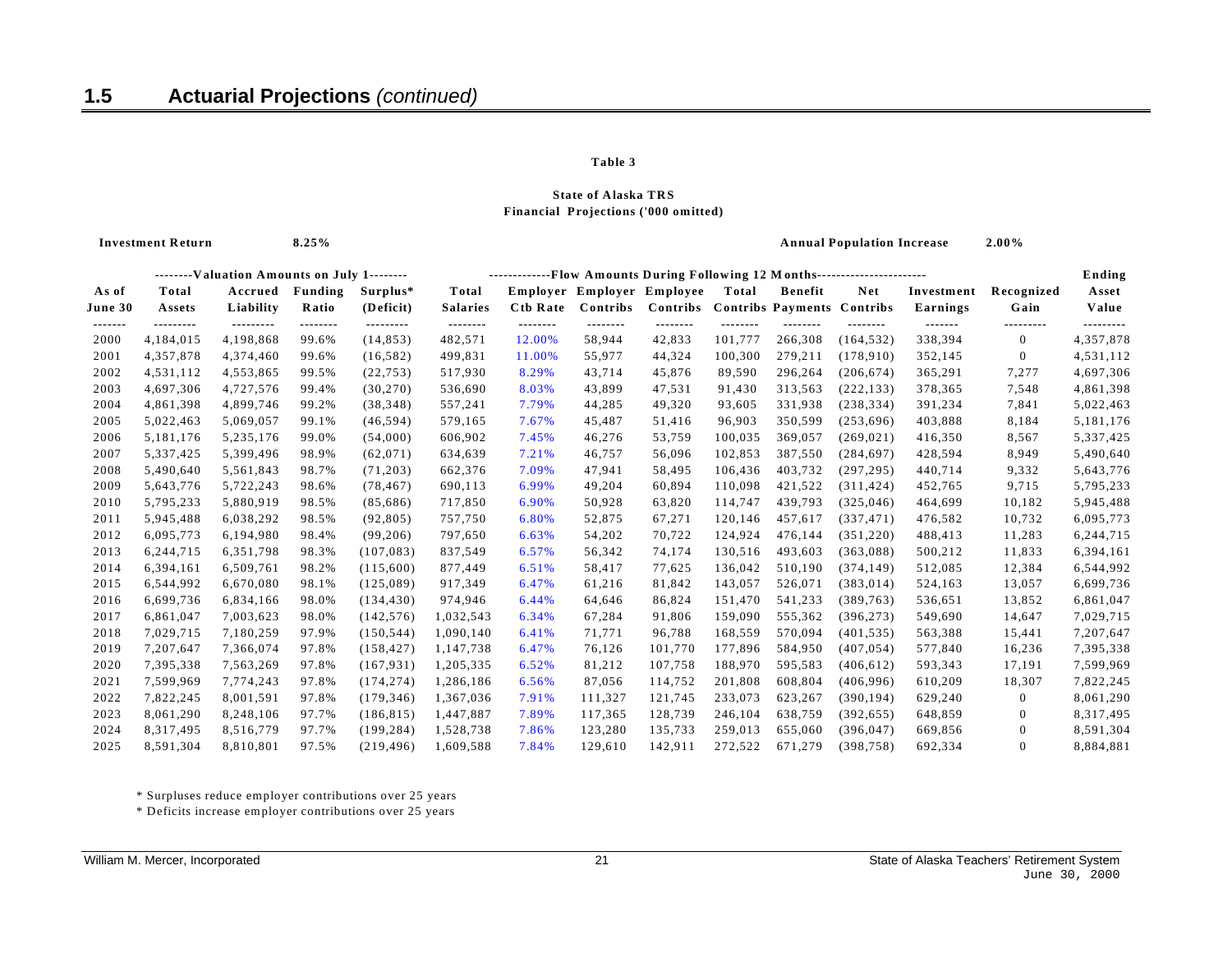## **State of Alaska TRS Projected Active Participant Count Annual Population Increase 0%**

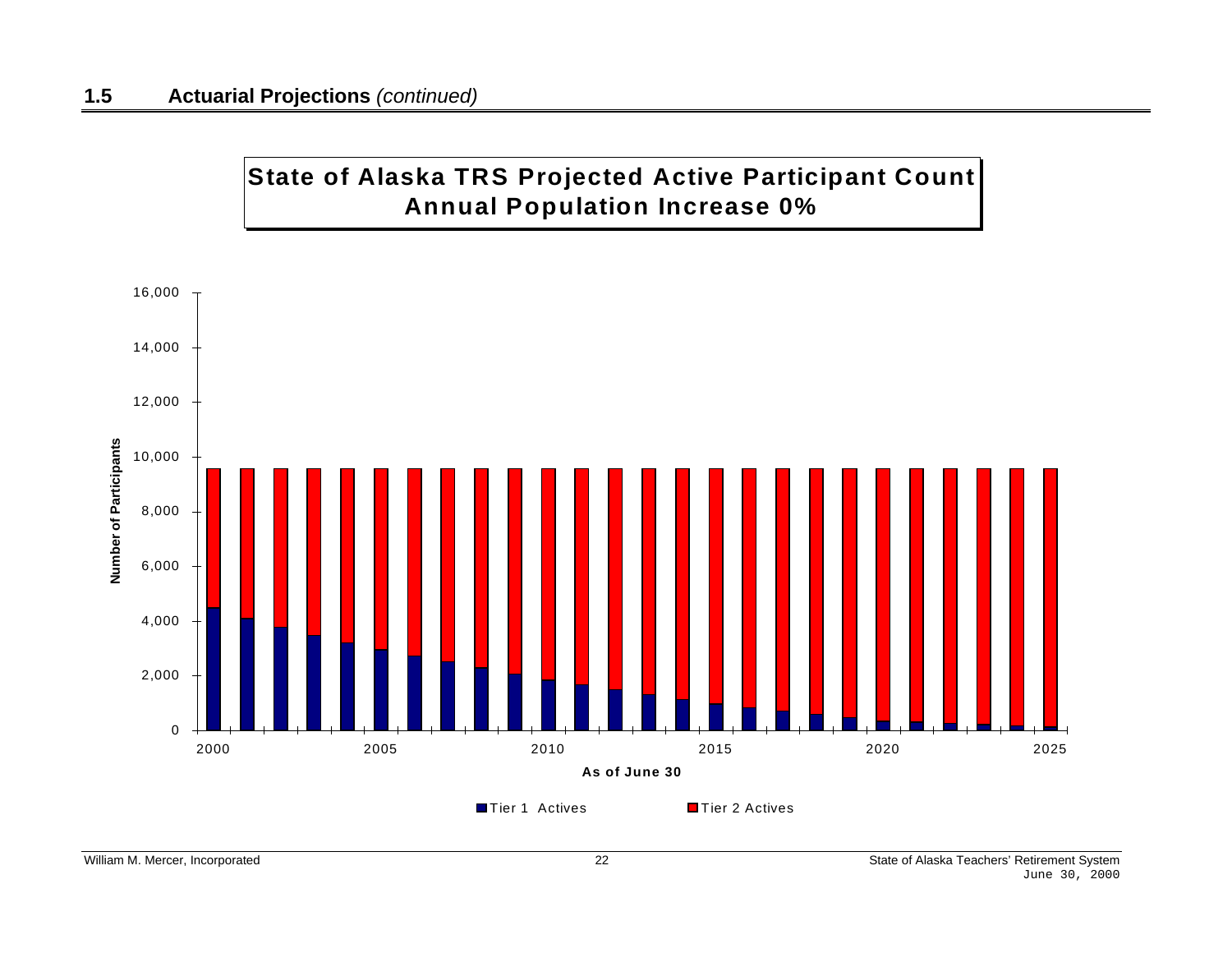

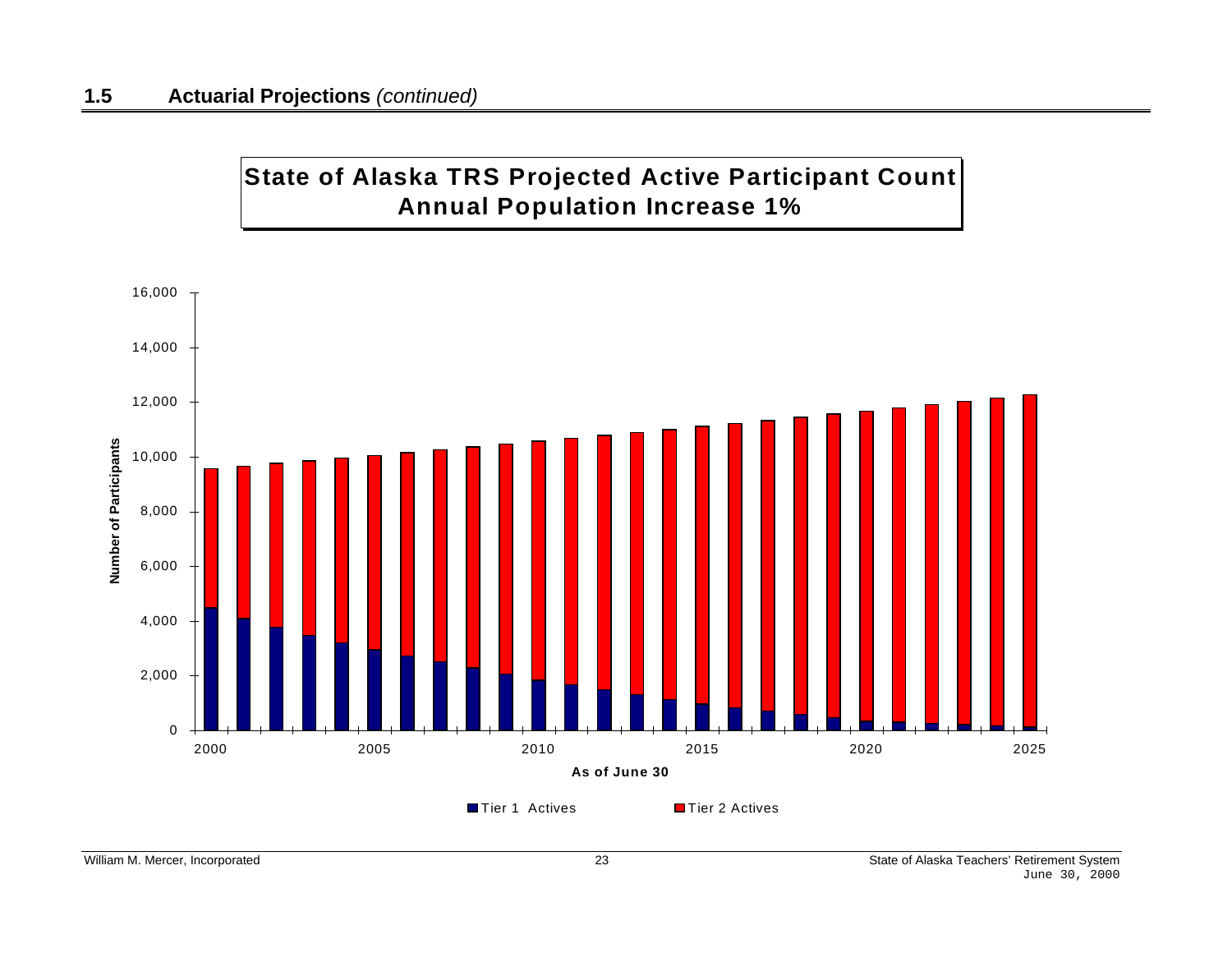

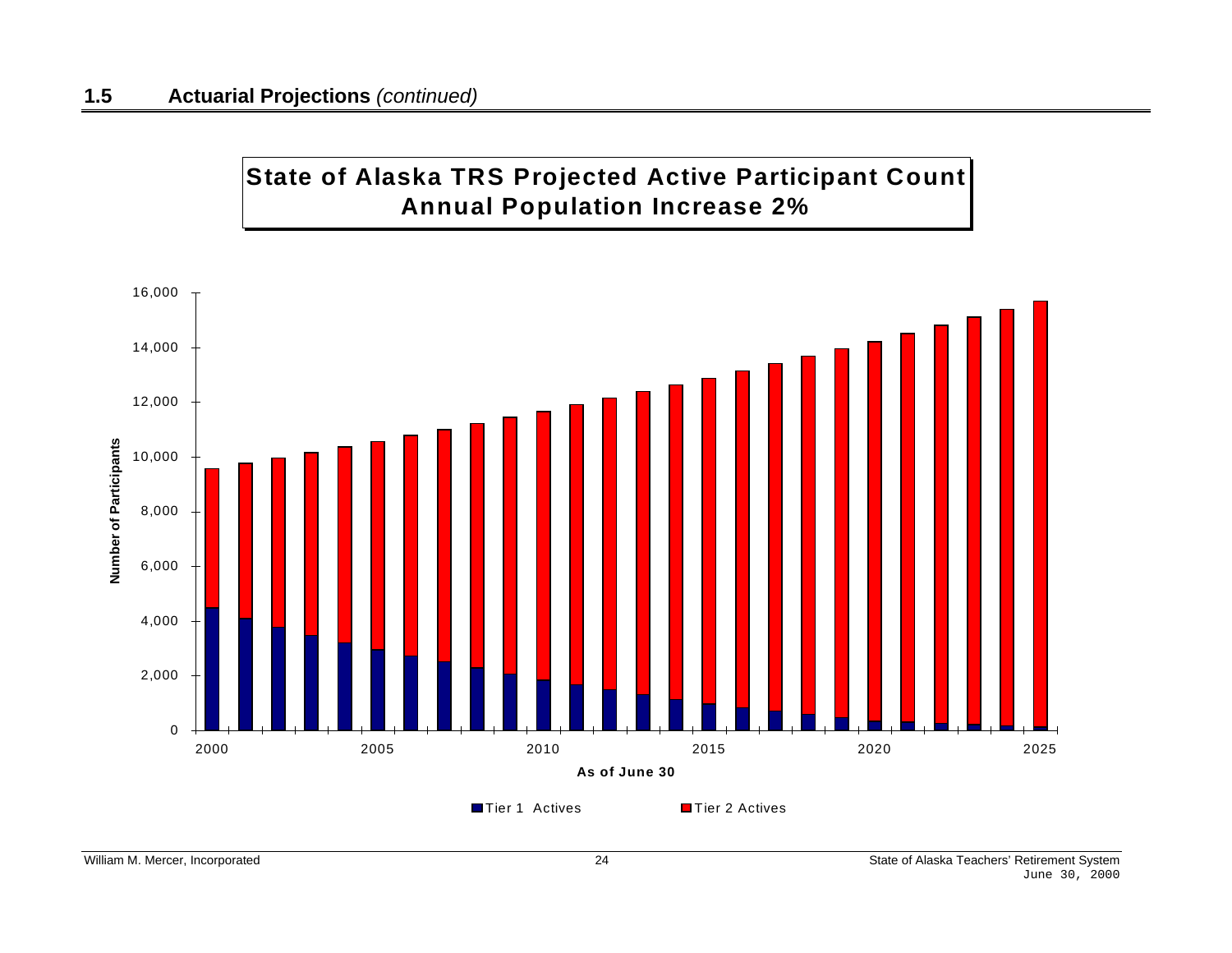

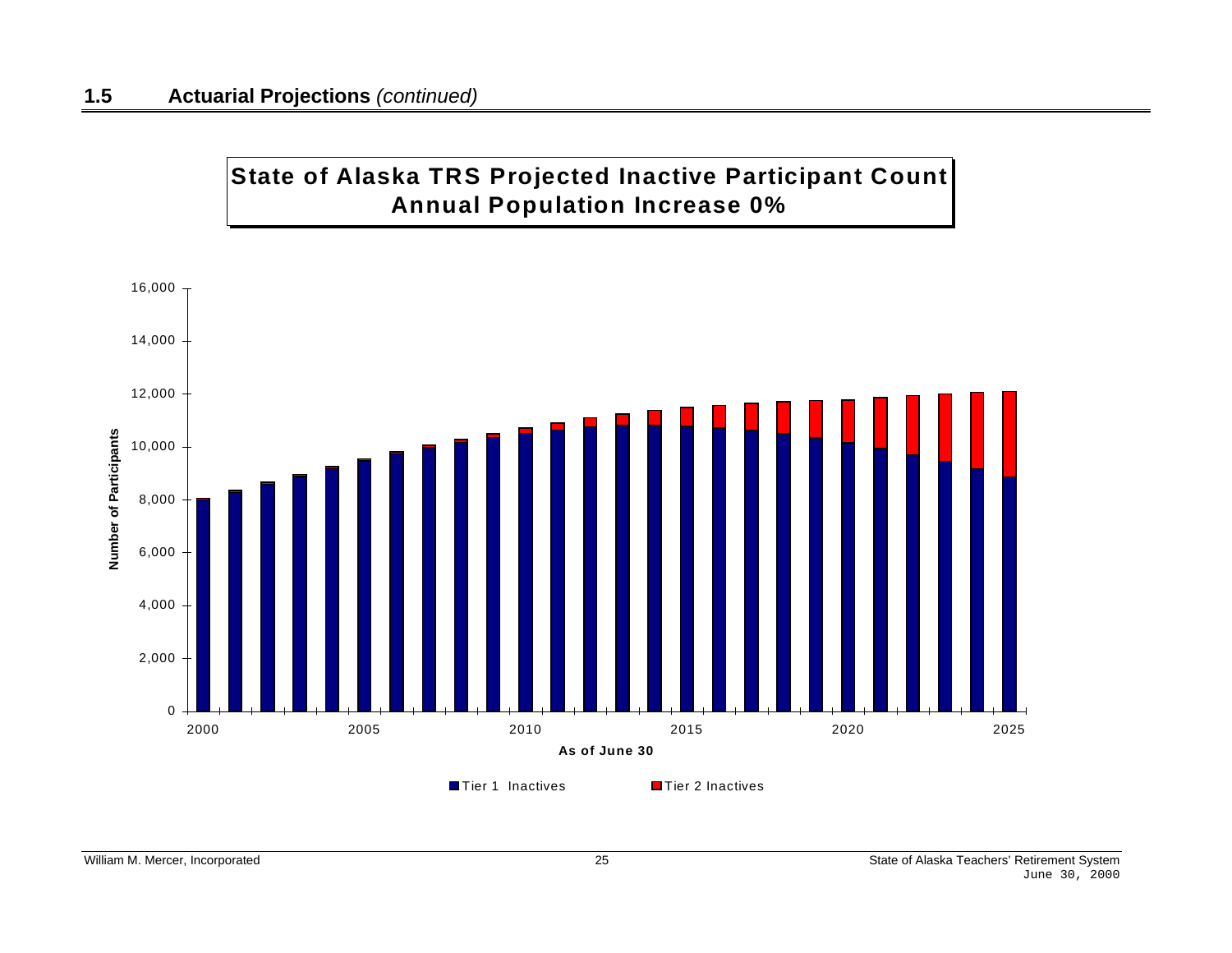## **State of Alaska TRS Projected Inactive Participant Count Annual Population Increase 1%**

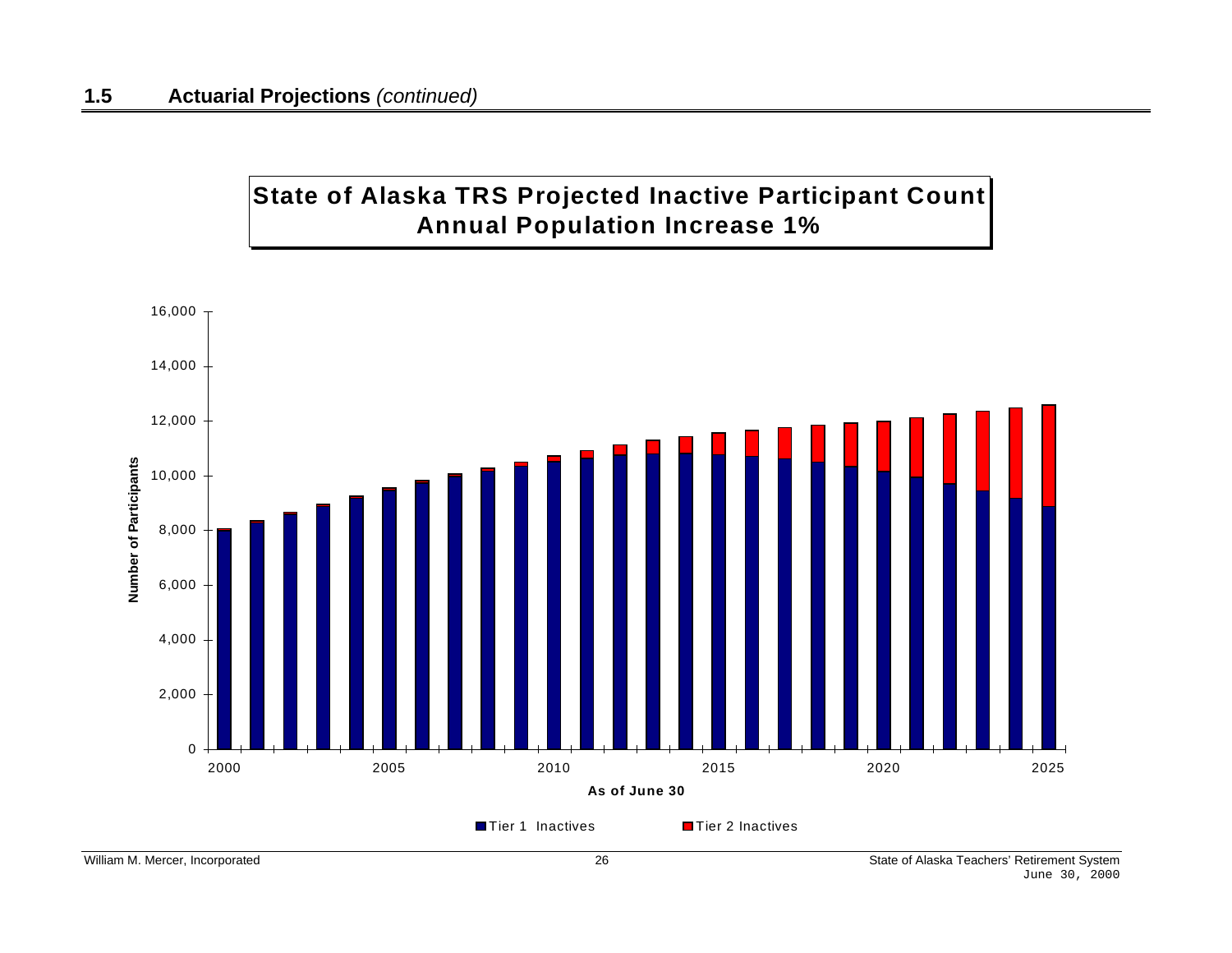## State of Alaska TRS Projected Inactive Participant Count **A <sup>n</sup> <sup>n</sup> <sup>u</sup> <sup>a</sup> l P <sup>o</sup> p <sup>u</sup> la tio n In <sup>c</sup> rease 2%**

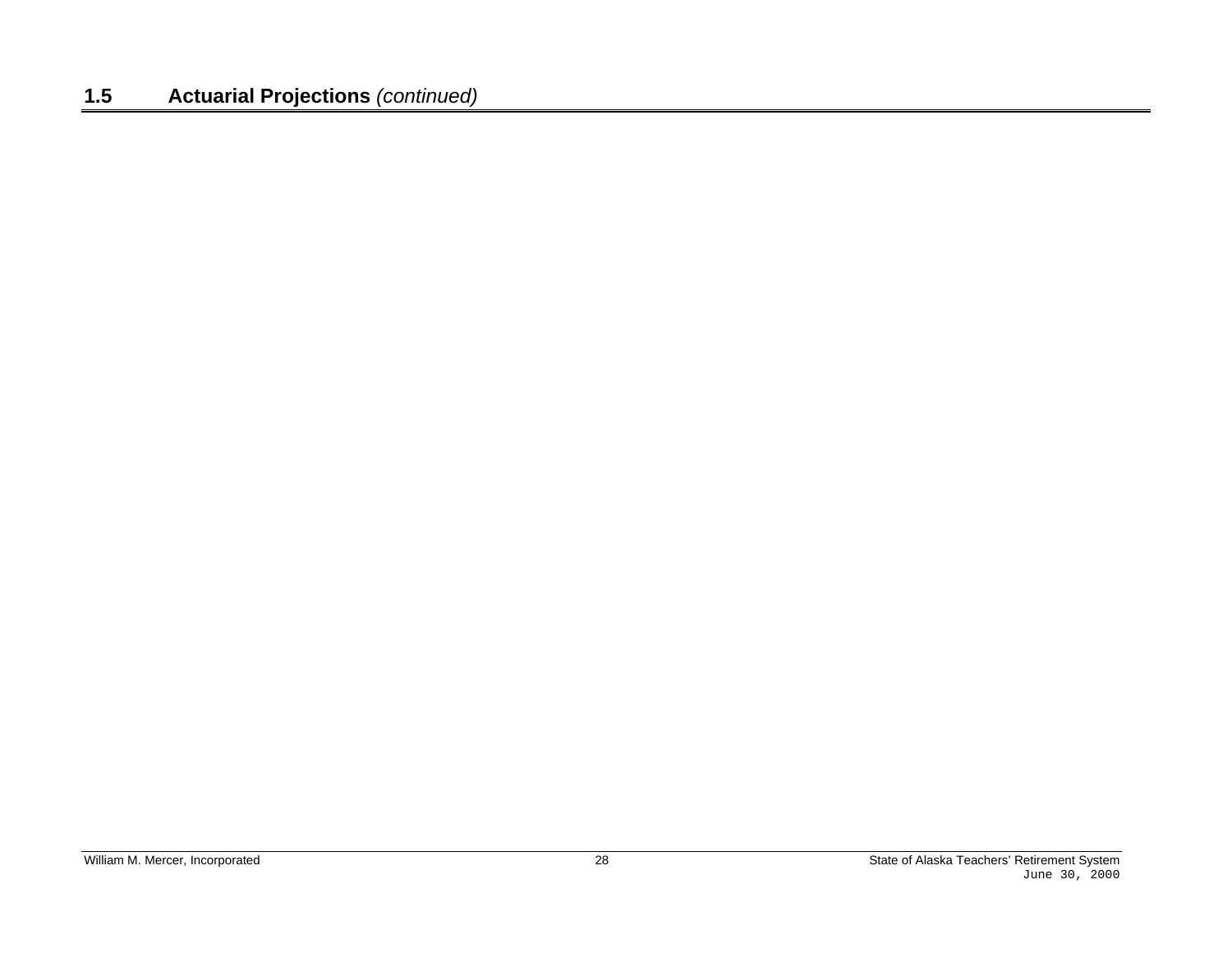### <span id="page-32-0"></span>**Section 2**

### **Basis of the Valuation**

In this section, the basis of the valuation is presented and described. This information—the provisions of the plan and the census of participants—is the foundation of the valuation, since these are the present facts upon which benefit payments will depend.

A summary of plan provisions is provided in Section 2.1 and participant census information is shown in Section 2.2.

The valuation is based upon the premise that the plan will continue in existence, so that future events must also be considered. These future events are assumed to occur in accordance with the actuarial assumptions and concern such events as the earnings of the fund, the number of participants who will retire, die, terminate their services, their ages at such termination and their expected benefits.

The actuarial assumptions and the actuarial cost method, or funding method, which have been adopted to guide the sponsor in funding the plan in a reasonable and acceptable manner, are described in Section 2.3.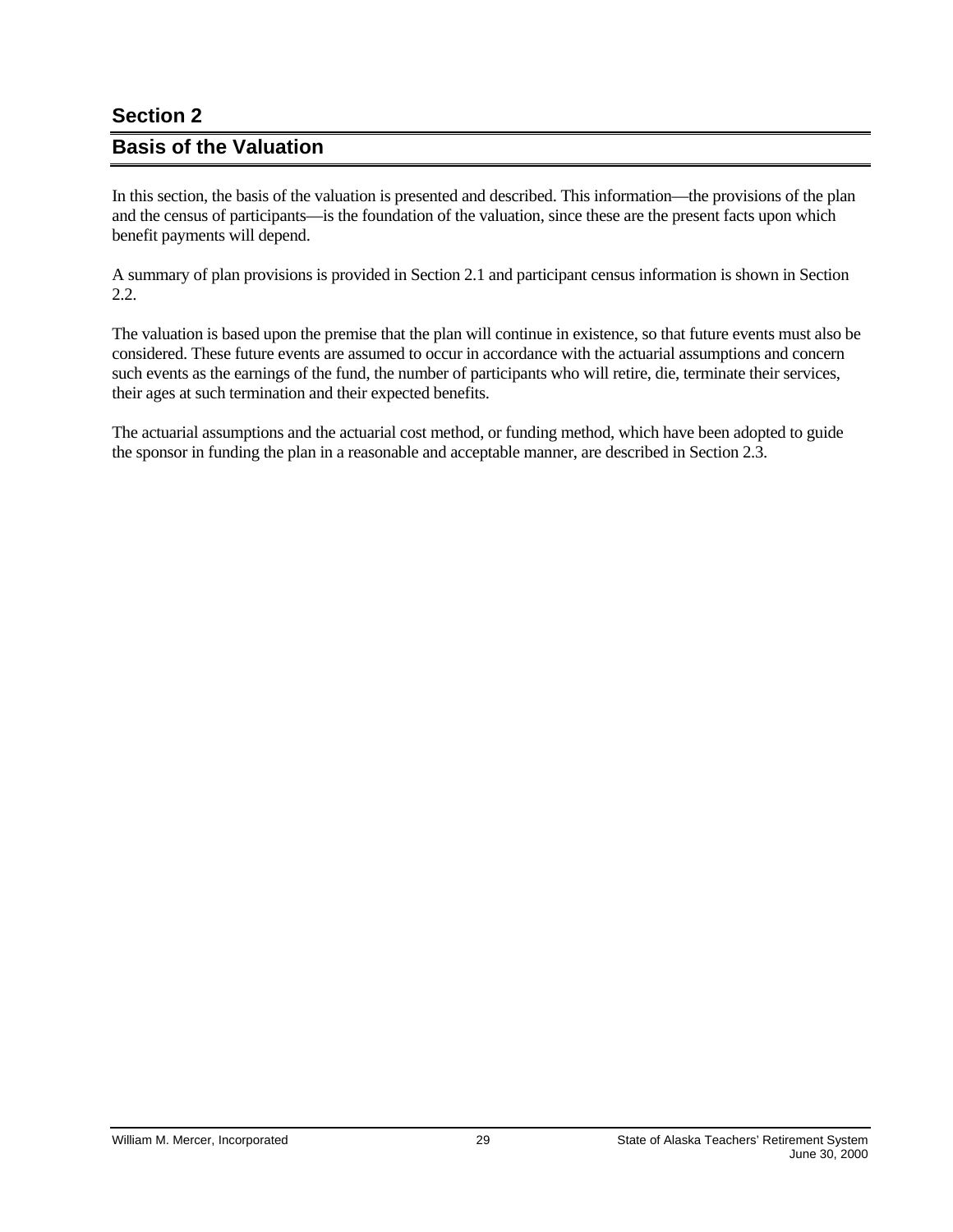### <span id="page-33-0"></span>**2.1 Summary of the Alaska Teachers' Retirement System**

#### **(1) Effective Date**

 July 1, 1955, with amendments through June 30, 2000. Chapter 97, 1990 Session Laws of Alaska, created a two-tier retirement system. Members who were first hired under the TRS before July 1, 1990, are eligible for different benefits than members hired after June 30, 1990.

#### **(2) Administration of Plan**

The Commissioner of Administration is responsible for administering the system. The Teachers' Retirement Board prescribes policies and regulations and performs other activities necessary to carry out the provisions of the system. The Alaska State Pension Investment Board, Department of Revenue, Treasury Division is responsible for investing TRS funds. The Attorney General represents the system in legal proceedings.

#### **(3) Membership**

Membership in the Alaska TRS is mandatory for the following employees:

- certificated full-time and part-time elementary and secondary teachers, certificated school nurses, and certificated employees in positions requiring teaching certificates;
- the Commissioner of the Alaska Department of Education and certificated supervisors employed by the Department of Education in permanent positions requiring teaching certificates;
- University of Alaska full-time and part-time teachers, and full-time administrative employees in positions requiring academic standing if approved by the TRS administrator;
- certain full-time or part-time teachers of Alaska Native language or culture who have elected to be covered under the TRS;
- members on approved sabbatical leave under AS 14.20.310; and
- certain State legislators who have elected to be covered under the TRS.

Employees participating in the University of Alaska's Optional Retirement Plan or other retirement plans funded by the State are not covered by the TRS.

Employees who work half-time in the TRS and Public Employees' Retirement System (PERS) simultaneously are eligible for half-time TRS and PERS credit.

#### **(4) Credited Service**

TRS members receive a year of membership credit if they work a minimum of 172 days during the school year (July 1 through June 30 of the following year). Fractional credit is determined based on the number of days worked. Members receive one-half membership credit for each day of part-time service. Credit is granted for all Alaskan public school service.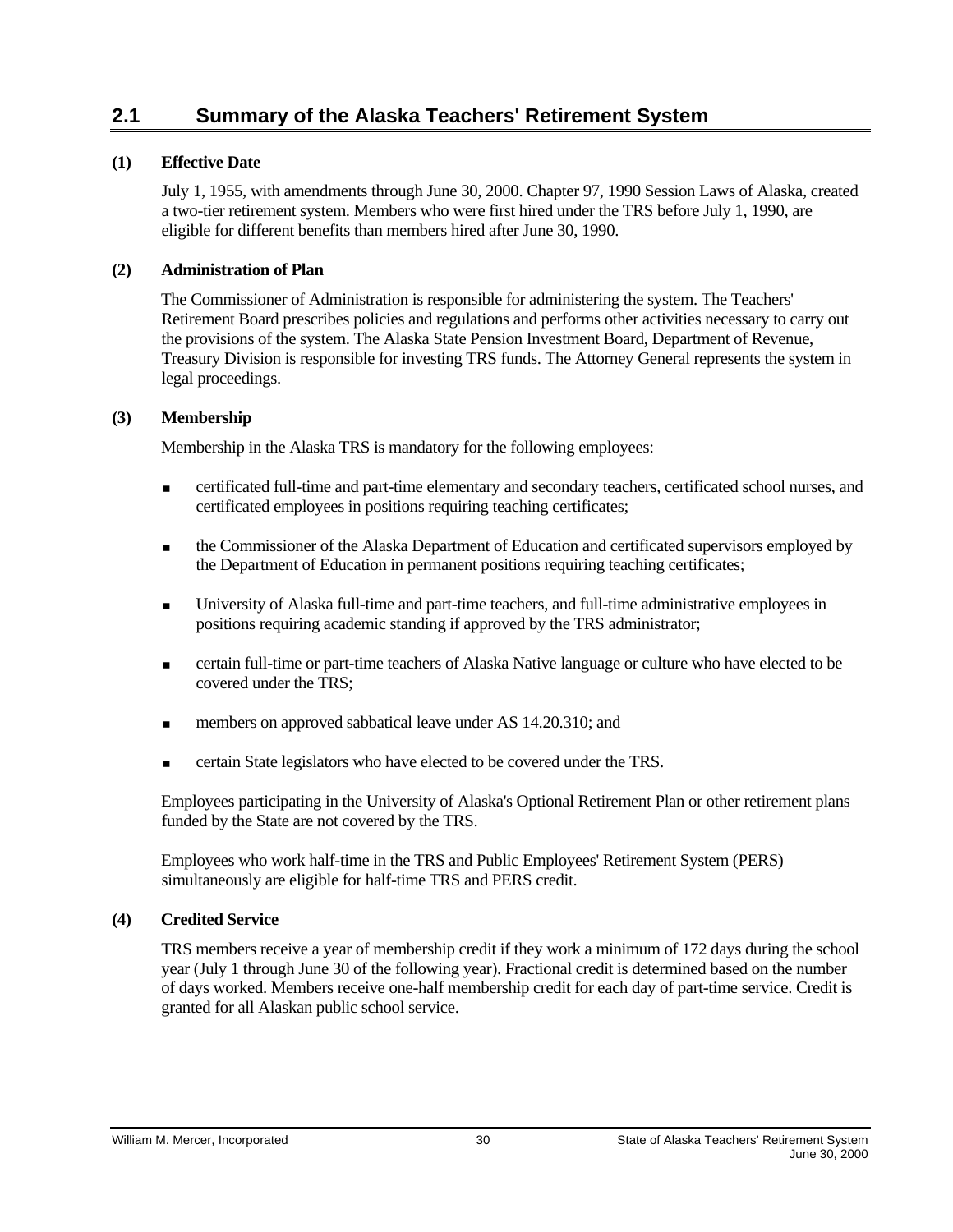Members may claim other types of service, including:

- Outside teaching service in out-of-state schools or Alaska private schools (not more than ten years may be claimed);
- Military service (not more than five years of military service or ten years of combined outside and military service may be claimed);
- **Alaska Bureau of Indian Affairs (BIA) service:**
- Retroactive Alaskan service that was not creditable at the time it occurred, but later became creditable because of legislative change;
- Unused sick leave credit after members retire; and
- Leave of absence without pay.

Except for retroactive Alaska service that occurred before July 1, 1955, and unused sick leave, contributions are required for all claimed service.

Members receiving TRS disability benefits continue to earn TRS credit while disabled.

#### **(5) Employer Contributions**

TRS employers contribute the amounts required, in addition to employees' contributions, to fund the benefits of the system.

#### **(6) Member Contributions**

Mandatory Contributions: Members are required to contribute 8.65% of their base salaries. Members' contributions are deducted from gross salaries before federal income taxes are withheld.

Contributions for Claimed Service: Member contributions are also required for most of the claimed service described in (4) above.

1% Supplemental Contributions: Members who joined the system before July 1, 1982, and elected to participate in the supplemental contributions provision, are required to contribute an additional 1% of their salaries. Under the supplemental provision, an eligible spouse or dependent child will receive a survivor's allowance or spouse's pension if the member dies (see (11) below).

Interest: Members' contributions earn 4.5% interest, compounded annually on June 30.

Refund of Contributions: Terminated members may receive refunds of their member contribution accounts, which includes their mandatory contributions, indebtedness payments, and interest earned. Terminated members' accounts may be attached to satisfy claims under Alaska Statute 09.38.065, federal income tax levies, and valid qualified domestic relations orders.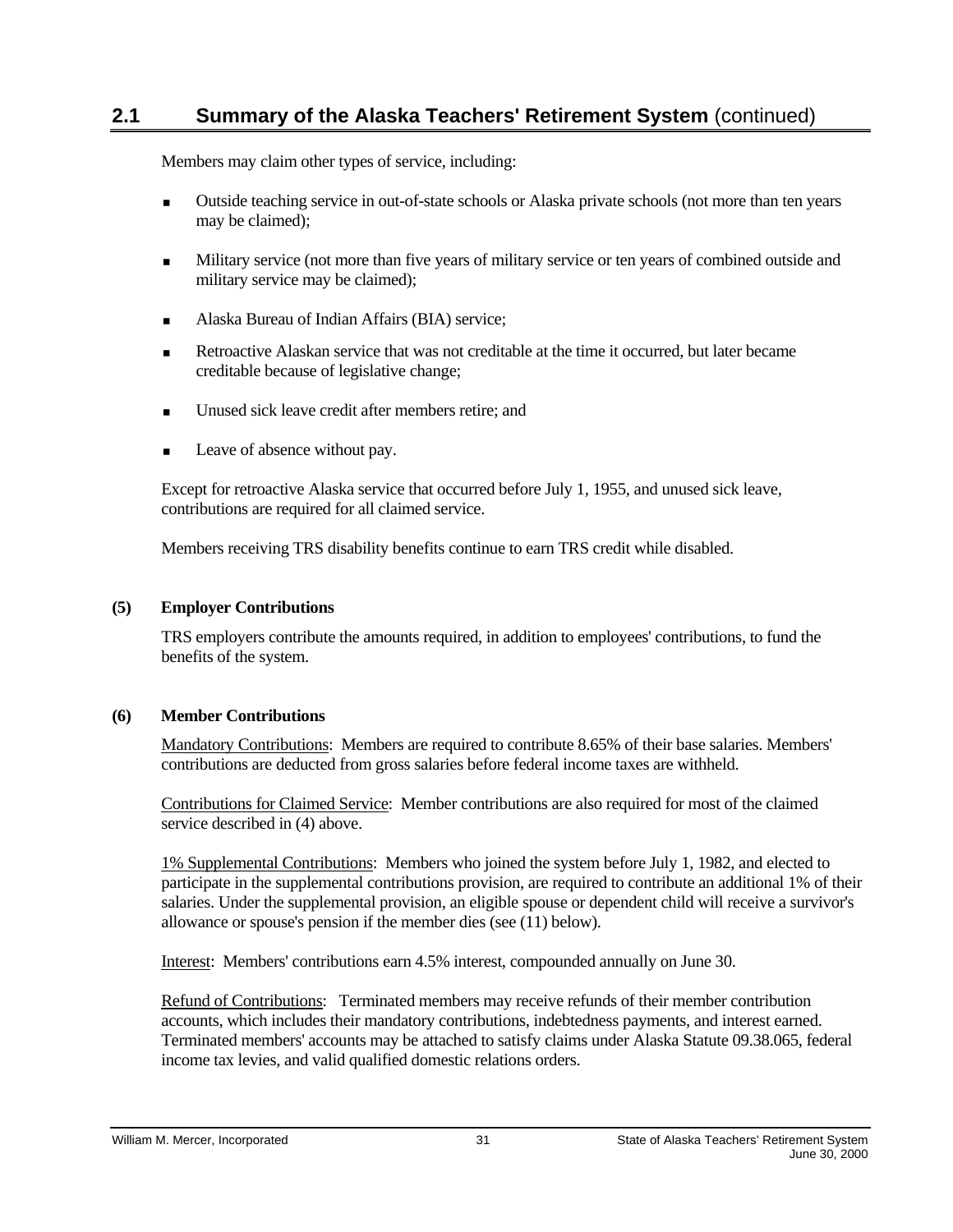Reinstatement of Contributions: Refunded accounts and the corresponding TRS service may be reinstated upon reemployment in the TRS. Accounts attached to satisfy claims under Alaska Statute 09.38.065 or a federal tax levy may be reinstated at any time. Interest accrues on refunds until paid in full or members retire.

#### **(7) Retirement Benefits**

#### Eligibility:

- (a) Members, including deferred vested members, are eligible for normal retirement at age  $60<sup>1</sup>$ [, o](#page-35-0)r early retirement at age 55, if they have at least:
	- (i) eight years of paid-up membership service;
	- (ii) 15 years of paid-up creditable service, the last five years of which are membership service, and they were first hired under the TRS before July 1, 1975;
	- (iii) five years of paid-up membership service and three years of paid-up Alaska Bureau of Indian Affairs service;
	- (iv) 12 years of combined part-time and full-time paid-up membership service; or
	- (v) two years of paid-up membership service if they are vested in the Public Employees' Retirement System (PERS).
- (b) Members may retire at any age when they have:
	- (i) 25 years of paid-up creditable service, the last five years of which are membership service;
	- (ii) 20 years of paid-up membership service;
	- (iii) 20 years of combined paid-up membership and Alaska Bureau of Indian Affairs service, the last five years of which are membership service; or
	- (iv) 20 years of combined paid-up part-time and full-time membership service.

Benefit Type: Lifetime benefits are paid to members. Eligible members may receive normal, unreduced benefits when they (1) reach normal retirement age and complete the service required; or (2) satisfy the minimum service requirements to retire at any age under (b) above. Members may receive early, actuarially reduced benefits when they reach early retirement age and complete the service required.

Members may also select joint and survivor options. Under those options and early retirement, benefits are actuarially adjusted so that members receive the actuarial equivalents of their normal benefit amounts.

1

<span id="page-35-0"></span><sup>1</sup> Members participating before July 1, 1990, are eligible for normal retirement at age 55 or early retirement at age 50.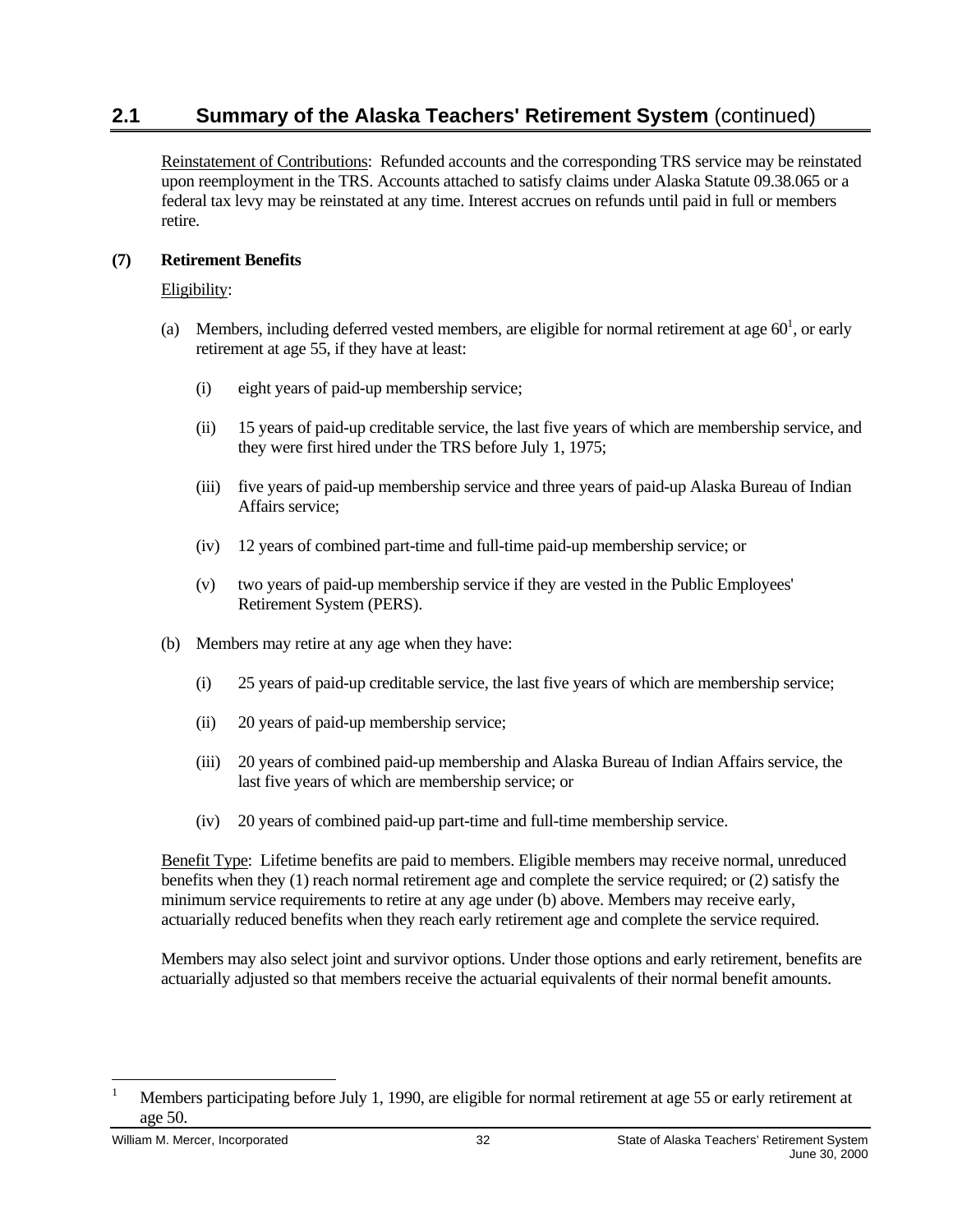Benefit Calculation: Retirement benefits are calculated by multiplying the average base salary (ABS) times the total TRS service times the percentage multiplier. The ABS is determined by averaging the salaries earned during the three highest school years. Members must earn at least 115 days of credit in a school year to include it in the ABS calculation. The TRS pays a minimum benefit of \$25.00 per month for each year of service when the calculated benefit is less.

The percentage multipliers are 2% for the first 20 years and 2.5% for all remaining service. Service before July 1, 1990, is calculated at 2%.

Indebtedness: Members who terminate and are refunded their TRS contributions are not eligible to retire, unless they return to TRS employment and pay back their refunds, plus interest, or accrue additional service which qualifies them for retirement. TRS refunds must be paid in full if the corresponding service is to count toward the minimum service requirements for retirement. Refunded TRS service is included in total service for the purpose of calculating retirement benefits. However, when refunds are not completely paid before retirement, benefits are actuarially reduced for life.

#### **(8) Reemployment of Retired Members**

Retirement benefits are suspended while retired members are reemployed under the TRS. During reemployment, members earn additional TRS service and contributions are withheld from their wages.

Members retired under the Retirement Incentive Programs (RIPs) who return to employment under the TRS, Public Employees' Retirement System (PERS), or the University of Alaska's Optional Retirement Plan will:

- (a) forfeit the three years of incentive credits that they received;
- (b) owe the TRS 110% of the benefits that they received under the RIP, which may include costs for health insurance, excluding amounts that they paid to participate; and
- (c) be charged 7% interest from the date that they are reemployed until their indebtedness is paid in full or they retire again. If the indebtedness is not completely paid, future benefits will be actuarially reduced for life.

#### **(9) Postemployment Healthcare Benefits**

When pension benefits begin, major medical benefits are provided without cost to (1) all employees first hired before July 1, 1990, and (2) employees who are disabled or age sixty-five or older, regardless of their initial hire dates. Employees first hired after June 30, 1990, may receive major medical benefits prior to age sixty-five by paying premiums.

#### **(10) Disability Benefits**

Monthly disability benefits are paid to permanently disabled members until they die, recover or become eligible for normal retirement. To be eligible, members must have at least five years of paid-up membership service.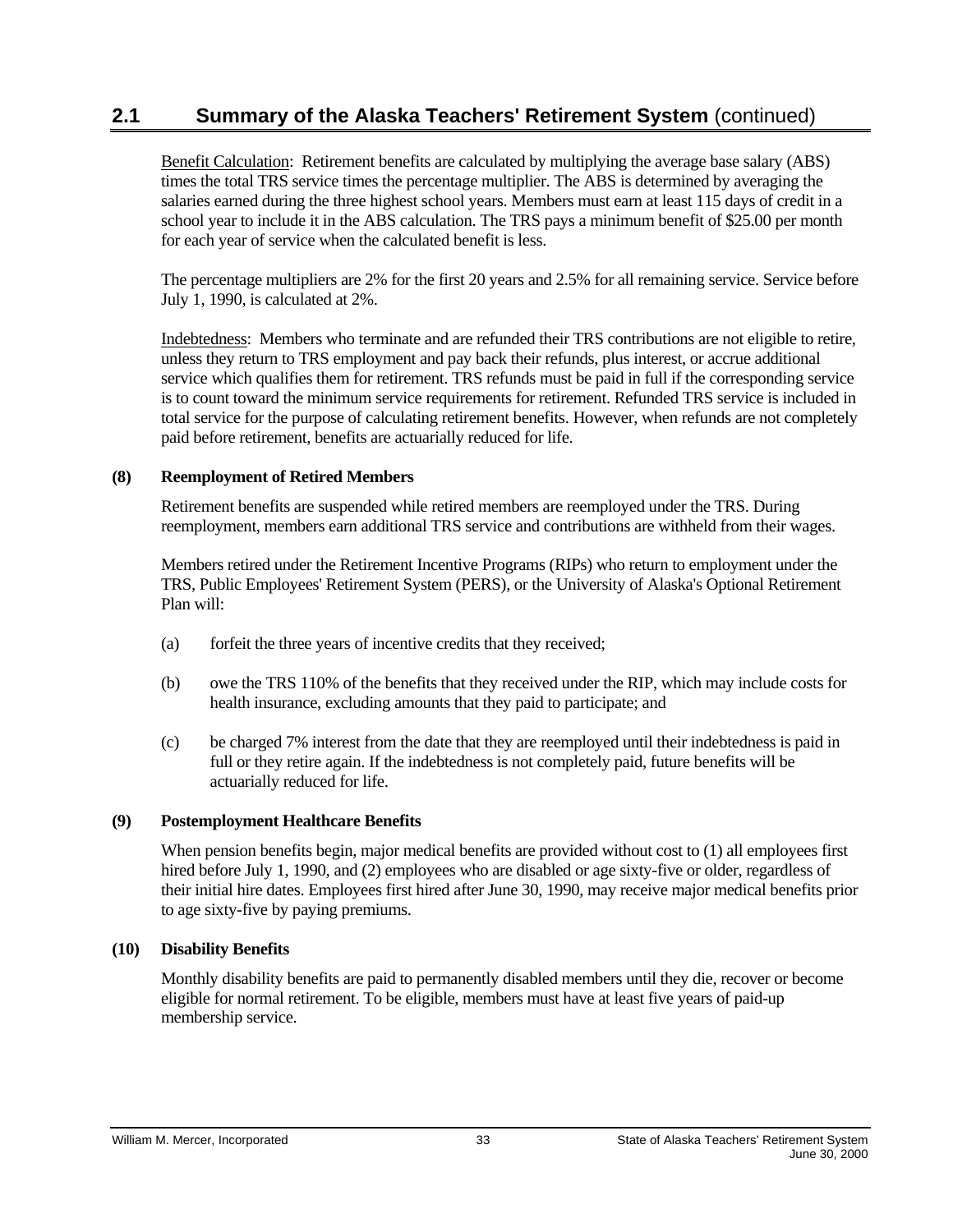Disability benefits are equal to 50% of the member's base salary at the time of disability. The benefit is increased by 10% of the base salary for each minor child, up to a maximum of 40%. Members continue to earn TRS service until eligible for normal retirement.

Members are appointed to normal retirement on the first of the month after they become eligible.

### **(11) Death Benefits**

Monthly death benefits may be paid to a spouse or dependent children upon the death of a member. If monthly benefits are not payable under the supplemental contributions provision or occupational and nonoccupational death provisions, the designated beneficiary receives the lump sum benefit described below.

Occupational Death: When an active member dies from occupational causes, a monthly survivor's pension may be paid to the spouse, unless benefits are payable under the supplemental contributions provision (below). The pension equals 40% of the member's base salary on the date of death or disability, if earlier. If there is no spouse, the pension may be paid to the member's dependent children. On the member's normal retirement date, the benefit converts to a normal retirement benefit. The normal benefit is based on the member's average base salary on the date of death and service, including service accumulated from the date of the member's death to the normal retirement date.

Nonoccupational Death: When a vested member dies from nonoccupational causes, the surviving spouse may elect to receive a monthly 50% joint and survivor benefit or a lump sum benefit, unless benefits are payable under the supplemental contributions provision (below). The monthly benefit is calculated on the member's average base salary and TRS service accrued at the time of death.

Lump Sum Benefit: Upon the death of an active member who has less than one year of service or an inactive member who is not vested, the designated beneficiary receives the member's contribution account, which includes mandatory contributions, indebtedness payments, and interest earned. Any supplemental contributions will also be refunded. If the member has more than one year of TRS service, the beneficiary also receives \$1,000 and \$100 for each year of TRS service, up to a maximum of \$3,000. An additional \$500 may be payable if the member is survived by dependent children.

Supplemental Contributions Provision: Members are eligible for supplemental coverage if they joined the TRS before July 1, 1982, elected to participate in the supplemental provision, and made the required contributions. A survivor's allowance or spouse's pension (below) may be payable if the member made supplemental contributions for at least one year and dies while in membership service or while disabled under the TRS. In addition, the allowance and pension may be payable if the member dies while retired or in deferred vested status if supplemental contributions were made for at least five years.

- (a) Survivor's Allowance: If the member is survived by dependent children, the surviving spouse and dependent children are entitled to a survivor's allowance. The allowance for the spouse is equal to 35% of the member's base salary at the time of death or disability, plus 10% for each dependent child up to a maximum of 40%. The allowance terminates and a spouse's pension becomes payable when there is no longer an eligible dependent child.
- (b) Spouse's Pension: The spouse's pension is equal to 50% of the retirement benefit that the deceased member was receiving or would have received if retired at the time of death. The spouse's pension begins on the first of the month after the member's death or termination of the survivor's allowance.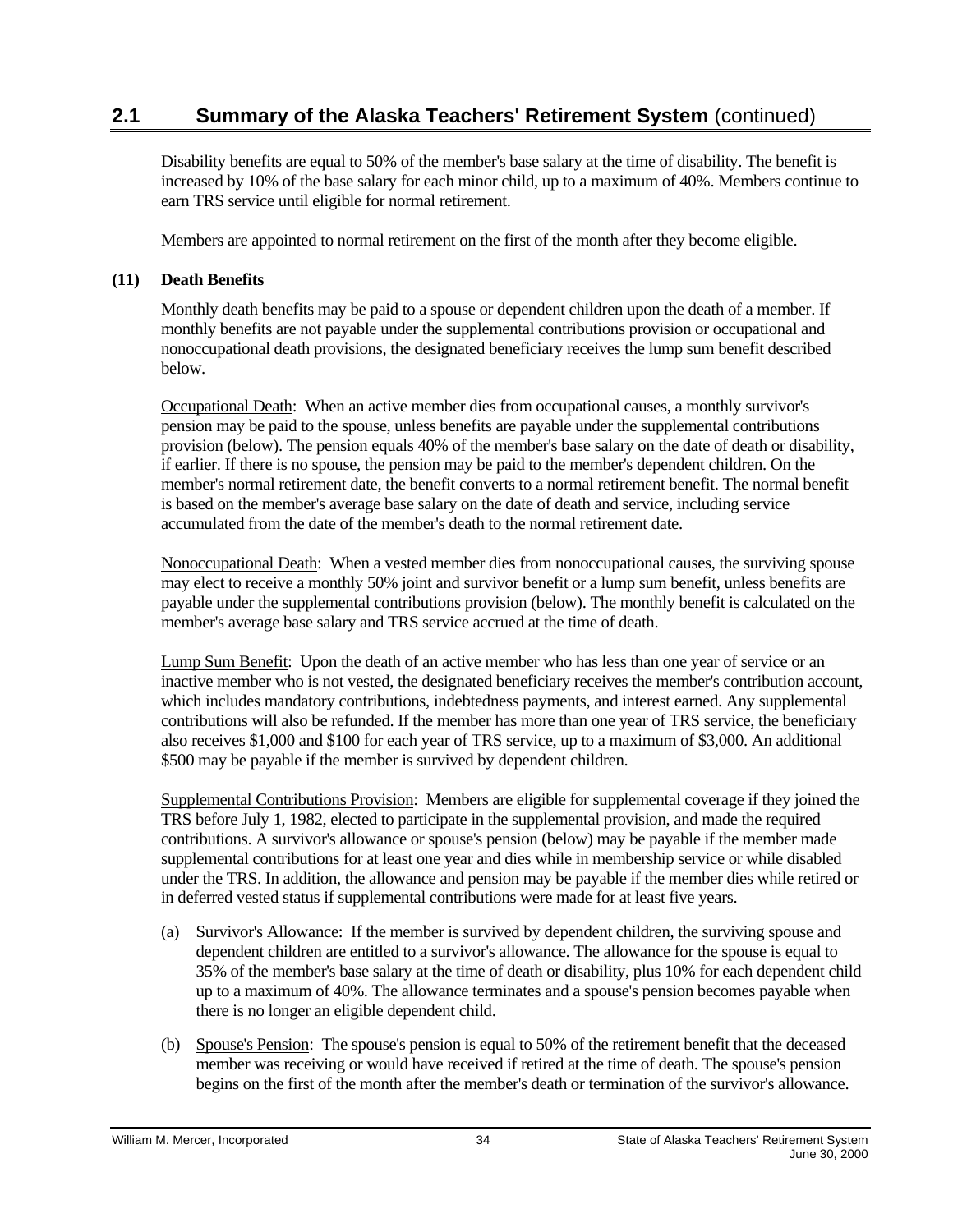Death After Retirement: If a joint and survivor option was selected at retirement, the eligible spouse receives continuing, lifetime monthly benefits after the member dies. A survivor's allowance or spouse's pension may be payable if the member participated in the supplemental contributions provision. If a joint and survivor option was not selected and benefits are not payable under the supplemental contributions provision, the designated beneficiary receives the member's contribution account, less any benefits already paid.

#### **(12) Post Retirement Pension Adjustments**

Post retirement pension adjustments (PRPAs) are granted annually to eligible benefit recipients when the consumer price index (CPI) increases during the preceding calendar year. PRPAs are calculated by multiplying the recipient's base benefit, including past PRPAs, times:

- (a) 75% of the CPI increase in the preceding calendar year or 9%, whichever is less, if the recipient is at least age 65 or on TRS disability; or
- (b) 50% of the CPI increase in the preceding calendar year or 6%, whichever is less, if the recipient is at least age 60, or under age 60 if the recipient has been receiving benefits for at least eight years.

Ad hoc PRPAs, up to a maximum of 4%, may be granted to eligible recipients who were first hired before July 1, 1990, if the CPI increases and the financial condition of the fund will permit an increase.

#### **(13) Alaska Cost of Living Allowance**

Eligible benefit recipients who reside in Alaska receive an Alaska cost of living allowance (COLA) equal to 10% of their base benefits. The following benefit recipients are eligible:

- (a) members who were first hired under the TRS before July 1, 1990, and their survivors;
- (b) members who were first hired under the TRS after June 30, 1990, and their survivors if they are at least age 65; and
- (c) all disabled members.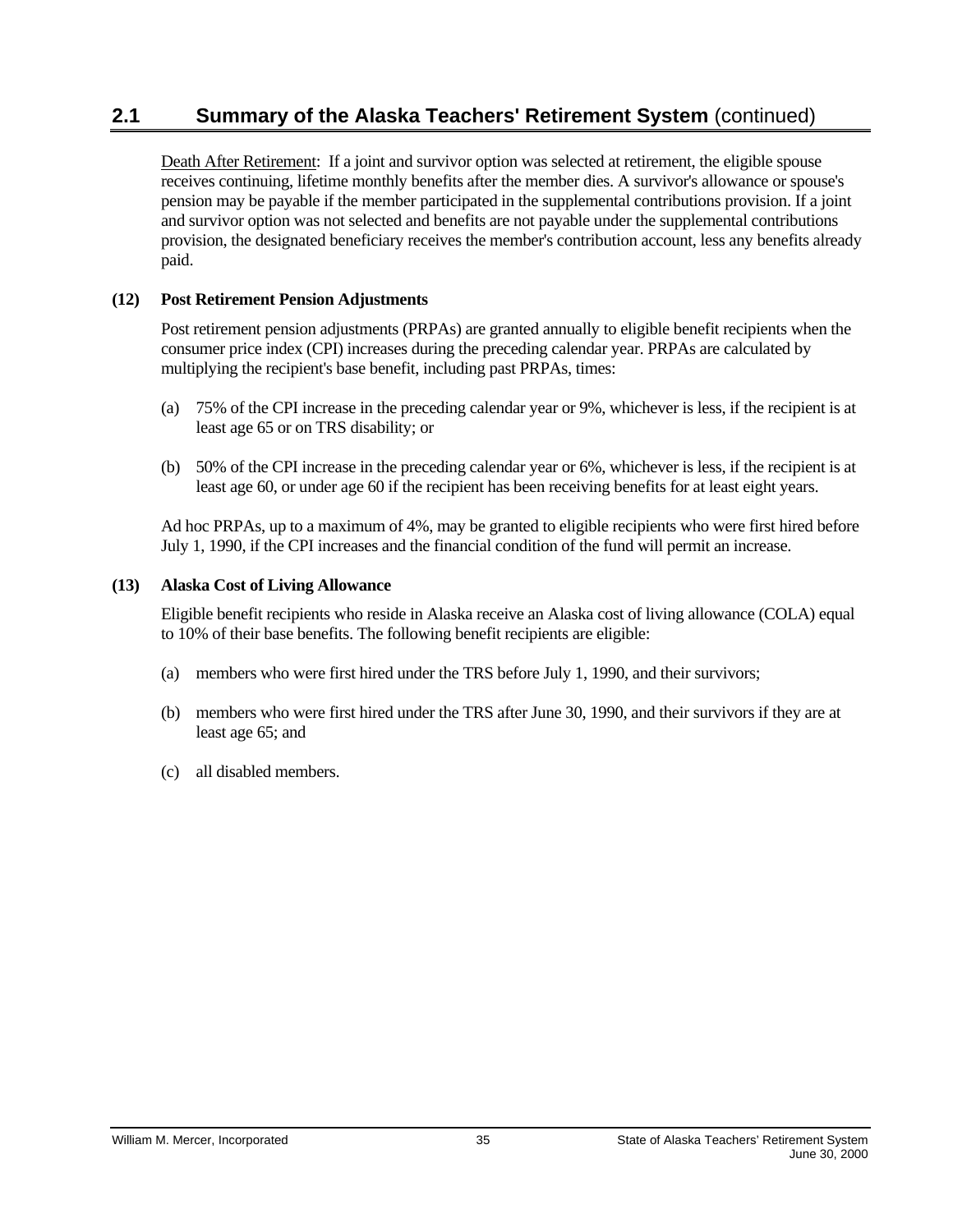## <span id="page-39-0"></span>**2.2(a) Participant Census Information as of June 30**

|     | <b>Active Members</b>                                |              | 1995   |               | 1996   |              | 1997   |        | 1998    |              | 1999             |  |
|-----|------------------------------------------------------|--------------|--------|---------------|--------|--------------|--------|--------|---------|--------------|------------------|--|
| (1) | Number                                               |              | 9,452  |               | 9,259  |              | 9,164  |        | 9,262   |              | 9,396            |  |
|     |                                                      |              |        |               |        |              |        |        |         |              |                  |  |
| (2) | Average Age                                          |              | 43.68  |               | 43.87  |              | 43.93  |        | 43.69   |              | 43.56            |  |
| (3) | Average Credited<br>Service                          |              | 11.30  |               | 11.33  |              | 11.12  |        | 10.62   |              | 10.34            |  |
| (4) | Average Annual<br>Salary                             | $\$\,$       | 50,487 | $\$$          | 50,241 | $\$\,$       | 50,901 | $\$\,$ | 50,684  | $\$\,$       | 49,640           |  |
| (5) | Number Vested                                        |              | 5,578  |               | 5,491  |              | 5,366  |        | 5,285   |              | 5,256            |  |
| (6) | Percent Who Are<br>Vested                            |              | 59.0%  |               | 59.3%  |              | 58.6%  |        | 57.1%   |              | 55.9%            |  |
|     | <b>Retirees and Beneficiaries</b>                    |              |        |               |        |              |        |        |         |              |                  |  |
| (1) | Number                                               |              | 4,459  |               | 4,803  |              | 5,343  |        | 5,979   |              | 6,486            |  |
| (2) | Average Age                                          |              | 62.83  |               | 62.94  |              | 62.87  |        | 62.67   |              | 62.74            |  |
| (3) | <b>Average Monthly</b><br>Benefit:                   |              |        |               |        |              |        |        |         |              |                  |  |
|     | Base                                                 | $\mathbb{S}$ | 1,694  | $\$$          | 1,703  | $\$$         | 1,750  | $\$$   | 1,819   | $\mathbb{S}$ | 1,859            |  |
|     | C.O.L.A.                                             |              | 105    |               | 105    |              | 110    |        | 115     |              | 118              |  |
|     | P.R.P.A.                                             |              | 274    |               | 258    |              | 441    |        | 431     |              | 411              |  |
|     | Adjustment                                           |              | $-1$   |               | $-4$   |              | $-15$  |        | $\,1\,$ |              | $\boldsymbol{0}$ |  |
|     | Total                                                |              | 2,072  |               | 2,062  |              | 2,286  |        | 2,366   |              | 2,388            |  |
|     | <b>Vested Terminations</b>                           |              |        |               |        |              |        |        |         |              |                  |  |
| (1) | Number                                               |              | 859    |               | 1,116  |              | 1,279  |        | 1,064   |              | 1,150            |  |
| (2) | Average Age                                          |              | 48.08  |               | 49.31  |              | 49.62  |        | 49.59   |              | 49.89            |  |
| (3) | <b>Average Monthly</b><br>Benefit                    | $\$$         | 1,233  | $\mathcal{S}$ | 1,431  | $\mathbb{S}$ | 1,471  | \$     | 1,397   | $\$$         | 1,447            |  |
|     | <b>Non-Vested Terminations With Account Balances</b> |              |        |               |        |              |        |        |         |              |                  |  |
| (1) | Number                                               |              | 1,140  |               | 1,195  |              | 1,310  |        | 1,285   |              | 1,297            |  |
| (2) | Average Account<br><b>Balance</b>                    | \$           | 12,165 | \$            | 12,782 | \$           | 14,387 | \$     | 12,437  | \$           | 13,108           |  |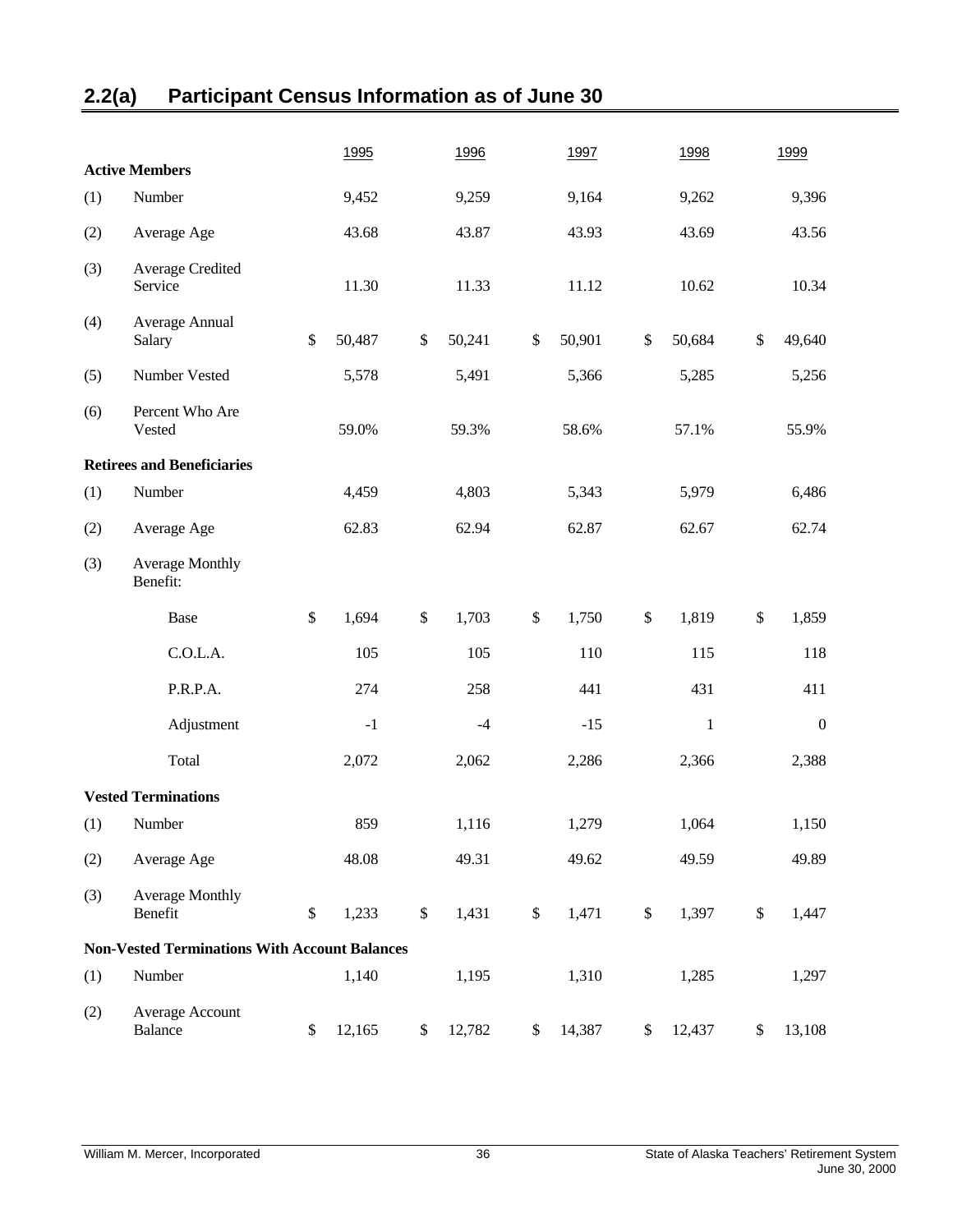

## State of Alaska - TRS Retirees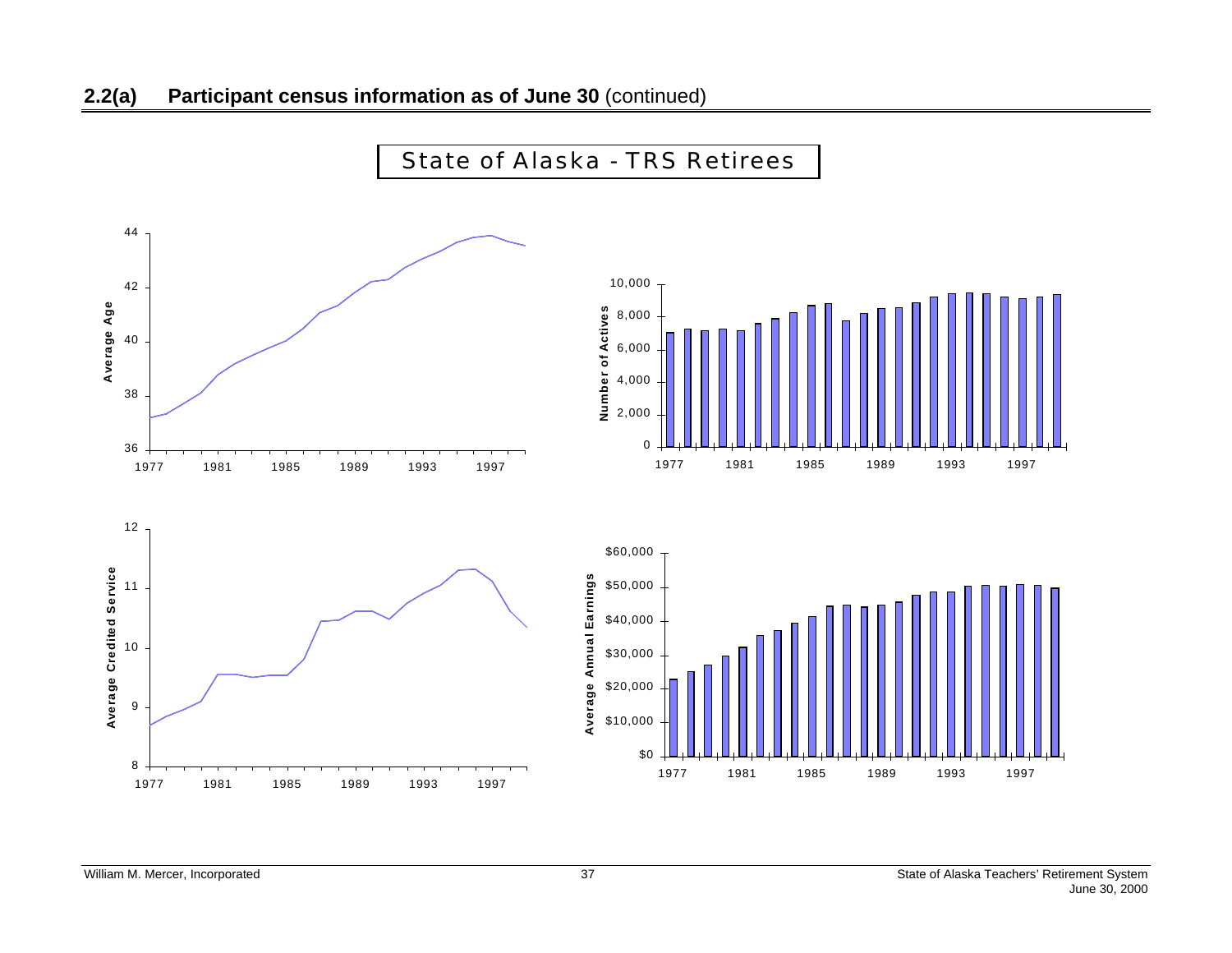<span id="page-41-0"></span>

|           |          | Annual Earnings By Age ------------ |                |           | ------- Annual Earnings By Credited Service ------ |                     |              |  |  |
|-----------|----------|-------------------------------------|----------------|-----------|----------------------------------------------------|---------------------|--------------|--|--|
|           | Number   | Total                               | Average        | Years     | Number                                             | Total               | Average      |  |  |
| Age       | of       | Annual                              | Annual         | of        | of                                                 | Annual              | Annual       |  |  |
| Groups    | People   | Earnings                            | Earnings       | Service   | <b>People</b>                                      | Earnings            | Earnings     |  |  |
|           |          |                                     |                |           |                                                    |                     |              |  |  |
| $0-19$    | $\Omega$ | $\mathcal{S}$<br>$\Omega$           | \$<br>$\Omega$ | $\theta$  | 198                                                | \$<br>7,273,916     | \$<br>36,737 |  |  |
| 20-24     | 94       | 3,192,091                           | 33.958         |           | 888                                                | 31.499.003          | 35,472       |  |  |
| $25-29$   | 729      | 26,520,202                          | 36,379         | 2         | 712                                                | 27,425,276          | 38,519       |  |  |
| 30-34     | 1,075    | 43,108,787                          | 40,101         | 3         | 517                                                | 20,570,587          | 39,788       |  |  |
| 35-39     | 1,213    | 54,388,994                          | 44,838         | 4         | 461                                                | 19.925.121          | 43,222       |  |  |
| $40 - 44$ | 1,717    | 83,950,637                          | 48,894         | $0 - 4$   | 2,776                                              | 106.693.903         | 38,434       |  |  |
| 45-49     | 2,200    | 117,611,320                         | 53,460         | $5 - 9$   | 2,264                                              | 106,083,920         | 46,857       |  |  |
| 50-54     | 1,593    | 90,253,239                          | 56,656         | $10-14$   | 1,640                                              | 88,150,041          | 53,750       |  |  |
| 55-59     | 602      | 36,661,328                          | 60,899         | 15-19     | 1,561                                              | 91,948,636          | 58,904       |  |  |
| 60-64     | 140      | 8,542,585                           | 61,018         | $20 - 24$ | 736                                                | 45,719,474          | 62,119       |  |  |
| 65-69     | 29       | 1,926,405                           | 66,428         | $25-29$   | 325                                                | 21,072,421          | 64,838       |  |  |
| 70-74     | 3        | 207,049                             | 69,016         | 30-34     | 80                                                 | 5,624,945           | 70,312       |  |  |
| $75+$     |          | 51,161                              | 51,161         | 35-39     | 12                                                 | 975,609             | 81,301       |  |  |
|           |          |                                     |                | $40+$     | 2                                                  | 144,849             | 72,425       |  |  |
| Total     | 9,396    | \$466,413,798                       | 49,640<br>\$.  | Total     | 9,396                                              | \$<br>466, 413, 798 | \$<br>49,640 |  |  |

#### **Years of Credited Service By Age**

|            | <b>Years of Service</b> |         |           |          |           |           |          |          |       |              |  |  |  |  |
|------------|-------------------------|---------|-----------|----------|-----------|-----------|----------|----------|-------|--------------|--|--|--|--|
| <u>Age</u> | $0 - 4$                 | $5 - 9$ | $10 - 14$ | 15-19    | $20 - 24$ | $25 - 29$ | 30-34    | 35-39    | $40+$ | <b>Total</b> |  |  |  |  |
| $0-19$     | $\Omega$                | 0       | 0         |          | 0         | 0         | $\Omega$ | 0        |       |              |  |  |  |  |
| $20 - 24$  | 94                      |         |           |          |           |           |          | $^{(1)}$ |       | 94           |  |  |  |  |
| 25-29      | 671                     | 58      | 0         |          |           |           |          | $^{(1)}$ | 0     | 729          |  |  |  |  |
| $30 - 34$  | 594                     | 436     | 45        | $\Omega$ |           |           |          | 0        | 0     | 1,075        |  |  |  |  |
| 35-39      | 379                     | 459     | 308       | 67       |           |           |          | 0        | 0     | 1,213        |  |  |  |  |
| $40 - 44$  | 407                     | 425     | 425       | 402      | 58        |           |          |          | 0     | 1,717        |  |  |  |  |
| 45-49      | 338                     | 463     | 449       | 542      | 340       | 67        |          |          | 0     | 2,200        |  |  |  |  |
| 50-54      | 196                     | 276     | 291       | 375      | 242       | 181       | 31       |          | 0     | 1,593        |  |  |  |  |
| 55-59      | 75                      | 113     | 97        | 136      | 81        | 60        | 35       |          | 0     | 602          |  |  |  |  |
| 60-64      | 17                      | 26      | 22        | 33       | 14        | 13        | 10       | 3        | 2     | 140          |  |  |  |  |
| 65-69      | 4                       |         | 3         | 6        |           | 3         | 3        | 3        |       | 29           |  |  |  |  |
| 70-74      |                         |         |           |          |           |           |          | 0        |       | 3            |  |  |  |  |
| $75+$      |                         |         | $^{(1)}$  | 0        | 0         | 0         | 0        | 0        | 0     |              |  |  |  |  |
| Total      | 2,776                   | 2,264   | 1,640     | 1,561    | 736       | 325       | 80       | 12       | 2     | 9,396        |  |  |  |  |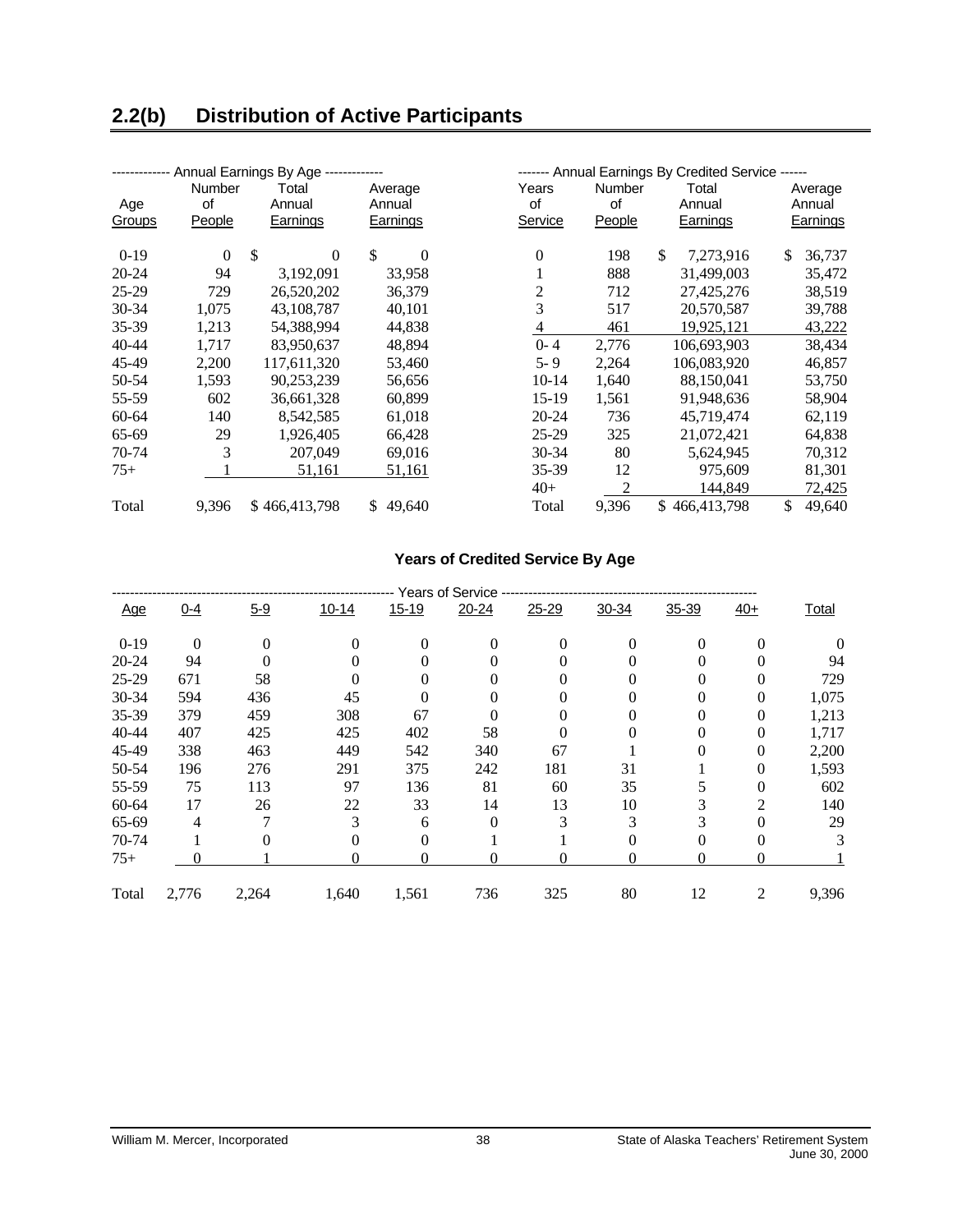<span id="page-42-0"></span>

| <b>Valuation</b><br>Date | <b>Number</b> | <b>Annual</b><br>Payroll (000's) | <b>Annual</b><br><b>Average Pay</b> | <b>Percent</b><br>Increase/<br>(Decrease)<br>In Average Pay | Number of<br>Participating<br><b>Employers</b> |
|--------------------------|---------------|----------------------------------|-------------------------------------|-------------------------------------------------------------|------------------------------------------------|
| June 30, 1999            | 9,396         | \$466,414                        | \$49,640                            | $(2.1\%)$                                                   | 61                                             |
| June 30, 1998            | 9,262         | 469,433                          | 50,684                              | $(0.4\%)$                                                   | 61                                             |
| June 30, 1997            | 9,164         | 466,455                          | 50,901                              | 1.3%                                                        | 61                                             |
| June 30, 1996            | 9,259         | 465,182                          | 50,241                              | $(0.5\%)$                                                   | 61                                             |
| June 30, 1995            | 9,452         | 477,205                          | 50,487                              | 0.6%                                                        | 61                                             |
| June 30, 1994            | 9,489         | 476,098                          | 50,174                              | 3.2%                                                        | 61                                             |
| June 30, 1993            | 9,459         | 459,746                          | 48,604                              | 0.2%                                                        | 61                                             |
| June 30, 1992            | 9,238         | 448,186                          | 48,515                              | 2.2%                                                        | 62                                             |
| June 30, 1991            | 8,903         | 422,655                          | 47,473                              | 4.6%                                                        | 62                                             |
| June 30, 1990            | 8,586         | 389,702                          | 45,388                              | 1.8%                                                        | 60                                             |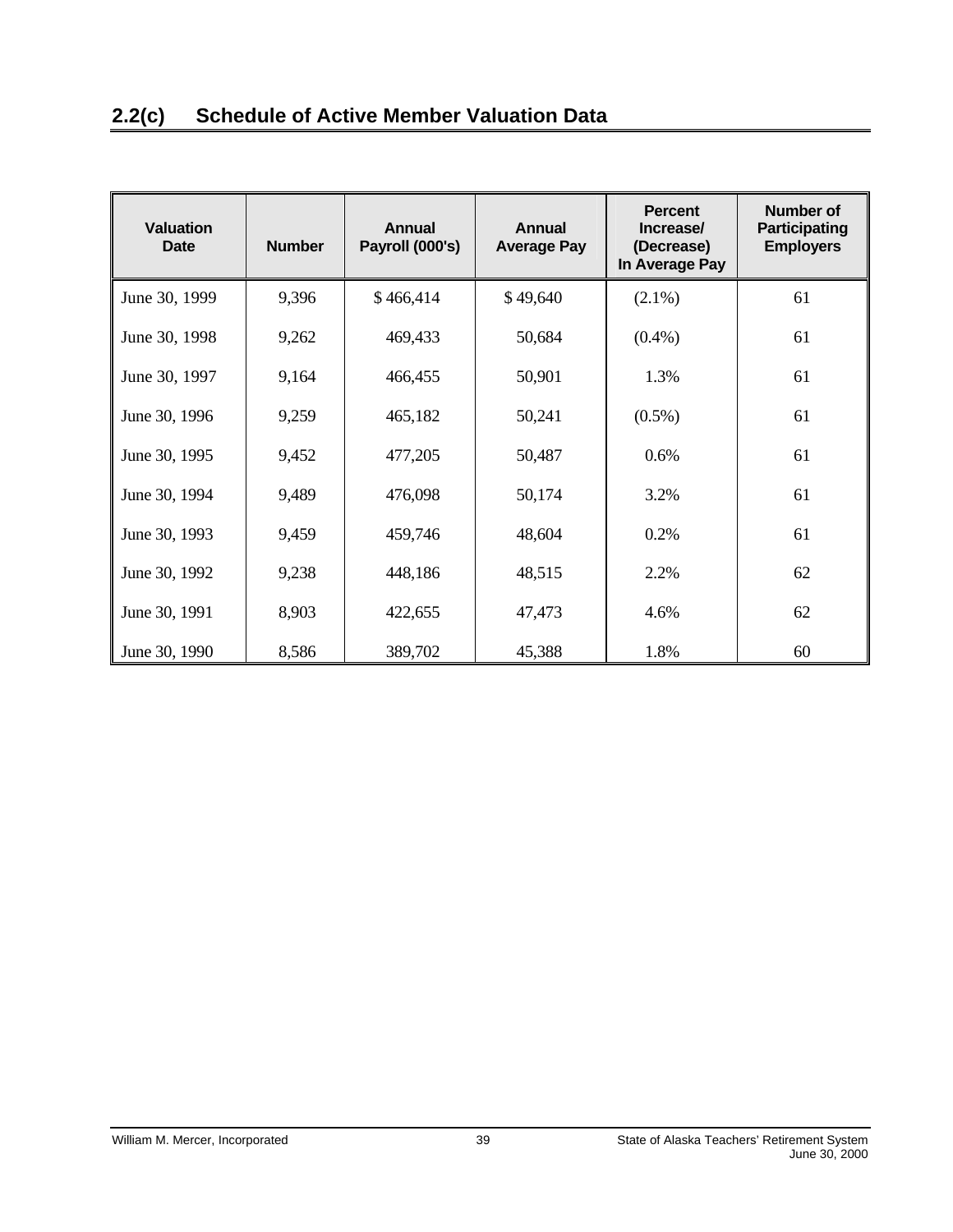|                   |                                                        |               | 1995       |      | 1996  |               | 1997    |      | 1998  |      | 1999  |
|-------------------|--------------------------------------------------------|---------------|------------|------|-------|---------------|---------|------|-------|------|-------|
| <b>Service</b>    |                                                        |               |            |      |       |               |         |      |       |      |       |
| (1)               | Number                                                 |               | 359        |      | 308   |               | 510     |      | 657   |      | 525   |
| (2)               | Average Age<br>At Retirement                           |               | 53.88      |      | 53.77 |               | 53.68   |      | 53.09 |      | 53.85 |
| (3)               | <b>Average Monthly</b><br>Benefit                      | $\mathcal{S}$ | 2,358      | $\$$ | 2,349 | $\mathsf{\$}$ | 2,488   | $\$$ | 2,551 | $\$$ | 2,521 |
| <b>Disability</b> |                                                        |               |            |      |       |               |         |      |       |      |       |
| (1)               | Number                                                 |               | 3          |      | 13    |               | $\,8\,$ |      | 9     |      | 17    |
| (2)               | Average Age<br>At Retirement                           |               | 48.58      |      | 52.98 |               | 44.02   |      | 44.96 |      | 48.51 |
| (3)               | <b>Average Monthly</b><br>Benefit                      | $\mathbb{S}$  | 3,353      | \$   | 2,542 | \$            | 2,409   | $\$$ | 2,065 | $\$$ | 2,577 |
|                   | <b>Survivor (including surviving spouse and QDROs)</b> |               |            |      |       |               |         |      |       |      |       |
| (1)               | Number                                                 |               | $\sqrt{6}$ |      | 20    |               | 47      |      | 47    |      | 56    |
| (2)               | Average Age<br>At Retirement                           |               | 52.86      |      | 53.14 |               | 60.37   |      | 61.39 |      | 58.11 |
| (3)               | Average Monthly<br>Benefit                             | $\mathcal{S}$ | 1,522      | \$   | 1,038 | $\$$          | 1,226   | \$   | 1,128 | $\$$ | 1,095 |
| <b>Total</b>      |                                                        |               |            |      |       |               |         |      |       |      |       |
| (1)               | Number                                                 |               | 368        |      | 341   |               | 565     |      | 713   |      | 598   |
| (2)               | Average Age<br>At Retirement                           |               | 53.82      |      | 53.70 |               | 54.10   |      | 53.52 |      | 54.10 |
| (3)               | <b>Average Monthly</b><br>Benefit                      | $\$$          | 2,352      | \$   | 2,279 | $\$$          | 2,382   | $\$$ | 2,451 | $\$$ | 2,389 |

## <span id="page-43-0"></span>**2.2(d) Statistics on New Retirees During the Year Ending June 30**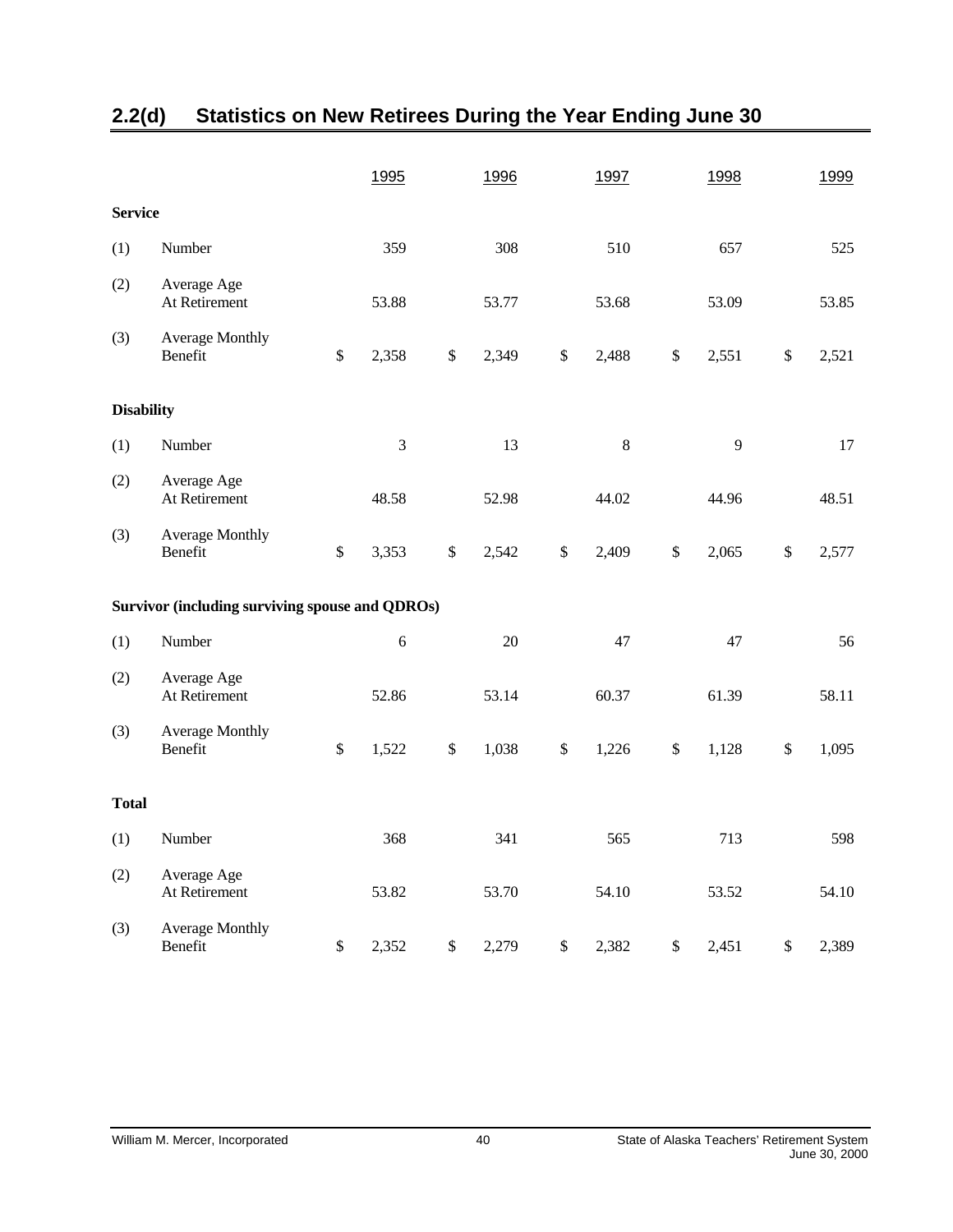|                                                                                                 | <b>Years of Credited Service</b> |                           |             |                           |             |               |              |              |              |               |              |               |             |
|-------------------------------------------------------------------------------------------------|----------------------------------|---------------------------|-------------|---------------------------|-------------|---------------|--------------|--------------|--------------|---------------|--------------|---------------|-------------|
|                                                                                                 | $0 - 4$                          |                           | $5 - 9$     |                           | $10 - 14$   |               | $15 - 19$    |              | $20 - 24$    |               | $25 - 29$    |               | $30+$       |
| Period 7/1/98 - 6/30/99:<br><b>Average Monthly Benefit</b><br>Number of Active Retirants        | \$<br>1,230<br>23                | \$                        | 820<br>43   | $\mathcal{S}$             | 1,152<br>67 | \$            | 1,691<br>81  | \$           | 2,510<br>176 | \$            | 3,285<br>153 | $\mathbb{S}$  | 3,756<br>55 |
| Period 7/1/97 - 6/30/98:<br><b>Average Monthly Benefit</b><br><b>Number of Active Retirants</b> | \$<br>1,051<br>26                | $\mathbb{S}$              | 850<br>51   | $\mathbb{S}$              | 1,095<br>80 | $\mathbb{S}$  | 1,842<br>105 | $\mathbb{S}$ | 2,590<br>240 | $\mathcal{S}$ | 3,443<br>154 | $\mathcal{S}$ | 4,280<br>57 |
| Period 7/1/96 - 6/30/97:<br><b>Average Monthly Benefit</b><br><b>Number of Active Retirants</b> | \$<br>996<br>19                  | $\mathcal{S}$             | 828<br>42   | $\mathbb{S}$              | 1,042<br>71 | $\mathbb{S}$  | 1,692<br>77  | $\mathbb{S}$ | 2,493<br>151 | $\mathbb{S}$  | 3,353<br>153 | $\mathbb{S}$  | 3,812<br>52 |
| Period 7/1/95 - 6/30/96:<br><b>Average Monthly Benefit</b><br><b>Number of Active Retirants</b> | \$<br>952<br>15                  | \$                        | 836<br>24   | $\mathcal{S}$             | 1,145<br>40 | $\mathbb{S}$  | 1,731<br>31  | $\mathbb{S}$ | 2,389<br>115 | $\mathbb{S}$  | 3,138<br>86  | $\mathbb{S}$  | 3,317<br>30 |
| Period 7/1/94 - 6/30/95:<br><b>Average Monthly Benefit</b><br><b>Number of Active Retirants</b> | \$<br>1,204<br>7                 | $\frac{1}{2}$             | 748<br>22   | $\mathcal{S}$             | 1,033<br>47 | \$            | 1,716<br>36  | $\mathbb{S}$ | 2,398<br>129 | $\mathcal{S}$ | 3,041<br>89  | $\mathbb{S}$  | 3,958<br>38 |
| Period 7/1/93 - 6/30/94:<br><b>Average Monthly Benefit</b><br><b>Number of Active Retirants</b> | \$<br>1,161<br>7                 | \$                        | 576<br>11   | $\mathbb{S}$              | 1,151<br>35 | \$            | 1,605<br>24  | \$           | 2,354<br>107 | $\mathbb{S}$  | 3,176<br>72  | $\mathcal{S}$ | 3,685<br>24 |
| Period 7/1/92 - 6/30/93:<br><b>Average Monthly Benefit</b><br><b>Number of Active Retirants</b> | \$<br>408<br>7                   | $\boldsymbol{\mathsf{S}}$ | 1,002<br>17 | $\boldsymbol{\mathsf{S}}$ | 1,015<br>23 | $\mathcal{S}$ | 1,561<br>9   | \$           | 2,258<br>62  | $\mathcal{S}$ | 3,090<br>37  | $\mathcal{S}$ | 3,043<br>10 |
| Period 7/1/91 - 6/30/92:<br><b>Average Monthly Benefit</b><br><b>Number of Active Retirants</b> | \$<br>819<br>$\overline{4}$      | $\mathcal{S}$             | 1,205<br>27 | $\mathcal{S}$             | 1,941<br>25 | \$            | 2,256<br>17  | \$           | 2,290<br>38  | $\mathbb{S}$  | 3,159<br>8   | $\mathbb{S}$  | 3,930       |

## **2.2(e) Schedule of Average Benefit Payments - New Retirees**

<span id="page-44-0"></span>"Average Monthly Benefit" includes post-retirement pension adjustments and cost-of-living increases.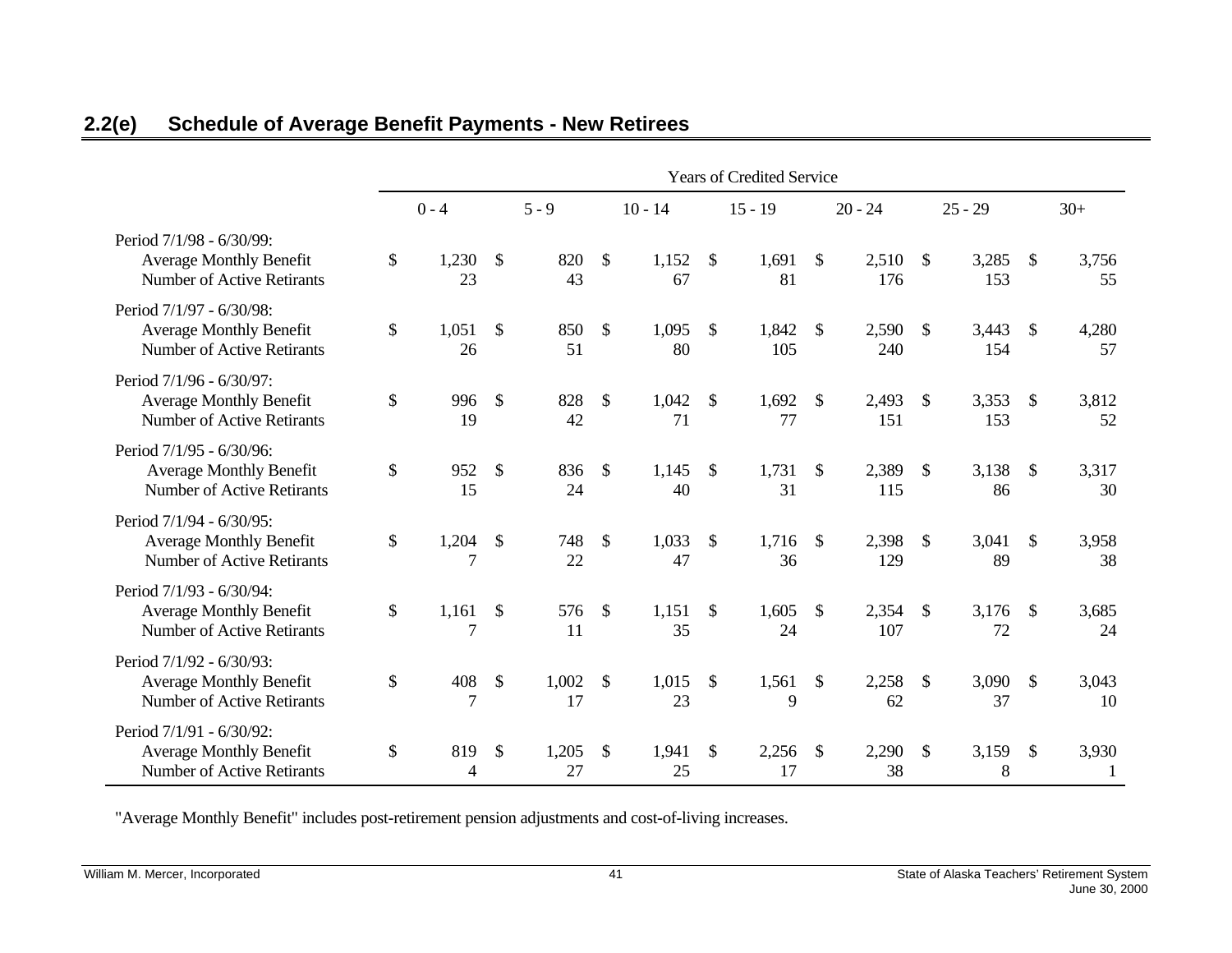## <span id="page-45-0"></span>**2.2(f) Statistics on All Retirees as of June 30**

|                                                                           |                                                                                                                                                                                                                                                                                                                                                   | <u>1995</u>                                                                          | 1996                                                                                                  |          | 1997                                                                                               | 1998                                                                                      |          | 1999                                                                                  |
|---------------------------------------------------------------------------|---------------------------------------------------------------------------------------------------------------------------------------------------------------------------------------------------------------------------------------------------------------------------------------------------------------------------------------------------|--------------------------------------------------------------------------------------|-------------------------------------------------------------------------------------------------------|----------|----------------------------------------------------------------------------------------------------|-------------------------------------------------------------------------------------------|----------|---------------------------------------------------------------------------------------|
|                                                                           | <b>Service Retirements</b>                                                                                                                                                                                                                                                                                                                        |                                                                                      |                                                                                                       |          |                                                                                                    |                                                                                           |          |                                                                                       |
| (1)<br>(2)<br>(3)<br>(4)<br>(5)<br>(6)                                    | Number, Fiscal Year Start<br>Net Change During FY<br>Number, Fiscal Year End<br>Average Age At Retirement<br>Average Age Now<br><b>Average Monthly Benefit</b>                                                                                                                                                                                    | \$<br>3,831<br>299<br>4,130<br>53.78<br>63.04<br>2,099                               | \$<br>4,130<br>265<br>4,395<br>53.78<br>63.20<br>2,126                                                | \$       | 4,395<br>478<br>4,873<br>53.70<br>63.07<br>2,365                                                   | \$<br>4,873<br>594<br>5,467<br>53.57<br>62.69<br>2,451                                    | \$       | 5,467<br>457<br>5,924<br>53.55<br>62.73<br>2,479                                      |
|                                                                           | <b>Surviving Spouse's Benefits</b>                                                                                                                                                                                                                                                                                                                |                                                                                      |                                                                                                       |          |                                                                                                    |                                                                                           |          |                                                                                       |
| (1)<br>(2)<br>(3)<br>(4)<br>(5)<br>(6)<br>(1)<br>(2)<br>(3)<br>(4)<br>(5) | Number, Fiscal Year Start<br>Net Change During FY<br>Number, Fiscal Year End<br>Average Age At Retirement<br>Average Age Now<br><b>Average Monthly Benefit</b><br><b>Survivor's Benefits (other than spouses)</b><br>Number, Fiscal Year Start<br>Net Change During FY<br>Number, Fiscal Year End<br>Average Age At Retirement<br>Average Age Now | \$<br>200<br>29<br>229<br>52.04<br>65.06<br>1,373<br>9<br>(1)<br>8<br>28.14<br>36.03 | \$<br>229<br>50<br>279<br>54.59<br>64.56<br>1,016<br>$\,$ 8 $\,$<br>(5)<br>3<br>15.12<br>26.08<br>466 | \$<br>\$ | 279<br>55<br>334<br>55.37<br>64.61<br>1,132<br>3<br>$\boldsymbol{0}$<br>3<br>30.75<br>40.16<br>537 | \$<br>334<br>48<br>382<br>57.95<br>66.59<br>1,173<br>3<br>3<br>6<br>33.76<br>47.04<br>464 | \$<br>\$ | 382<br>32<br>414<br>58.55<br>67.32<br>1,168<br>6<br>31<br>37<br>41.55<br>45.48<br>684 |
| (6)                                                                       | <b>Average Monthly Benefit</b>                                                                                                                                                                                                                                                                                                                    | \$<br>1,822                                                                          | \$                                                                                                    |          |                                                                                                    | \$                                                                                        |          |                                                                                       |
| <b>Disabilities</b>                                                       |                                                                                                                                                                                                                                                                                                                                                   |                                                                                      |                                                                                                       |          |                                                                                                    |                                                                                           |          |                                                                                       |
| (1)<br>(2)<br>(3)<br>(4)<br>(5)<br>(6)                                    | Number, Fiscal Year Start<br>Net Change During FY<br>Number, Fiscal Year End<br>Average Age At Retirement<br>Average Age Now<br><b>Average Monthly Benefit</b>                                                                                                                                                                                    | \$<br>94<br>(2)<br>92<br>42.71<br>50.36<br>2,637                                     | \$<br>92<br>34<br>126<br>44.74<br>51.31<br>2,185                                                      | \$       | 126<br>7<br>133<br>44.60<br>51.66<br>2,370                                                         | \$<br>133<br>(9)<br>124<br>43.44<br>50.81<br>2,361                                        | \$       | 124<br>(13)<br>111<br>44.03<br>51.56<br>2,644                                         |
|                                                                           | <b>Total Number of Retirees</b>                                                                                                                                                                                                                                                                                                                   | 4,459                                                                                | 4,803                                                                                                 |          | 5,343                                                                                              | 5,979                                                                                     |          | 6,486                                                                                 |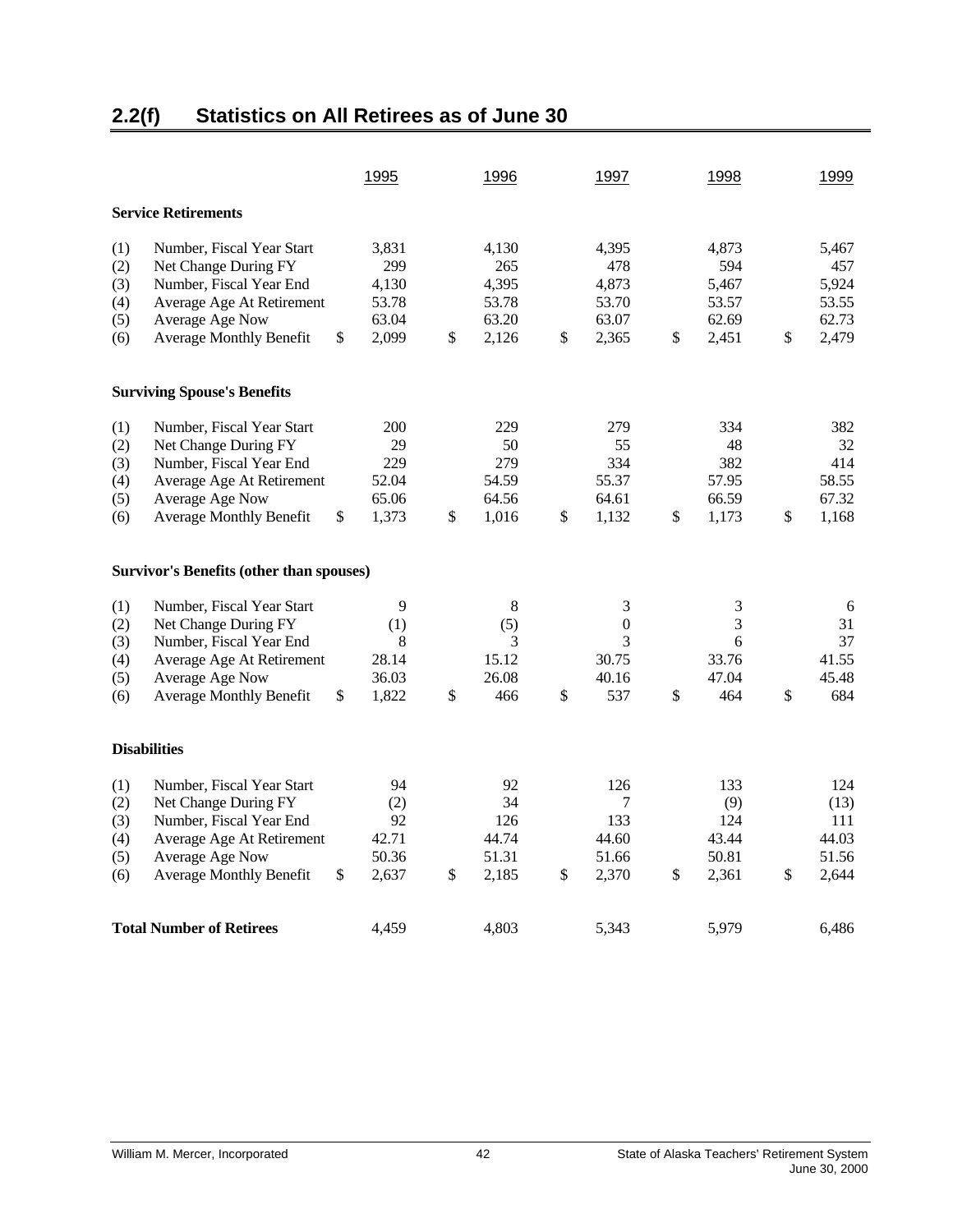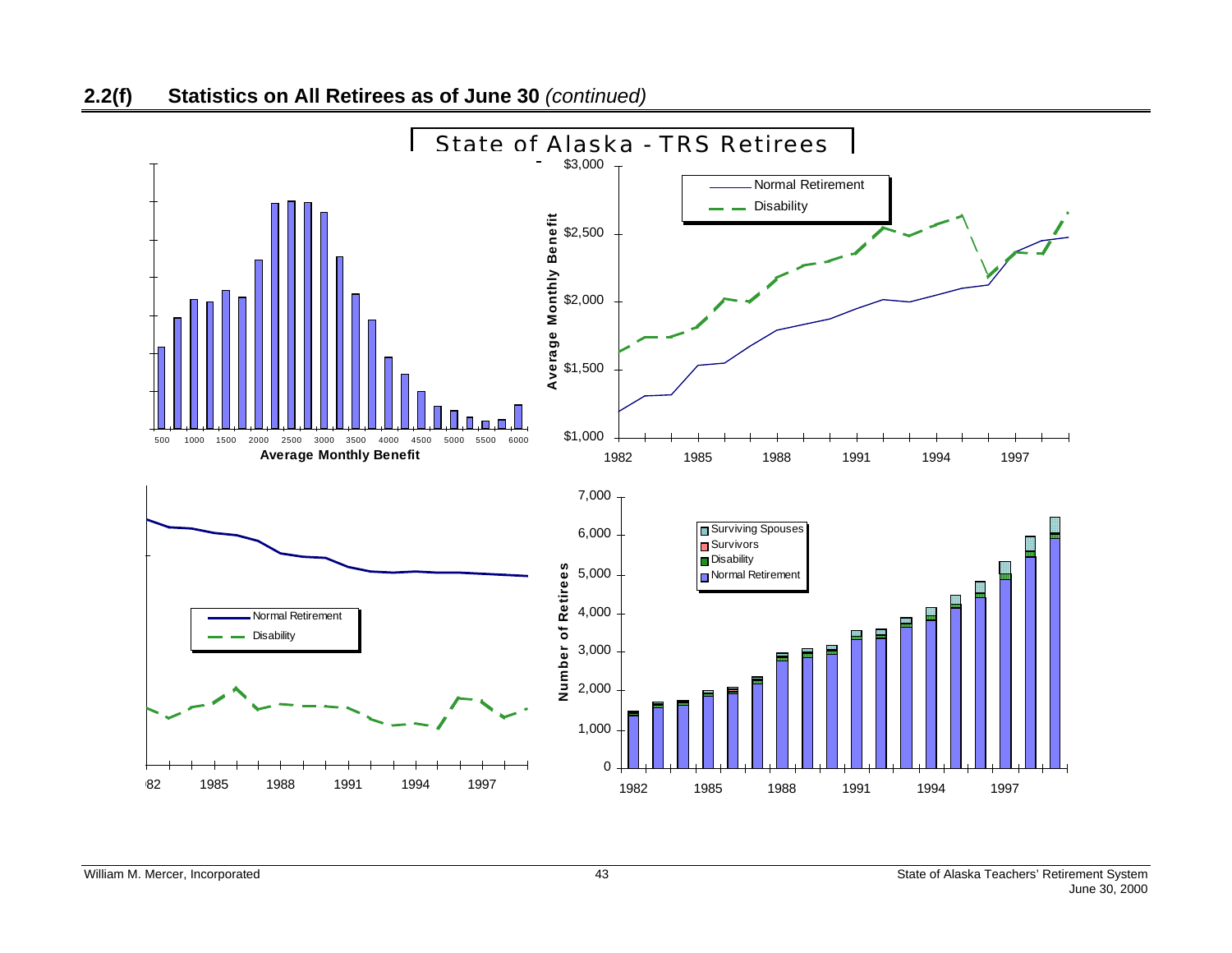<span id="page-47-0"></span>

|               | Annual Benefit By Age         |               |                                   |              |                              |                              |                               |               | -- Annual Benefit By Years Since Retirement -- |                                     |
|---------------|-------------------------------|---------------|-----------------------------------|--------------|------------------------------|------------------------------|-------------------------------|---------------|------------------------------------------------|-------------------------------------|
| Age<br>Groups | <b>Number</b><br>of<br>People |               | Total<br>Annual<br><b>Benefit</b> |              | Average<br>Annual<br>Benefit | Years<br>Since<br>Retirement | <b>Number</b><br>of<br>People |               | Total<br>Annual<br><b>Benefit</b>              | Average<br>Annual<br><b>Benefit</b> |
| $0-19$        | 5                             | <sup>\$</sup> | 32,748                            | $\mathbb{S}$ | 6,550                        | $\theta$                     | 598                           | <sup>\$</sup> | 17,143,812                                     | \$<br>28,668                        |
| 20-24         | 2                             |               | 9,791                             |              | 4,896                        |                              | 714                           |               | 20,896,428                                     | 29,268                              |
| $25-29$       | $\theta$                      |               | 0                                 |              | $\Omega$                     | 2                            | 571                           |               | 16,450,920                                     | 28,812                              |
| $30 - 34$     | 3                             |               | 66,972                            |              | 22,324                       | 3                            | 346                           |               | 9,512,148                                      | 27,480                              |
| 35-39         | 5                             |               | 97,068                            |              | 19,414                       | 4                            | 395                           |               | 11,337,756                                     | 28,704                              |
| 40-44         | 45                            |               | 1,037,904                         |              | 23,065                       | $0 - 4$                      | 2,624                         |               | 75,341,064                                     | 28,712                              |
| 45-49         | 319                           |               | 9,143,112                         |              | 28,662                       | $5 - 9$                      | 1,390                         |               | 38, 371, 310                                   | 27,605                              |
| 50-54         | 991                           |               | 29,815,512                        |              | 30,086                       | $10-14$                      | 1,259                         |               | 41,179,094                                     | 32,707                              |
| 55-59         | 1,607                         |               | 47,509,704                        |              | 29,564                       | $15-19$                      | 607                           |               | 16,054,056                                     | 26,448                              |
| 60-64         | 1,217                         |               | 35,887,020                        |              | 29.488                       | 20-24                        | 470                           |               | 11,497,994                                     | 24,463                              |
| 65-69         | 871                           |               | 25,262,844                        |              | 29,004                       | 25-29                        | 114                           |               | 2,832,504                                      | 24,847                              |
| 70-74         | 601                           |               | 16,515,780                        |              | 27,480                       | $30 - 34$                    | 20                            |               | 506,988                                        | 25,349                              |
| $75+$         | 820                           |               | 20,469,991                        |              | 24,963                       | 35-39                        | $\overline{2}$                |               | 65,436                                         | 32,718                              |
|               |                               |               |                                   |              |                              | $40+$                        | 0                             |               | 0                                              | $\Omega$                            |
| Total         | 6,486                         | S             | 185,848,446                       | S.           | 28,654                       | Total                        | 6,486                         | \$            | 185,848,446                                    | \$<br>28,654                        |

### **Years Since Retirement By Age**

|            |         |         |           |           | <b>Years Since Retirement</b> |           |          |          |       |              |
|------------|---------|---------|-----------|-----------|-------------------------------|-----------|----------|----------|-------|--------------|
| <u>Age</u> | $0 - 4$ | $5 - 9$ | $10 - 14$ | $15 - 19$ | $20 - 24$                     | $25 - 29$ | 30-34    | 35-39    | $40+$ | <b>Total</b> |
| $0-19$     | 4       |         | 0         | 0         | 0                             | 0         | $\theta$ | $\Omega$ | 0     |              |
| $20 - 24$  |         |         |           |           |                               |           |          | $^{(1)}$ |       |              |
| $25-29$    | 0       |         |           |           |                               |           |          | $^{(1)}$ |       |              |
| 30-34      | 3       |         |           |           |                               |           |          | 0        |       |              |
| 35-39      | 4       |         |           |           |                               |           |          | $^{(1)}$ |       |              |
| 40-44      | 44      |         |           |           |                               |           |          | 0        |       | 45           |
| 45-49      | 289     | 24      |           |           |                               |           |          |          |       | 319          |
| 50-54      | 741     | 202     | 45        |           |                               |           |          |          |       | 991          |
| 55-59      | 914     | 457     | 214       | 15        |                               |           |          |          | 0     | 1,607        |
| 60-64      | 383     | 392     | 360       | 72        |                               |           |          | 0        | 0     | 1,217        |
| 65-69      | 147     | 176     | 342       | 170       | 34                            |           |          |          | 0     | 871          |
| 70-74      | 56      | 82      | 184       | 176       | 96                            |           |          |          | 0     | 601          |
| $75+$      | 38      | 55      | 108       | 171       | 324                           | 106       | 17       |          | 0     | 820          |
| Total      | 2,624   | 1,390   | 1,259     | 607       | 470                           | 114       | 20       |          | 0     | 6,486        |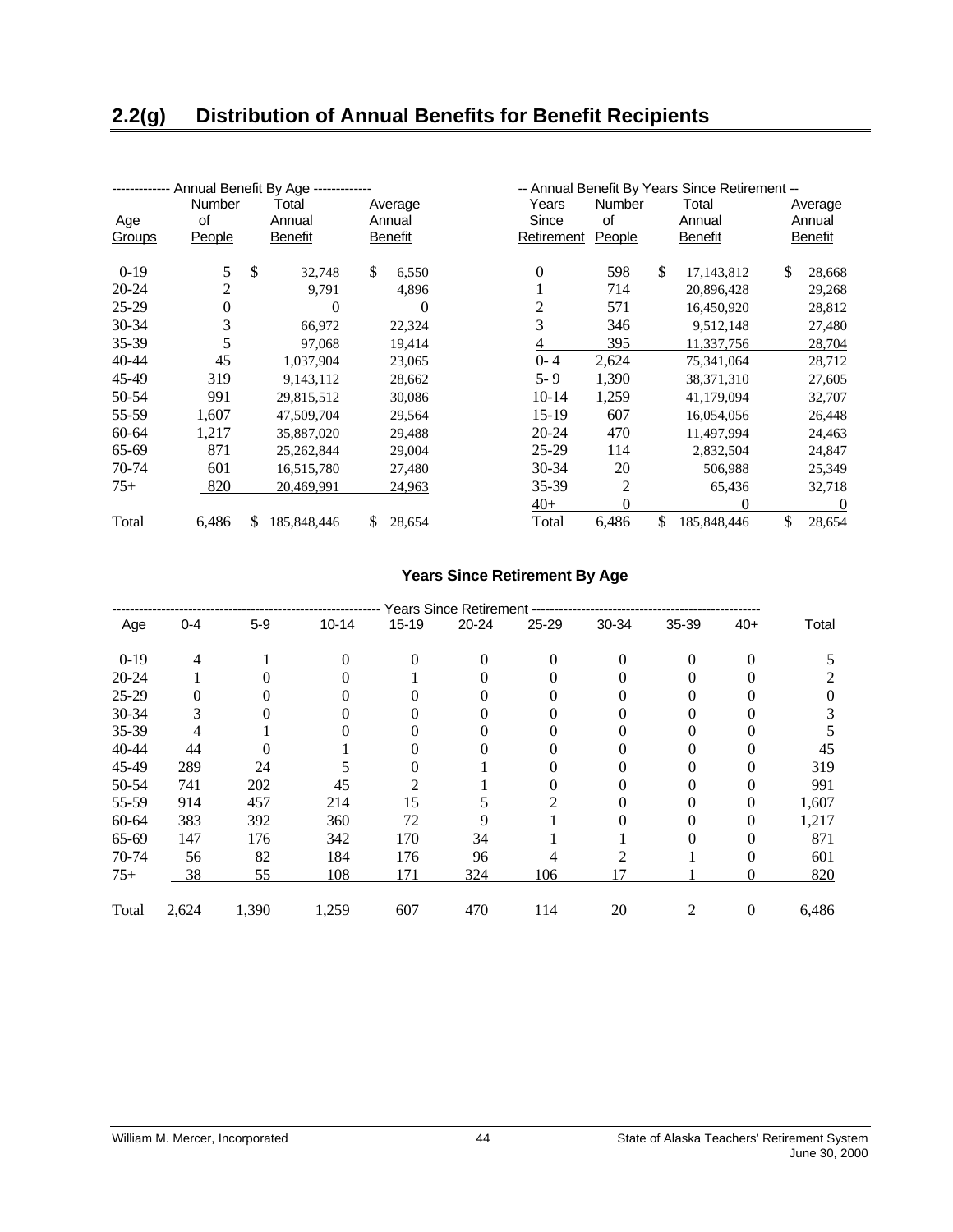| Amount of                              | <b>Number</b>  |         | <b>Type of Retirement</b> |               |        |        | Option Selected # |        |
|----------------------------------------|----------------|---------|---------------------------|---------------|--------|--------|-------------------|--------|
| Monthly<br><b>Benefit</b>              | of<br>Retirees | $\perp$ | $\overline{2}$            | $\frac{3}{2}$ | Opt. 1 | Opt. 2 | Opt. $3$          | Opt. 4 |
| $-$ \$<br>300<br>\$                    | 74             | 58      | 16                        | 0             | 49     | 12     | 12                |        |
| 301<br>600<br>$\overline{\phantom{a}}$ | 235            | 154     | 81                        | $\theta$      | 174    | 26     | 25                | 10     |
| 601<br>900<br>$\overline{\phantom{a}}$ | 398            | 308     | 90                        | 0             | 287    | 56     | 39                | 16     |
| 1,200<br>901<br>$\sim$                 | 414            | 322     | 90                        |               | 300    | 72     | 33                | 9      |
| $1,201 - 1,500$                        | 432            | 371     | 60                        |               | 317    | 62     | 43                | 10     |
| $1,501 - 1,800$                        | 428            | 376     | 51                        |               | 340    | 48     | 35                | 5      |
| $1,801 - 2,100$                        | 590            | 552     | 25                        | 13            | 464    | 56     | 60                | 10     |
| $2,101 - 2,400$                        | 723            | 682     | 18                        | 23            | 561    | 90     | 56                | 16     |
| $2,401 - 2,700$                        | 723            | 692     | 10                        | 21            | 554    | 83     | 76                | 10     |
| $2,701 - 3,000$                        | 696            | 672     | 4                         | 20            | 566    | 66     | 54                | 10     |
| $3,001 - 3,300$                        | 534            | 516     | $\overline{2}$            | 16            | 441    | 40     | 46                | 7      |
| $3,301 - 3,600$                        | 403            | 395     | $\overline{2}$            | 6             | 337    | 29     | 28                | 9      |
| $3,601 - 3,900$                        | 268            | 260     | $\overline{2}$            | 6             | 216    | 25     | 23                | 4      |
| over 3,900                             | 568            | 566     | $\theta$                  |               | 485    | 40     | 30                | 13     |
| Totals                                 | 6,486          | 5,924   | 451                       | 111           | 5,091  | 705    | 560               | 130    |

### **2.2(h) Schedule of Retired Members by Type of Retirant and Option Selected – June 30, 2000**

### **Type of Retirement**

1 - Normal retirement

2 - Survivor payment

3 - Disability retirement

Option 1 - Whole Life Annuity

Option 2 - 75% Joint and Contingent Annuity

Option 3 - 50% Joint and Contingent Annuity

<span id="page-48-0"></span>Option 4 - 66 2/3% Joint and Survivor Annuity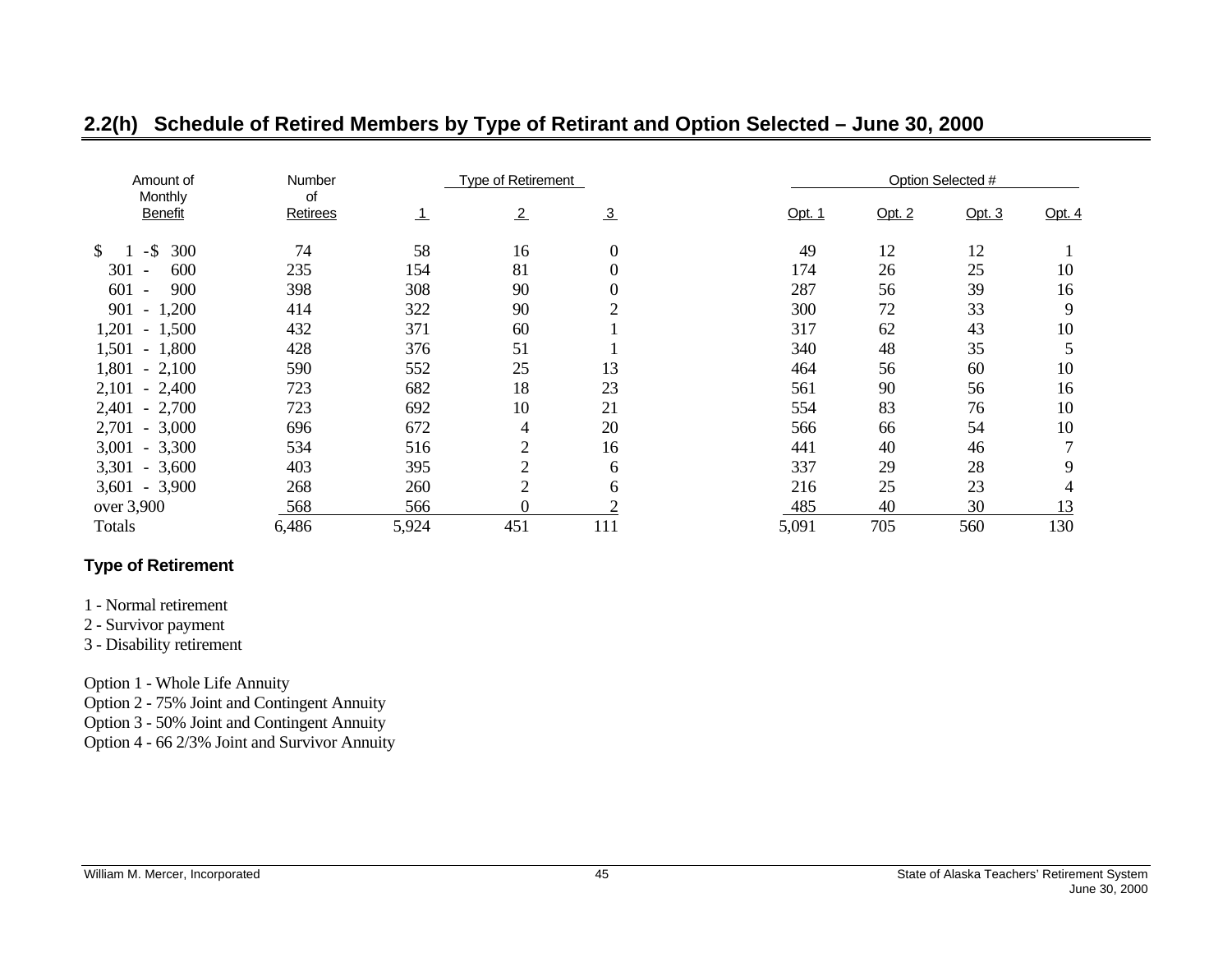| 2.2(i) | Schedule of Retirants and Beneficiaries Added to and Removed from Rolls |
|--------|-------------------------------------------------------------------------|
|--------|-------------------------------------------------------------------------|

|                      | <b>Added to Rolls</b> |                                                              | <b>Removed from Rolls</b> |                              |       | <b>Rolls - End of Year</b>  | <b>Percent</b><br>Increase in | Average                           |  |
|----------------------|-----------------------|--------------------------------------------------------------|---------------------------|------------------------------|-------|-----------------------------|-------------------------------|-----------------------------------|--|
| Year<br><b>Ended</b> | No.*                  | Annual<br>Allowances*                                        | No.*                      | <b>Annual</b><br>Allowances* | No.   | Annual<br><b>Allowances</b> |                               | <b>Annual</b><br><b>Allowance</b> |  |
| June 30, 1999        | 598                   | \$19,014,567                                                 | 91                        | \$2,893,521                  | 6,486 | \$185,848,446               | 9.50%                         | \$28,654                          |  |
| June 30, 1998        | 674                   | 24,479,595                                                   | 38                        | 1,380,155                    | 5,979 | 169,727,400                 | 15.75%                        | 28,387                            |  |
| June 30, 1997        | 583                   | $29,988,351^{(1)}$                                           | 43                        | $2,211,834^{(1)}$            | 5,343 | 146,627,960                 | 23.37%                        | 27,443                            |  |
| June 30, 1996        | 376                   | 8,410,895                                                    | 32                        | 441,353                      | 4,803 | 118,851,443                 | 7.19%                         | 24,745                            |  |
| June 30, 1995        | 368                   | 10,386,432                                                   | 43                        | 94,443                       | 4,459 | 110,881,901                 | 10.23%                        | 24,867                            |  |
| June 30, 1994        | 280                   | 8,923,551                                                    | 37                        | 616,360                      | 4,134 | 100,589,912                 | 9.00%                         | 24,332                            |  |
| June 30, 1993        | 344                   | 6,874,777                                                    | 55                        | 1,044,709                    | 3,891 | 92,282,721                  | 6.74%                         | 23,717                            |  |
| June 30, 1992        | 120                   | 5,799,044                                                    | 62                        | 1,436,106                    | 3,602 | 86,452,653                  | 5.31%                         | 24,001                            |  |
| June 30, 1991        | 519                   | 14,827,829                                                   | 159                       | 3,535,365                    | 3,544 | 82,089,715                  | 15.95%                        | 23,163                            |  |
| June 30, 1990        | 208                   | 6,181,779                                                    | 122                       | 2,648,864                    | 3,184 | 70,797,251                  | 5.25%                         | 22,235                            |  |
| $\ast$               |                       | Numbers are estimated, and include other internal transfers. |                           |                              |       |                             |                               |                                   |  |

<span id="page-49-0"></span>(1) Includes additional benefits to current retirees from a one time retroactive ad hoc Post-Retirement Pension Adjustments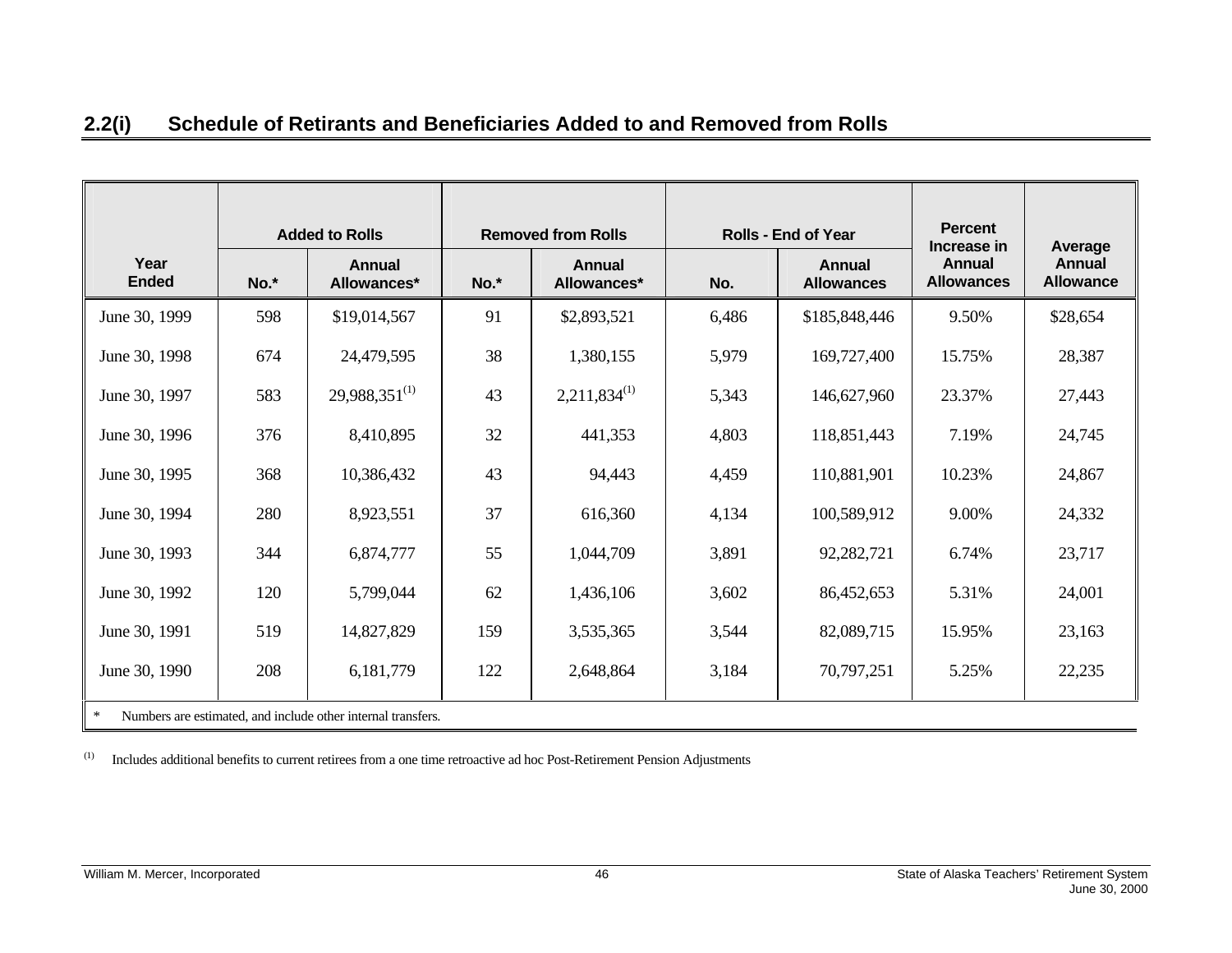### <span id="page-50-0"></span>**2.3 Summary of Actuarial Assumptions and Methods**

The demographic and economic assumptions used in this valuation were recommended by William M. Mercer, Incorporated at the Fall 2000 TRS Board Meeting and adopted by the Board in December 2000. These assumptions were the result of an experience study performed in the Fall of 2000. The funding method used in this valuation was adopted June 30, 1985. The asset smoothing method used to determine valuation assets was changed effective June 30, 2000.

### **Valuation of Liabilities**

**A. Actuarial Method -** Projected Unit Credit. Liabilities and contributions shown in the report are computed using the Projected Unit Credit method of funding. Any funding surpluses or unfunded accrued liability is amortized over a rolling 25 years.

The objective under this method is to fund each participant's benefits under the plan as they accrue. Thus, each participant's total pension projected to retirement with salary scale is broken down into units, each associated with a year of past or future service. The principle underlying the method is that each unit is funded in the year for which it is credited. Typically, when the method is introduced there will be an initial liability for benefits credited for service prior to that date, and to the extent that this liability is not covered by Assets of the Plan there is an Unfunded Liability to be funded over a chosen period in accordance with an amortization schedule.

An Accrued Liability is calculated at the valuation date as the present value of benefits credited with respect to service to that date.

The Unfunded Liability at the valuation date is the excess of the Accrued Liability over the Assets of the Plan. The level annual payment to be made over a stipulated number of years to amortize the Unfunded Liability is the Past Service Cost.

The Normal Cost is the present value of those benefits which are expected to be credited with respect to service during the year beginning on the valuation date.

Under this method, differences between the actual experience and that assumed in the determination of costs and liabilities will emerge as adjustments in the Unfunded Liability, subject to amortization.

#### **B. Actuarial Assumptions -**

| 1. | <b>Investment Return</b> | 8.25% per year, compounded annually, net of expenses.                                                                                            |
|----|--------------------------|--------------------------------------------------------------------------------------------------------------------------------------------------|
| 2. | <b>Salary Scale</b>      | Inflation - 3.5% per year<br>Merit (first 5 years of employment) - 1.5% per year.<br>Productivity - 0.5% per year                                |
| 3  | Total Inflation          | Total inflation as measured by the Consumer Price Index for<br>urban and clerical workers for Anchorage is assumed to<br>increase 3.5% annually. |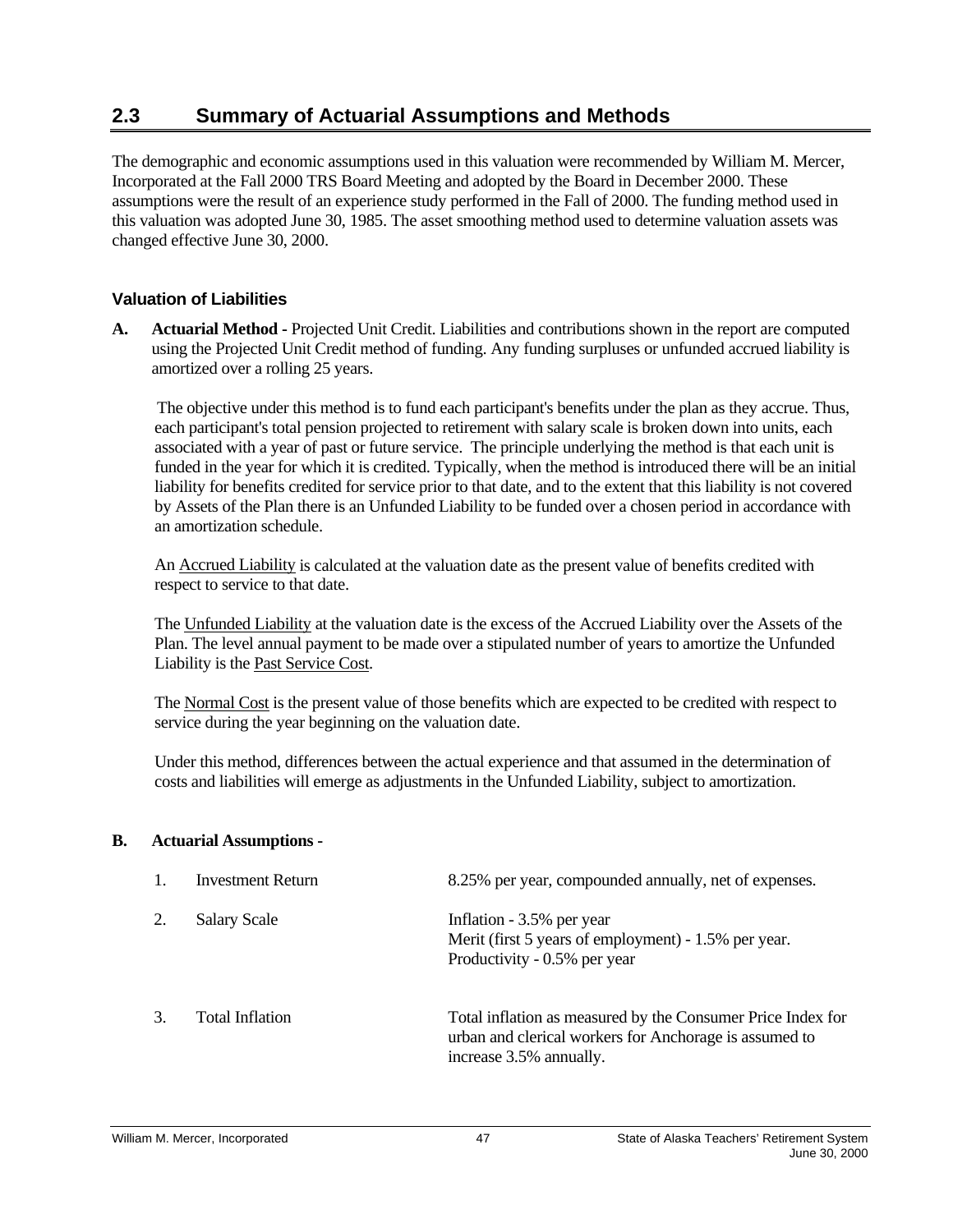| 4.  | <b>Health Cost Trend</b>    | $FY00 -$                                                                                                                                                                                                                                                                                      | 8.5%                                                                                                                   |  |  |  |
|-----|-----------------------------|-----------------------------------------------------------------------------------------------------------------------------------------------------------------------------------------------------------------------------------------------------------------------------------------------|------------------------------------------------------------------------------------------------------------------------|--|--|--|
|     |                             | $FY01 -$                                                                                                                                                                                                                                                                                      | 7.5%                                                                                                                   |  |  |  |
|     |                             | FY02 -                                                                                                                                                                                                                                                                                        | 6.5%                                                                                                                   |  |  |  |
|     |                             | FY03 -                                                                                                                                                                                                                                                                                        | 5.5%                                                                                                                   |  |  |  |
|     |                             | $FY04 - FY08 -$                                                                                                                                                                                                                                                                               | 5.0%                                                                                                                   |  |  |  |
|     |                             | FY09-FY13-                                                                                                                                                                                                                                                                                    | 4.5%                                                                                                                   |  |  |  |
|     |                             | FY14 and later -                                                                                                                                                                                                                                                                              | 4.0%                                                                                                                   |  |  |  |
| 5.  | Mortality                   | from non-occupational causes.                                                                                                                                                                                                                                                                 | 1994 Group Annuity Mortality Basic Table for males and<br>females, 1994 Base Year. All deaths are assumed to result    |  |  |  |
| 6.  | <b>Total Turnover</b>       | withdrawal experience. (See Table 1).                                                                                                                                                                                                                                                         | Select and ultimate rates based upon the 1997-99 actual                                                                |  |  |  |
| 7.  | Disability                  | Incidence rates based upon the 1991-95 actual experience, in<br>accordance with Table 2. Post-disability mortality in<br>accordance with rates published by the Pension Benefit<br>Guaranty Corporation to reflect mortality of those receiving<br>disability benefits under Social Security. |                                                                                                                        |  |  |  |
| 8.  | Retirement                  | Retirement rates based upon the 1997-99 actual experience<br>in accordance with Table 3.                                                                                                                                                                                                      |                                                                                                                        |  |  |  |
| 9.  | Spouse's Age                | Wives are assumed to be four years younger than husbands.                                                                                                                                                                                                                                     |                                                                                                                        |  |  |  |
| 10. | Dependent Children          | Benefits to dependent children have been valued assuming<br>members who are not single have one dependent child.                                                                                                                                                                              |                                                                                                                        |  |  |  |
| 11. | <b>Contribution Refunds</b> | 100% of those terminating after age 35 who are vested will<br>leave their contributions in the fund and thereby retain their<br>deferred vested benefit. All others who terminate are<br>assumed to have their contributions refunded.                                                        |                                                                                                                        |  |  |  |
| 12. | C.O.L.A.                    | Of those benefit recipients who are eligible for the C.O.L.A.,<br>65% are assumed to remain in Alaska and receive the<br>C.O.L.A.                                                                                                                                                             |                                                                                                                        |  |  |  |
| 13. | <b>New Entrants</b>         | under three scenarios:                                                                                                                                                                                                                                                                        | Growth projections are made for the active TRS population                                                              |  |  |  |
|     |                             | Pessimistic:<br>Median:<br>Optimistic:                                                                                                                                                                                                                                                        | 0% per year<br>1% per year<br>2% per year                                                                              |  |  |  |
| 14. | <b>Sick Leave</b>           |                                                                                                                                                                                                                                                                                               | 4.7 days of unused sick leave for each year of service will be<br>available to be credited once the member is retired. |  |  |  |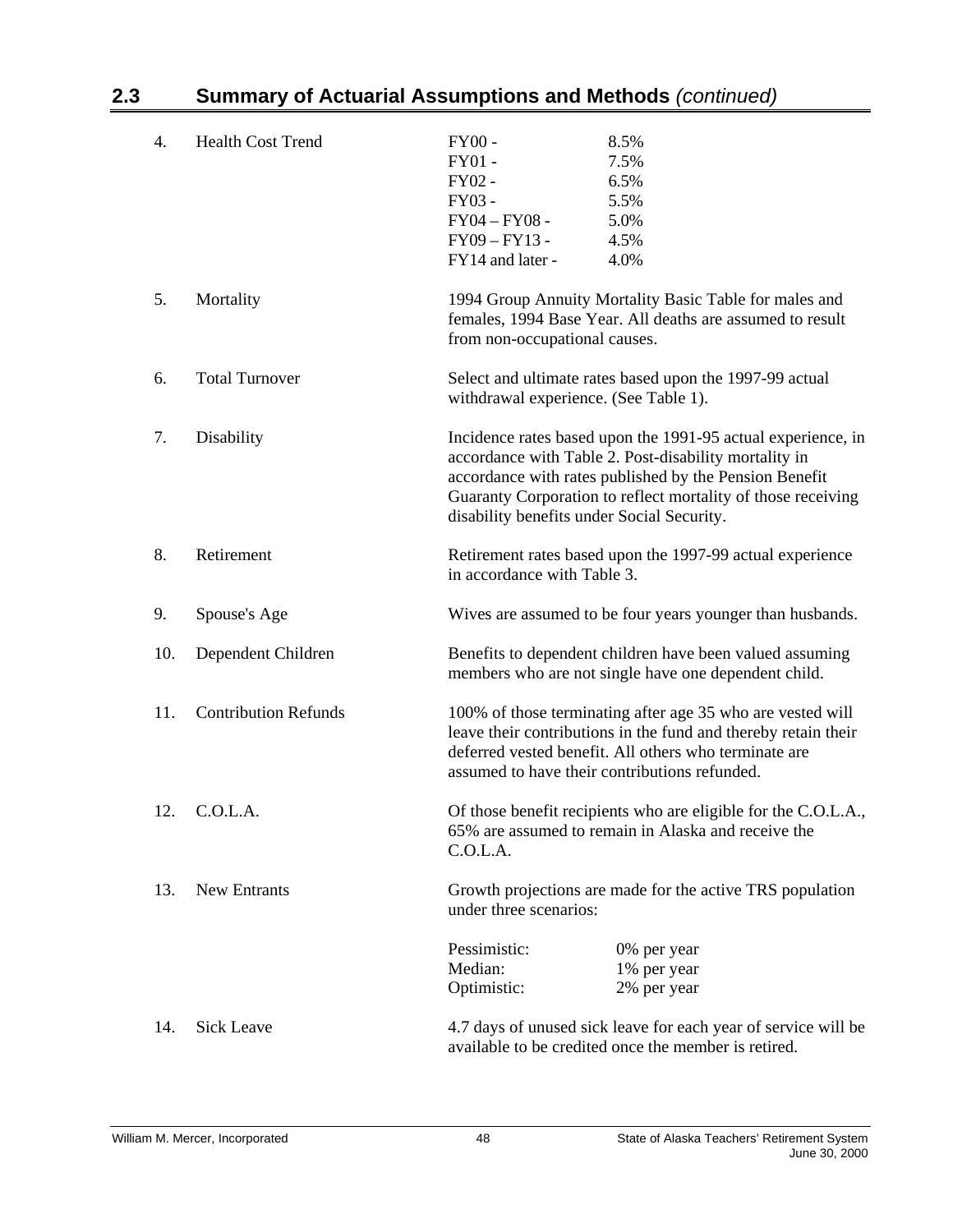| 15. | <b>Post-Retirement Pension</b> | 50% and 75% of assumed inflation is valued for the<br>automatic Post-Retirement Pension Adjustment (PRPA) as<br>specified in the statute.                                                                                                                                                                                                                      |
|-----|--------------------------------|----------------------------------------------------------------------------------------------------------------------------------------------------------------------------------------------------------------------------------------------------------------------------------------------------------------------------------------------------------------|
| 16. | Expenses                       | Expenses are covered in the investment return assumption.                                                                                                                                                                                                                                                                                                      |
| 17. | Participant Data               | For this valuation, data as of June 30, 1999 was projected<br>one year using standard actuarial techniques. The active<br>population count was assumed to increase by 1.81%<br>(quadratic extrapolation over the most recent 3 valuation<br>dates). Actual CPI data was used to estimate new PRPA<br>benefits for participants retired as of<br>June 30, 1999. |

### **Valuation of Assets**

Effective June 30, 1994, the asset valuation method recognizes 20% of the investment gain or loss in each of the current and preceding four years. All assets are valued at market value. Assets are accounted for on an accrued basis and are taken directly from audited financial statements provided by KPMG, LLP.

Prospectively, in the development of valuation assets, we use an expected investment return equal to the investment return assumption of 8.25%. The valuation assets, plus (minus) the outstanding balance of previously amortized amounts, are then compared to a 5% corridor around the market value of assets. Any amount outside the corridor is amortized and applied to the employer contribution rates as a level percentage of the present value of pay over 20 years under the 1% population projection scenario. Valuation assets cannot be outside the range of 80% to 120% of the market value of assets.

### **Valuation of Medical Benefits**

Medical benefits for retirees are provided by the payment of premiums from the fund. A pre-65 cost and lower post-65 cost (due to Medicare) are assumed such that the total rate for all retirees equals the present premium rate assumption. These medical premiums are then increased with the health inflation assumption. The actuarial cost method used for funding retirement benefits is also used to fund health benefits.

For FY01, the pre-65 monthly premium is \$689.31 and the post-65 premium is \$262.59, based on an assumed total blended premium of \$527.31. For the time period January 1, 2001 - December 31, 2001, the actual blended premium as provided by the State of Alaska Division of Retirement and Benefits is \$610.00.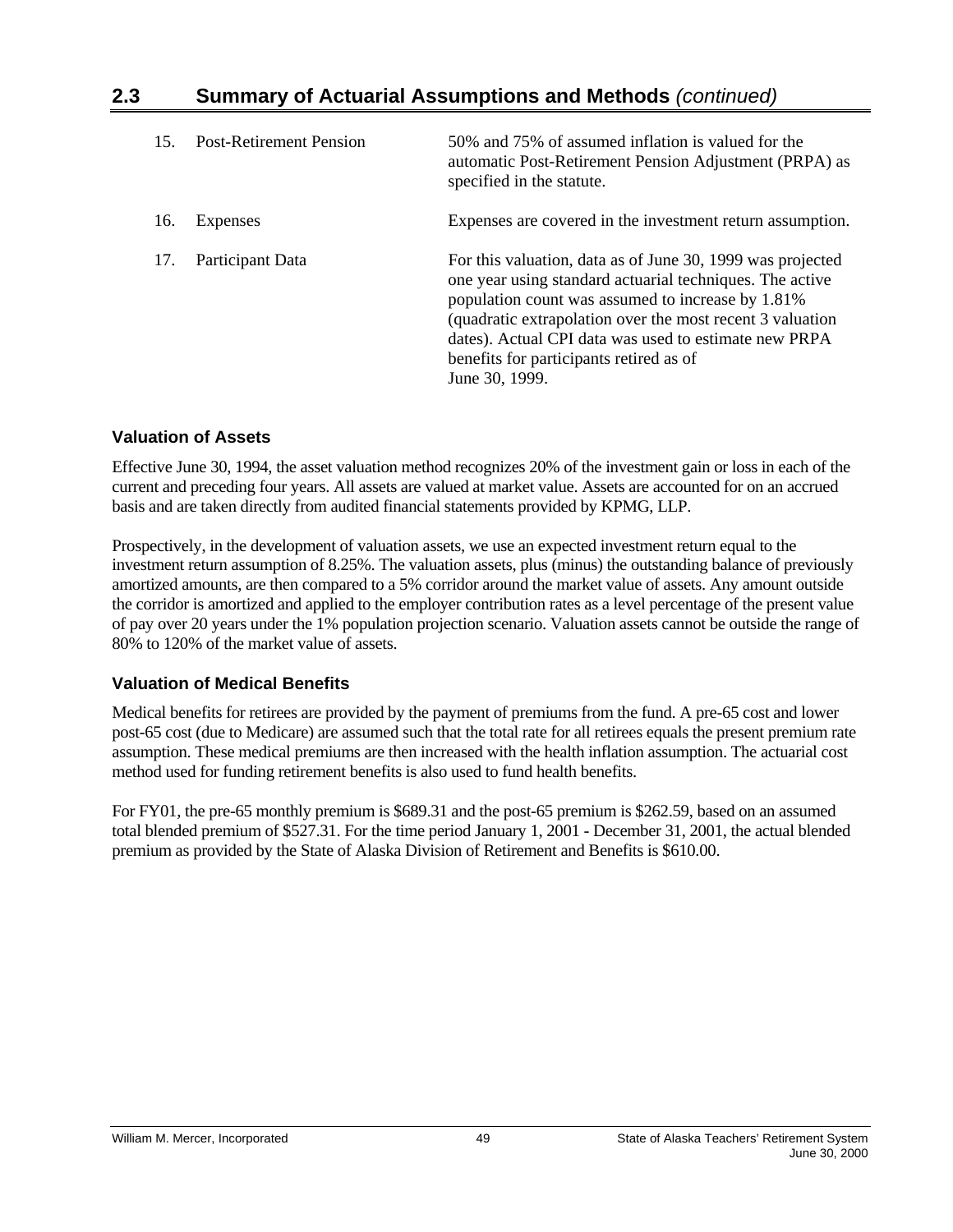### **Alaska TRS**

### **Total Turnover Assumptions**

<span id="page-53-0"></span>

| <b>Select Rates of Turnover</b><br>During the First 8 Years<br>of Employment |             | <b>Ultimate Rates of Turnover</b><br>After the First 8 Years<br>of Employment |      |  |  |
|------------------------------------------------------------------------------|-------------|-------------------------------------------------------------------------------|------|--|--|
| Year of<br>Employment                                                        | <u>Rate</u> | <b>Ages</b>                                                                   | Rate |  |  |
|                                                                              | .10         | $20+$                                                                         | .04  |  |  |
| $\overline{2}$                                                               | .10         |                                                                               |      |  |  |
| 3                                                                            | .09         |                                                                               |      |  |  |
| $\overline{4}$                                                               | .09         |                                                                               |      |  |  |
| 5                                                                            | .08         |                                                                               |      |  |  |
| 6                                                                            | .07         |                                                                               |      |  |  |
| 7                                                                            | .06         |                                                                               |      |  |  |
| 8                                                                            | .05         |                                                                               |      |  |  |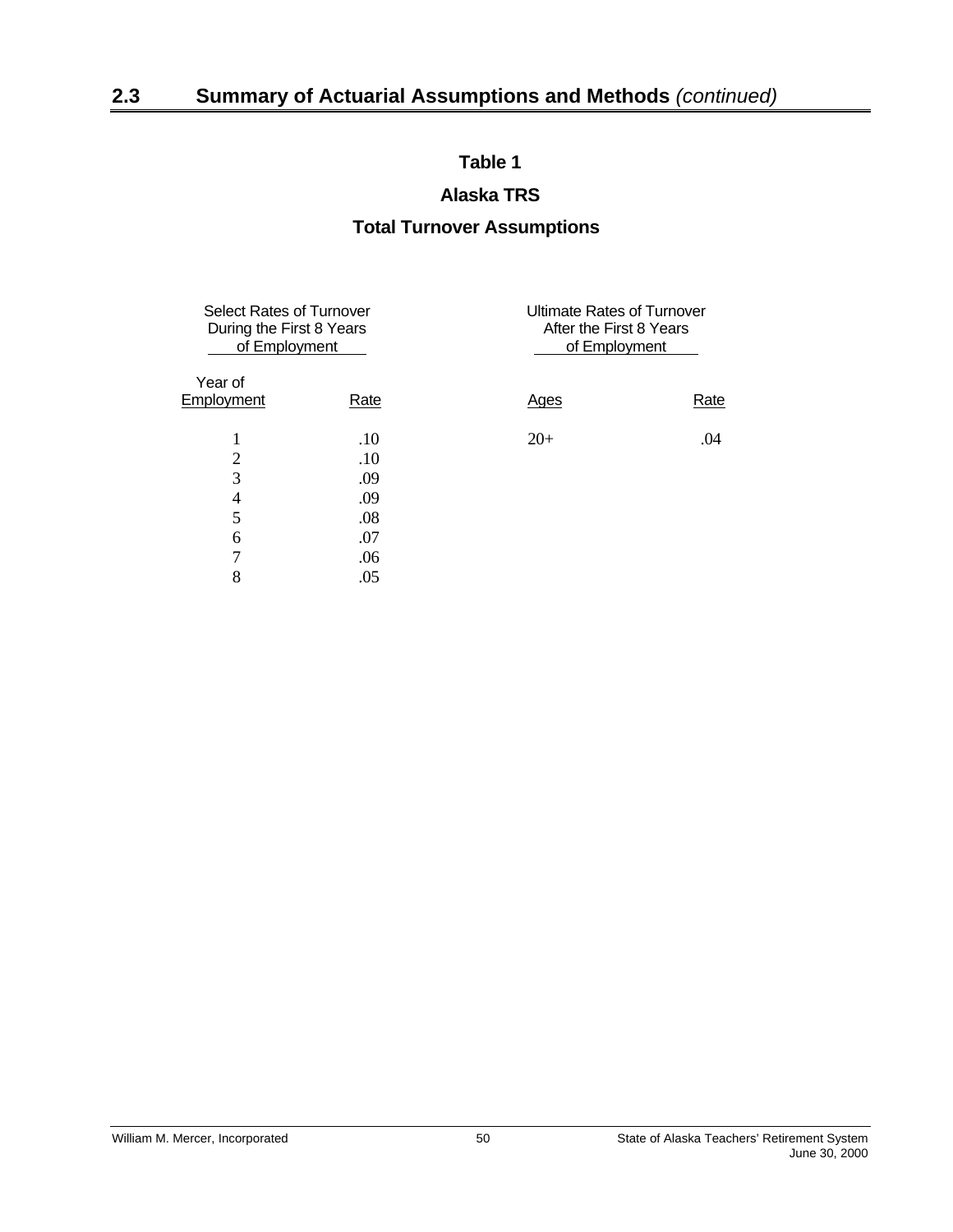### <span id="page-54-0"></span>**Table 2 Alaska TRS Disability Rates Annual Rates Per 1,000 Employees**

| <u>Age</u> | Rate |
|------------|------|
| $20\,$     | .28  |
| 21         | .28  |
| 22         | .29  |
| 23         | .29  |
| 24         | .30  |
| 25         | .30  |
|            |      |
| 26         | .30  |
| $27\,$     | .31  |
| 28         | .32  |
| 29         | .33  |
| 30         | .34  |
| 31         | .34  |
| 32         | .35  |
| 33         | .36  |
| 34         | .37  |
| 35         | .38  |
| 36         | .40  |
| 37         | .41  |
| 38         | .43  |
| 39         | .44  |
| 40         | .46  |
| 41         | .48  |
| 42         | .51  |
| 43         | .54  |
| 44         | .59  |
| 45         | .65  |
| 46         | .70  |
| 47         | .76  |
| 48         | .83  |
| 49         | .89  |
| 50         | .96  |
| 51         | 1.04 |
| 52         | 1.14 |
| 53         | 1.27 |
| 54         | 1.42 |
| 55         | 1.60 |
| 56         | 1.84 |
| 57         | 2.14 |
| 58         | 2.44 |
| 59         | 2.88 |
| 60         | 3.37 |
|            |      |
| 61         | 3.90 |
| 62         | 4.52 |
| 63         | 5.22 |
| 64         | 5.96 |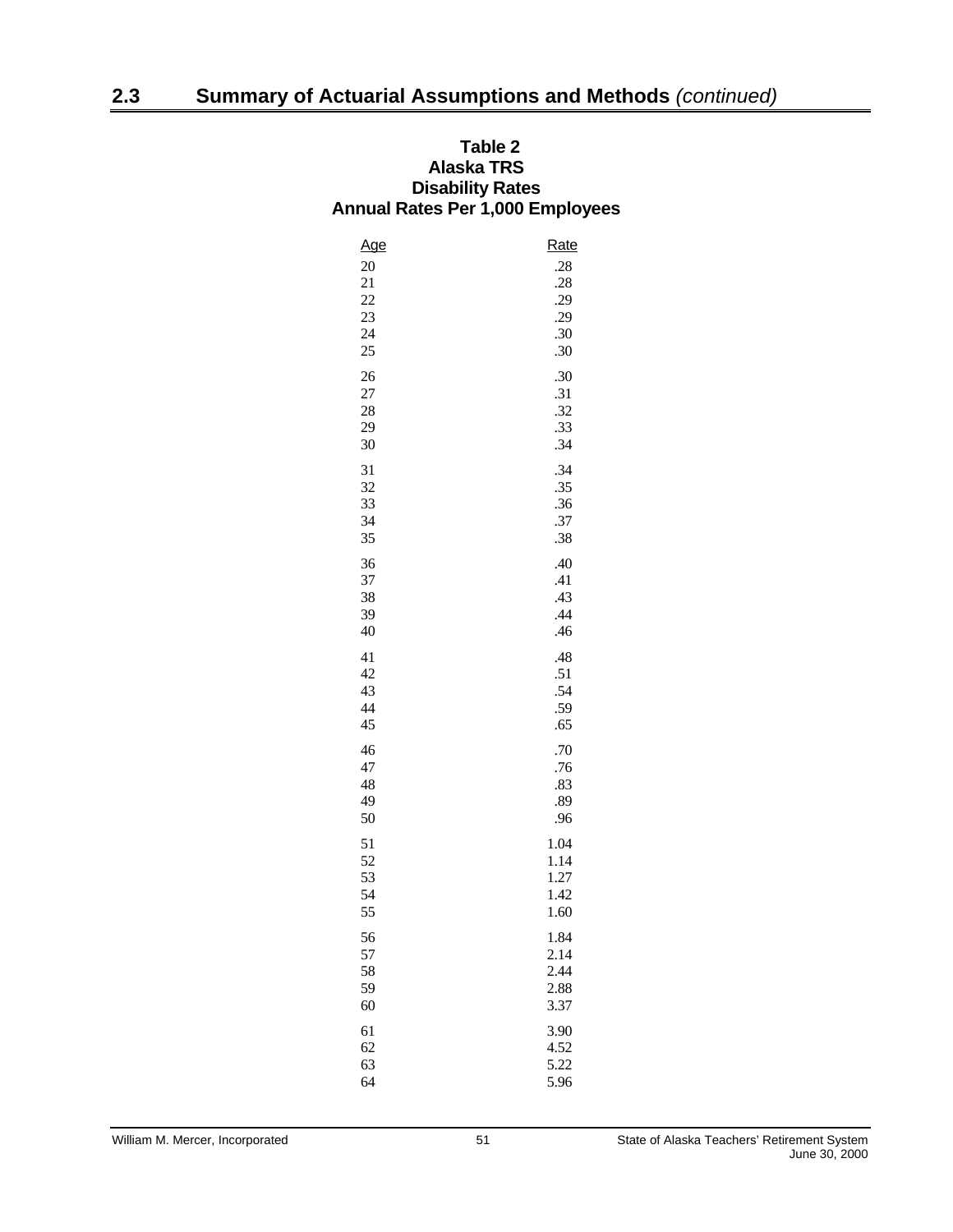### **Alaska TRS**

### **Retirement Rates**

<span id="page-55-0"></span>

| Age at<br>Retirement | Retirement<br>Rate |
|----------------------|--------------------|
|                      |                    |
| 50                   | .05                |
| 51                   | .05                |
| 52                   | .05                |
| 53                   | .05                |
| 54                   | .05                |
| 55                   | .15                |
| 56                   | .13                |
| 57                   | .10                |
| 58                   | .10                |
| 59                   | .10                |
| 60                   | $.10\,$            |
| 61                   | .10                |
| 62                   | .10                |
| 63                   | .17                |
| 64                   | .17                |
| 65                   | .50                |
| 66&up                | 1.00               |

For ages under 50, teachers are assumed to retire immediately upon attaining 21 years of service.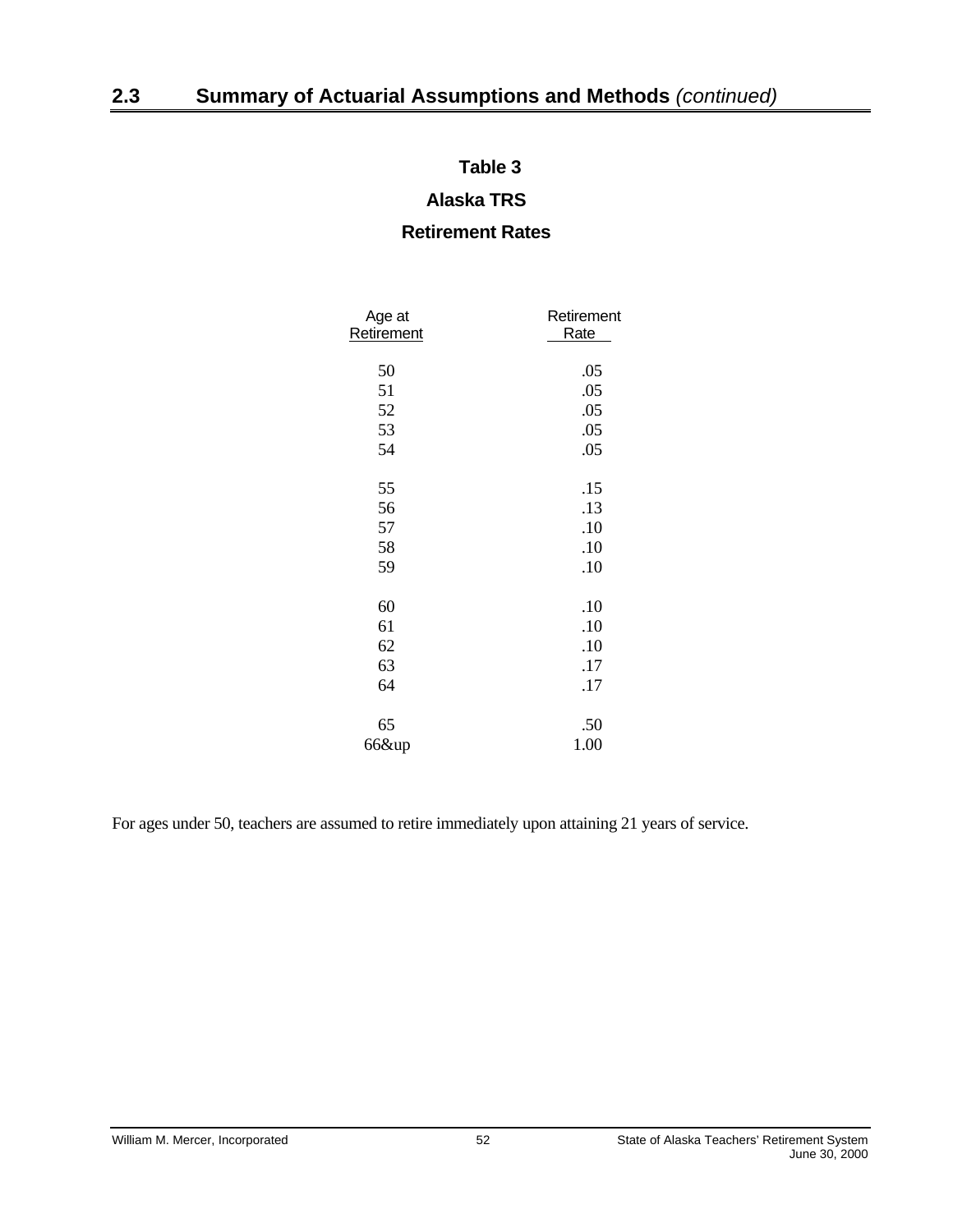## <span id="page-56-0"></span>**Section 3**

### **Other Historical Information**

- Section 3.1 shows the analysis of financial experience.
- Section 3.2 shows the summary of accrued and unfunded accrued liabilities.
- Section 3.3 shows the solvency test.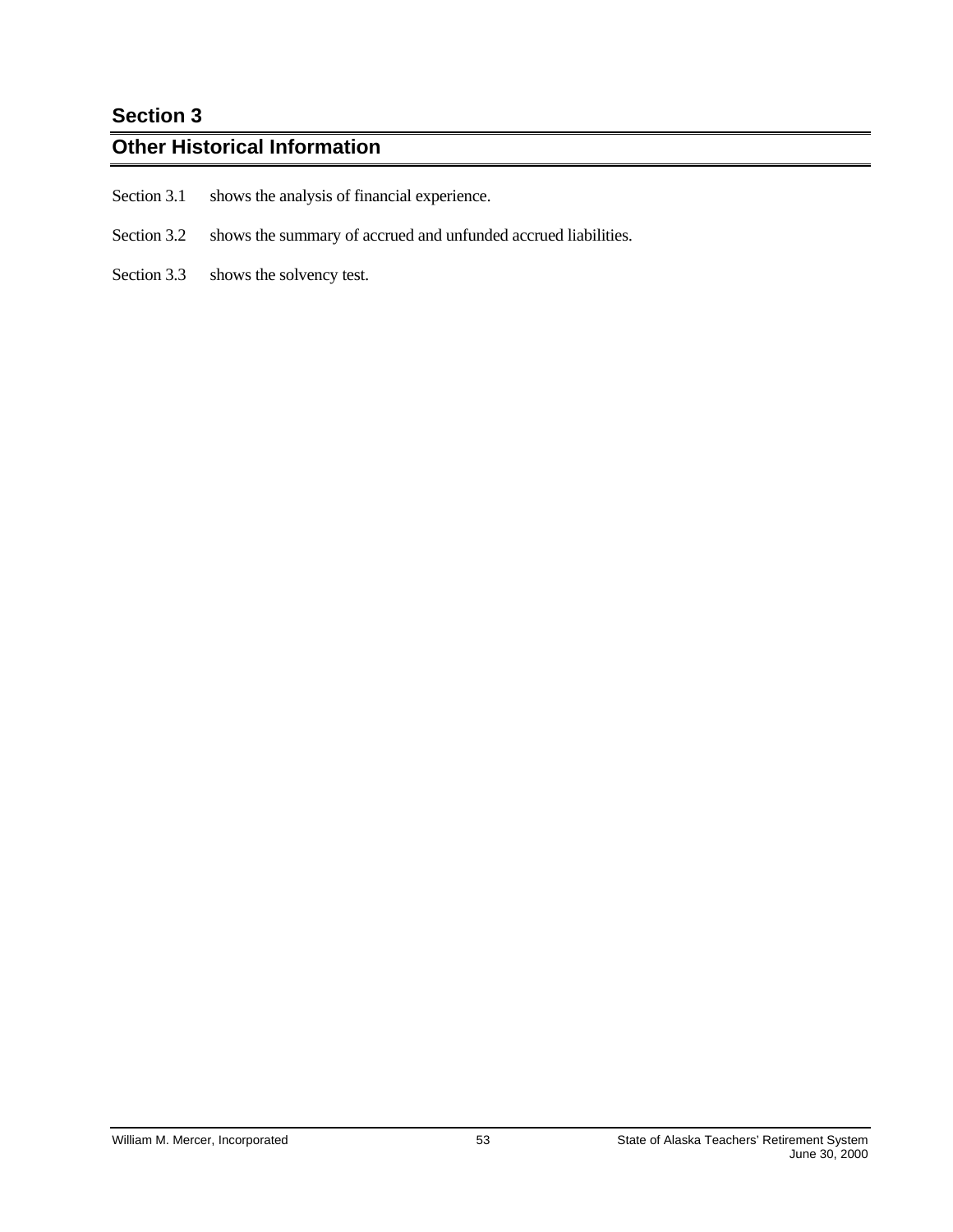<span id="page-57-0"></span>

|      | <b>Change in Employer Contribution Rate</b><br>Due to Gains and Losses in Accrued Liabilities<br>During the Last Five Fiscal Years Resulting From<br>Differences Between Assumed Experience and Actual Experience |            |                                                                |            |            |            |  |  |  |  |  |
|------|-------------------------------------------------------------------------------------------------------------------------------------------------------------------------------------------------------------------|------------|----------------------------------------------------------------|------------|------------|------------|--|--|--|--|--|
|      | Type of                                                                                                                                                                                                           |            | <b>Change in Employer Contribution Rate During Fiscal Year</b> |            |            |            |  |  |  |  |  |
|      | <b>Gain or Loss</b>                                                                                                                                                                                               | 00         | 99                                                             | 98         | 97         | 96         |  |  |  |  |  |
| (1)  | Health Experience                                                                                                                                                                                                 | 0.00%      | 0.00%                                                          | 0.00%      | 0.00%      | 0.00%      |  |  |  |  |  |
| (2)  | <b>Salary Experience</b>                                                                                                                                                                                          | 0.00%      | $(0.64\%)$                                                     | $(0.84\%)$ | $(0.05\%)$ | $(0.62\%)$ |  |  |  |  |  |
| (3)  | <b>Investment Experience</b>                                                                                                                                                                                      | (3.35%)    | (3.73%)                                                        | $(2.70\%)$ | $(1.80\%)$ | $(0.69\%)$ |  |  |  |  |  |
| (4)  | Demographic Experience                                                                                                                                                                                            | $(0.91\%)$ | 0.80%                                                          | 0.54%      | 1.56%      | 0.682%     |  |  |  |  |  |
| (5)  | Miscellaneous                                                                                                                                                                                                     | $0.00\%$   | 0.00%                                                          | $0.00\%$   | 0.00%      | 0.00%      |  |  |  |  |  |
| (6)  | (Gain) or Loss During Year From Experience,<br>$(1) + (2) + (3) + (4) + (5)$                                                                                                                                      | $(4.26\%)$ | (3.57%)                                                        | $(3.00\%)$ | $(0.29\%)$ | $(0.63\%)$ |  |  |  |  |  |
|      | Non-recurring Changes                                                                                                                                                                                             |            |                                                                |            |            |            |  |  |  |  |  |
| (7)  | <b>Contribution Rate Smoothing Method</b>                                                                                                                                                                         | 0.00%      | $0.00\%$                                                       | $0.00\%$   | 0.00%      | $0.00\%$   |  |  |  |  |  |
| (8)  | <b>Asset Valuation Method</b>                                                                                                                                                                                     | $(1.38\%)$ | 0.00%                                                          | 0.00%      | 0.00%      | $0.00\%$   |  |  |  |  |  |
| (9)  | <b>Assumption Changes</b>                                                                                                                                                                                         | 6.68%      | 0.00%                                                          | 0.00%      | 0.00%      | (3.79%)    |  |  |  |  |  |
| (10) | Ad hoc PRPA                                                                                                                                                                                                       | 0.16%      | 0.11%                                                          | 0.55%      | 2.77%      | $0.00\%$   |  |  |  |  |  |
| (11) | Composite (Gain) or Loss During Year, $(6) + (7) + (8) + (9) + (10)$                                                                                                                                              | 1.20%      | $(3.46\%)$                                                     | $(2.45\%)$ | 2.48%      | $(4.42\%)$ |  |  |  |  |  |
| (12) | <b>Beginning Total Employer Contribution Rate</b>                                                                                                                                                                 | 7.09%      | 10.55%                                                         | 13.00%     | 10.52%     | 14.94%     |  |  |  |  |  |
| (13) | Ending Total Employer Contribution Rate, $(11) + (12)$                                                                                                                                                            | 8.29%      | 7.09%                                                          | 10.55%     | 13.00%     | 10.52%     |  |  |  |  |  |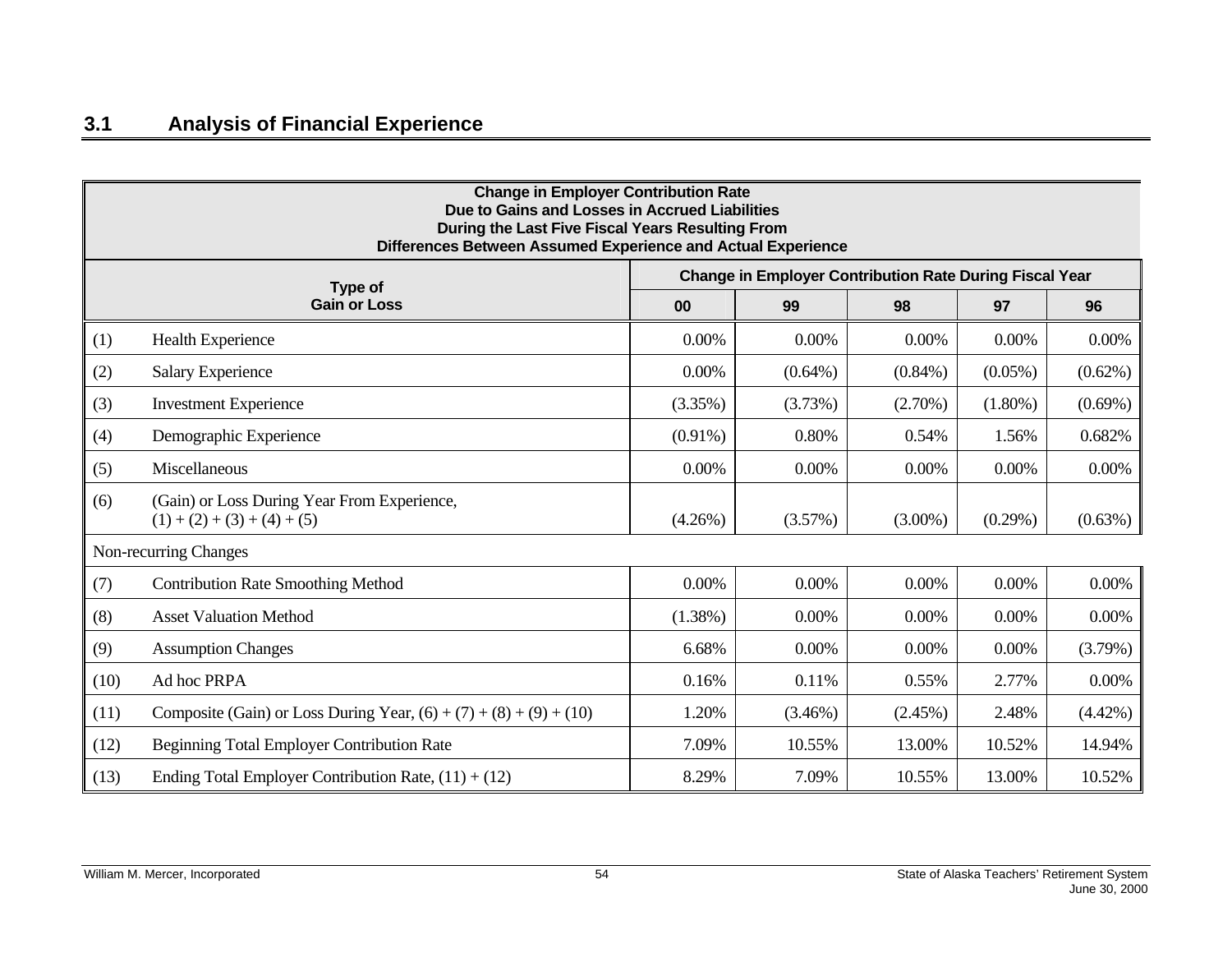## **3.2 Summary of Accrued and Unfunded Accrued Liabilities**

| <b>Valuation</b><br><b>Date</b> | Aggregate<br><b>Accrued</b><br>Liability (000's) | <b>Valuation</b><br><b>Assets</b><br>(000's) | Assets as a<br><b>Percent of</b><br><b>Accrued</b><br>Liability | <b>Unfunded</b><br><b>Accrued</b><br>Liabilities<br>(UAL) (000's) | Annual<br><b>Active</b><br><b>Member</b><br>Payroll (000's) | UAL as a<br><b>Percent of</b><br><b>Annual Active</b><br><b>Member Payroll</b> |
|---------------------------------|--------------------------------------------------|----------------------------------------------|-----------------------------------------------------------------|-------------------------------------------------------------------|-------------------------------------------------------------|--------------------------------------------------------------------------------|
| June 30, $2000^{(1)(2)}$        | \$4,198,868                                      | \$4,184,015                                  | 99.7%                                                           | 14,853                                                            | \$482,571                                                   | 3.1%                                                                           |
| June 30, 1999                   | 3,720,954                                        | 3,815,633                                    | 102.5%                                                          | N/A                                                               | 466,414                                                     | N/A                                                                            |
| June 30, 1998                   | 3,528,757                                        | 3,446,070                                    | 97.7%                                                           | 82,687                                                            | 469,433                                                     | 17.6%                                                                          |
| June 30, 1997                   | 3,320,069                                        | 3,120,044                                    | 94.0%                                                           | 200,025                                                           | 466,455                                                     | 42.9%                                                                          |
| June 30, $1996^{(2)}$           | 2,940,437                                        | 2,858,756                                    | 97.2%                                                           | 81,681                                                            | 465,182                                                     | 17.6%                                                                          |
| June 30, 1995                   | 2,913,467                                        | 2,647,392                                    | 90.9%                                                           | 266,075                                                           | 477,205                                                     | 55.8%                                                                          |
| June 30, $1994^{(1)(2)}$        | 2,761,409                                        | 2,472,957                                    | 89.6%                                                           | 288,452                                                           | 476,098                                                     | 60.6%                                                                          |
| June 30, 1993                   | 2,429,456                                        | 2,261,082                                    | 93.1%                                                           | 168,374                                                           | 459,746                                                     | 36.6%                                                                          |
| June 30, $1992^{(1)}$           | 2,231,746                                        | 2,001,864                                    | 89.7%                                                           | 229,882                                                           | 448,186                                                     | 51.3%                                                                          |
| June 30, $1991^{(2)}$           | 2,075,405                                        | 1,779,579                                    | 85.7%                                                           | 295,826                                                           | 422,655                                                     | 70.0%                                                                          |
|                                 |                                                  |                                              |                                                                 |                                                                   |                                                             |                                                                                |

 $\begin{bmatrix} (1) \\ (2) \end{bmatrix}$  Change in Asset Valuation Method.

<span id="page-58-0"></span>Change of Assumptions.